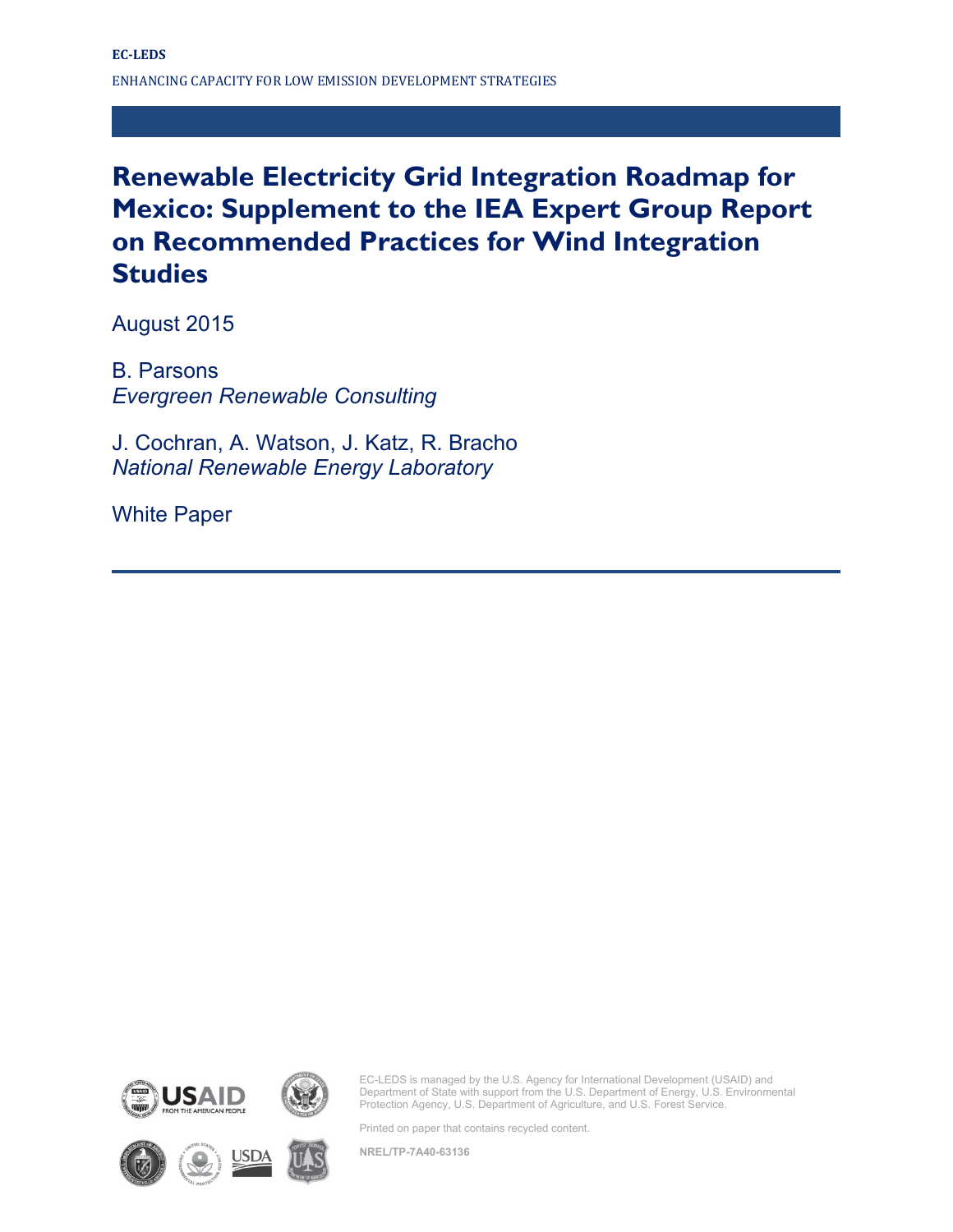## <span id="page-1-0"></span>**FOREWORD About EC-LEDS**

Launched in 2010, Enhancing Capacity for Low Emission Development Strategies (EC-LEDS) is a flagship program of the U.S. Global Climate Change initiative. Through the EC-LEDS program, the U.S. government supports partner countries in the design and implementation of low emission development strategies (LEDS) that promote sustainable social and economic development while slowing the growth of greenhouse gas emissions. EC-LEDS builds on existing country programs, plans, and policies, focusing on supporting the unique national development goals of each partner. It also complements efforts of other international donors and organizations to support LEDS. The United States is partnering with over 20 countries under the EC-LEDS program; partner countries benefit from targeted technical support and contribute to the creation of a shared global body of knowledge on LEDS development.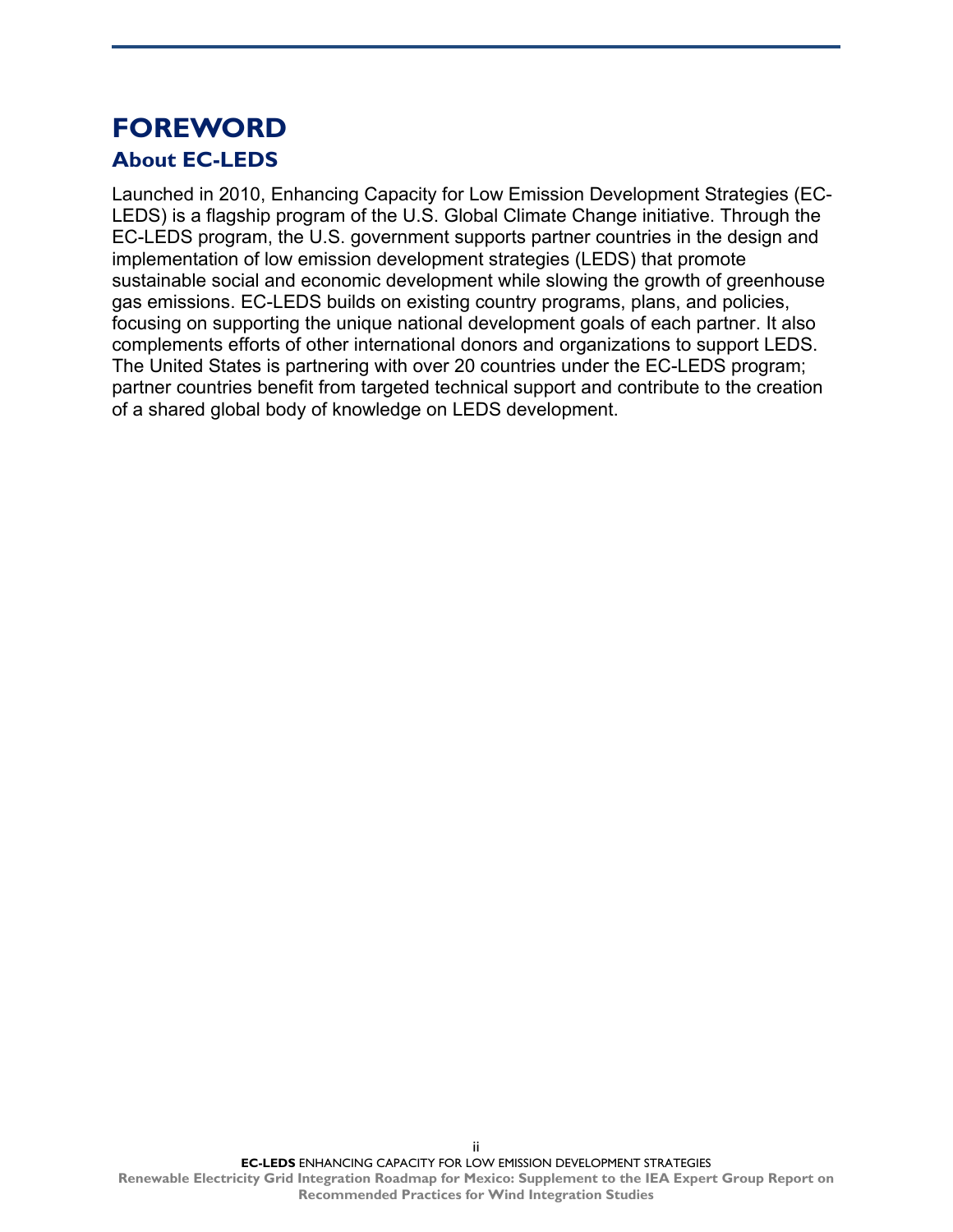## **ACKNOWLEDGMENTS**

The authors express their great appreciation to José Maria Valenzuela, Adrian Cordero Lovera, Luis Gerardo Guerrero Gutierrez, and Fidel Carrasco Gonzalez of SENER for their time, guidance, and sharing of knowledge regarding the renewable energy context in Mexico, and for inviting the National Renewable Energy Laboratory (NREL) to participate in the Special Program for Renewable Energy process.

In addition, the authors would like to thank the Mexico Low Emission Development team at TetraTech and Gina Cady of the U.S. Agency for International Development for her continued support.

Finally the authors would like to thank Melissa Butheau, Doug Arent, Patrick Sullivan, Trieu Mai, and Kendra Palmer of NREL for their contributions.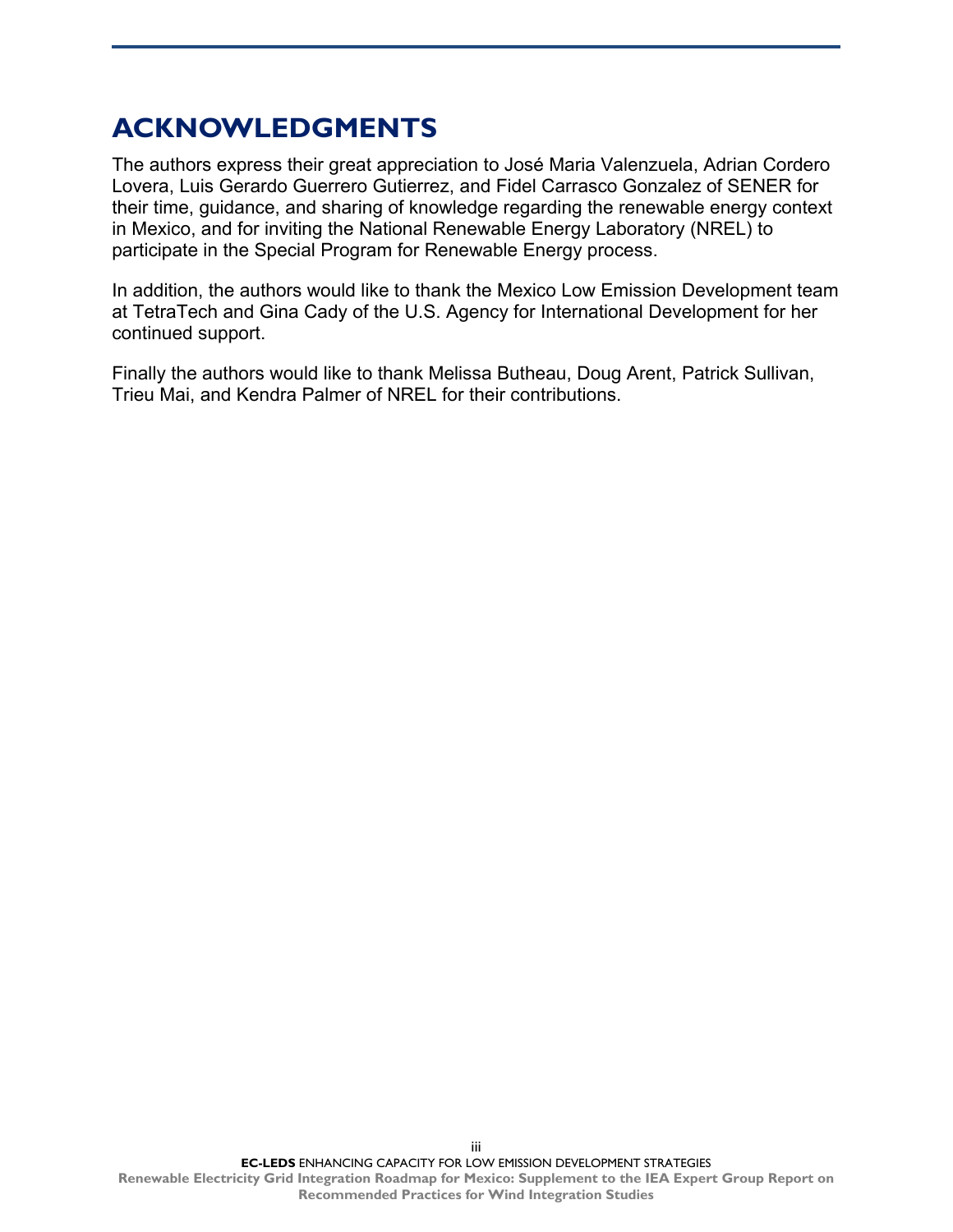# **LIST OF ABBREVIATIONS AND ACRONYMS**

| <b>AGC</b>     | automatic generation control                                             |
|----------------|--------------------------------------------------------------------------|
| <b>CENACE</b>  | Centro Nacional de Control de Energía (México's ISO)                     |
| <b>CFE</b>     | <b>Federal Electricity Commission</b>                                    |
| <b>CRE</b>     | <b>Electric Regulatory Commission</b>                                    |
| <b>DOE</b>     | U.S. Department of Energy                                                |
| EC-LEDS        | <b>Enhancing Capacity for Low Emission Development Strategies</b>        |
| <b>ERCOT</b>   | <b>Electric Reliability Council of Texas</b>                             |
| <b>EWEA</b>    | <b>European Wind Energy Association</b>                                  |
| <b>GOM</b>     | <b>Government of Mexico</b>                                              |
| <b>IIE</b>     | <b>Electrical Research Institute</b>                                     |
| <b>LAERFTE</b> | Law on the Use of Renewable Energy and Financing of Energy<br>Transition |
| <b>LCOE</b>    | <b>Levelized Cost of Energy</b>                                          |
| <b>LEDS</b>    | Low Emission Development Strategies                                      |
| <b>NREL</b>    | National Renewable Energy Laboratory                                     |
| <b>PCM</b>     | production cost modeling                                                 |
| <b>PEMEX</b>   | Petróleos Mexicanos (Mexico's state owned oil enterprise)                |
| <b>PPA</b>     | power purchase agreement                                                 |
| <b>RE</b>      | renewable energy                                                         |
| <b>RPM</b>     | resource planning model                                                  |
| <b>SENER</b>   | (Mexico's) Ministry of Energy                                            |
| <b>UCED</b>    | unit commitment and economic dispatch                                    |
| <b>USAID</b>   | U.S. Agency for International Development                                |
| <b>USG</b>     | United States government                                                 |
| <b>UVIG</b>    | Utility Variable-Generation Integration Group                            |

**Renewable Electricity Grid Integration Roadmap for Mexico: Supplement to the IEA Expert Group Report on Recommended Practices for Wind Integration Studies**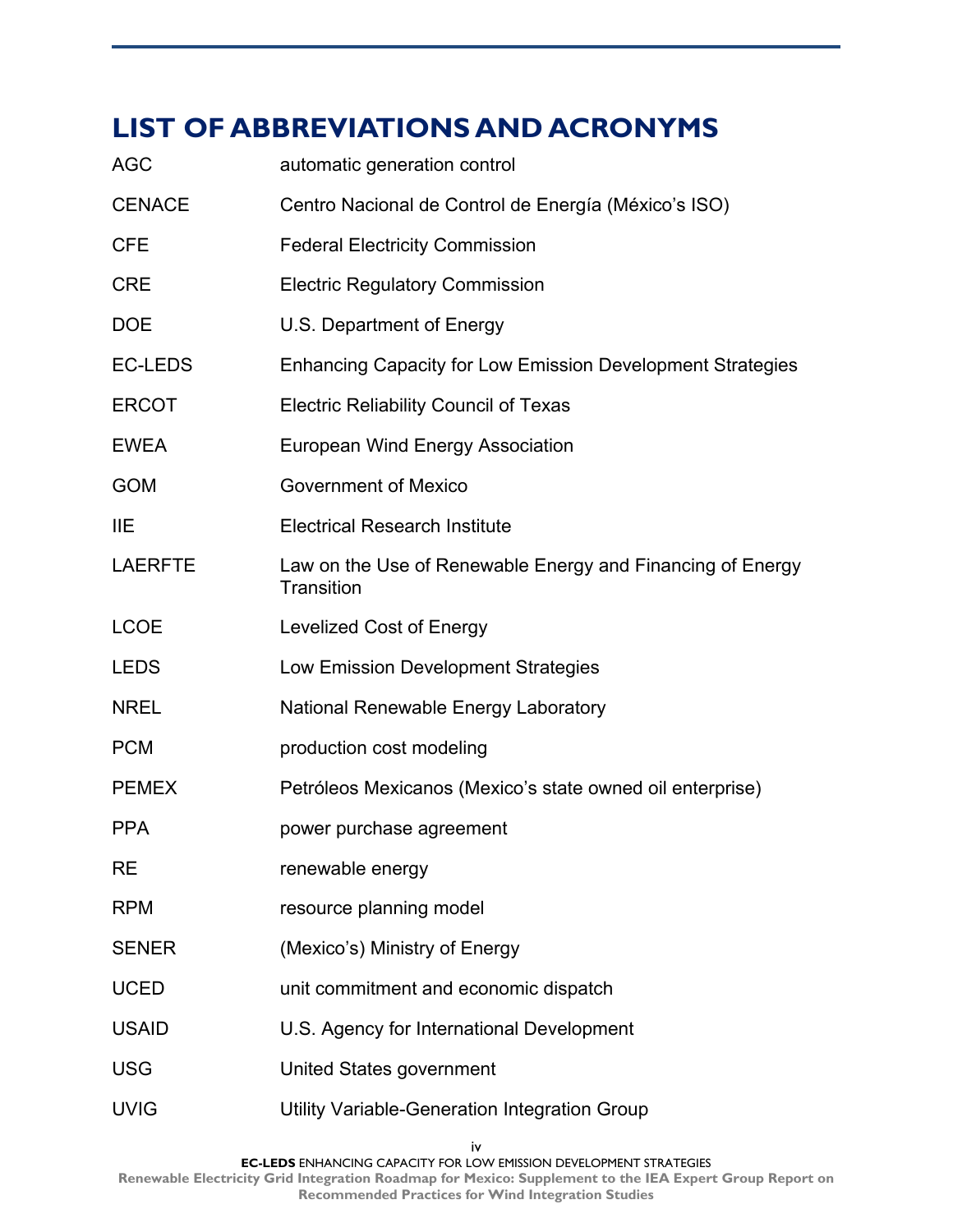# **TABLE OF CONTENTS**

| $\mathbf{2}$            |                                                                                                 |  |
|-------------------------|-------------------------------------------------------------------------------------------------|--|
|                         |                                                                                                 |  |
|                         |                                                                                                 |  |
|                         |                                                                                                 |  |
|                         |                                                                                                 |  |
|                         |                                                                                                 |  |
|                         |                                                                                                 |  |
|                         |                                                                                                 |  |
| 3                       |                                                                                                 |  |
|                         |                                                                                                 |  |
|                         |                                                                                                 |  |
|                         |                                                                                                 |  |
|                         | 3.4 Mexico-Specific Checklist: Portfolio Development and System Management  27                  |  |
|                         |                                                                                                 |  |
| $\overline{\mathbf{4}}$ |                                                                                                 |  |
|                         |                                                                                                 |  |
|                         |                                                                                                 |  |
| 5                       |                                                                                                 |  |
|                         |                                                                                                 |  |
|                         |                                                                                                 |  |
|                         | 5.3 Mexico-specific Checklist of Recommendations: Production Cost and Flexibility Assessment 35 |  |
|                         |                                                                                                 |  |
| 6                       |                                                                                                 |  |
|                         |                                                                                                 |  |
|                         |                                                                                                 |  |
|                         |                                                                                                 |  |
|                         | 6.4 Mexico-Specific Checklist of Recommendations: Transmission Grid Simulations 40              |  |
| 7                       |                                                                                                 |  |
|                         |                                                                                                 |  |
|                         | 7.2 Mexico-specific Checklist of Recommendations: Analyzing and Presenting Results  42          |  |
| 8                       |                                                                                                 |  |

## **LIST OF FIGURES**

|--|

 $\mathbf{v}$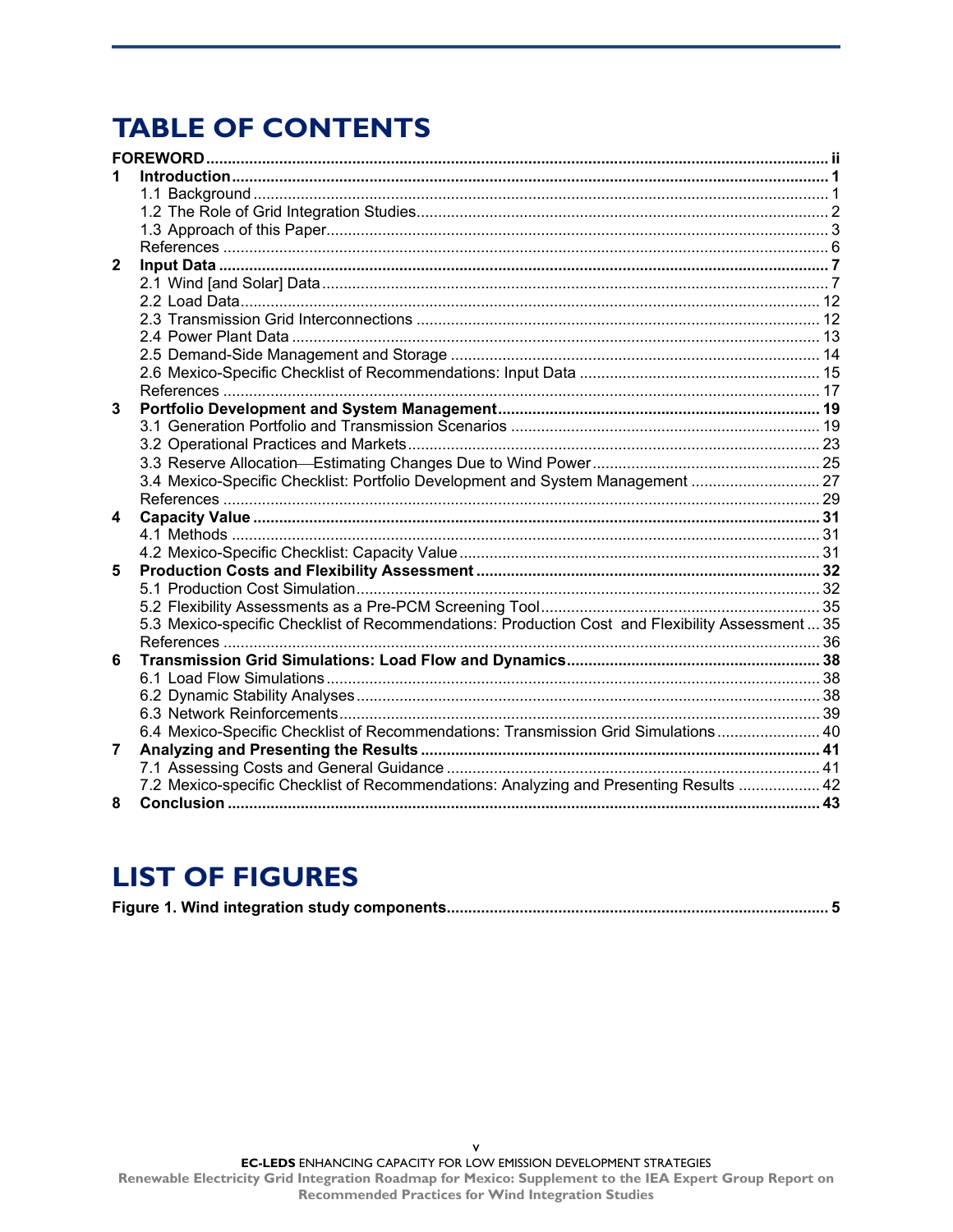# <span id="page-5-0"></span>**1 Introduction**

As a recognized leader in efforts to mitigate global climate change, the Government of Mexico (GOM) works proactively to reduce emissions, demonstrating strong political will and capacity to comprehensively address climate change. Since 2010, the U.S. government (USG) has supported these efforts by partnering with Mexico under the Enhancing Capacity for Low Emission Development Strategies (EC-LEDS) program. Through the program, the USG has partnered with Mexico's Ministry of Energy (SENER), as well as other government agencies, to support GOM in reaching its clean energy and climate change goals.

Specifically, the EC-LEDS program is supporting GOM's clean energy goal of generating 35% of its electricity from renewable energy (RE) by 2024. EC-LEDS, through the U.S. Agency for International Development (USAID) and the U.S Department of Energy's (DOE's) National Renewable Energy Laboratory (NREL), has been collaborating with SENER and GOM interagency working group—the Consejo Consultivo para las Energías Renovables (Consultative Council on Renewable Energy)—to create a grid integration roadmap for variable RE. [1](#page-5-2) A key objective in creating a grid integration roadmap is assessing likely impacts of wind and solar energy on the power system and modifying planning and operations accordingly. This paper applies best practices in conducting a grid integration study to the Mexican context.

## <span id="page-5-1"></span>**1.1 Background**

The 2008 Mexican Law on the Use of Renewable Energy and Financing of Energy Transition (LAERFTE in Spanish) requires that SENER, under the Special Program for Renewable Energy, set RE goals (installed capacity and minimum generation percentages) for the period of 2014 to 2018 (SENER 2014). The General Law on Climate Change, passed on April 19, 2012, sets a legally binding goal for Mexico of generating 35% of its electricity from RE by 2024. While this goal comes to maturity after the time period stipulated by LAERFTE, the Special Program goal for the period between 2014 and 2018 must prepare the nation for meeting the 35% goal by 2024. While nuclear and large-scale hydro may make up a portion of the portfolio mix for the 35% by 2024 goal, LAERFTE specifies that RE generation between 2014 and 2018 will not include nuclear or new large hydro.

In addition to these laws on RE generation, Mexico has recently undertaken electricity sector reform. For the last few decades, Mexico's oil and electricity sectors have been entirely dominated by the state-run petroleum company (PEMEX) and the state-run electricity utility (Federal Electricity Commission [CFE]). Under the reform, private entities and foreign businesses will be able to enter these sectors, conducting oil exploration and extraction or electricity generation in partnership with CFE and PEMEX or independently. Mexico's energy reform first enacted a constitutional reform on December 20<sup>th</sup>, 2013, and by August 11<sup>th</sup>, 2014, the implementing legislation was finally

<span id="page-5-2"></span>  $1$  Variable RE—namely wind and solar—refers to RE that cannot be stored prior to electricity generation; therefore, generation output varies based on the intensity of the energy source (e.g., wind speed, sunlight).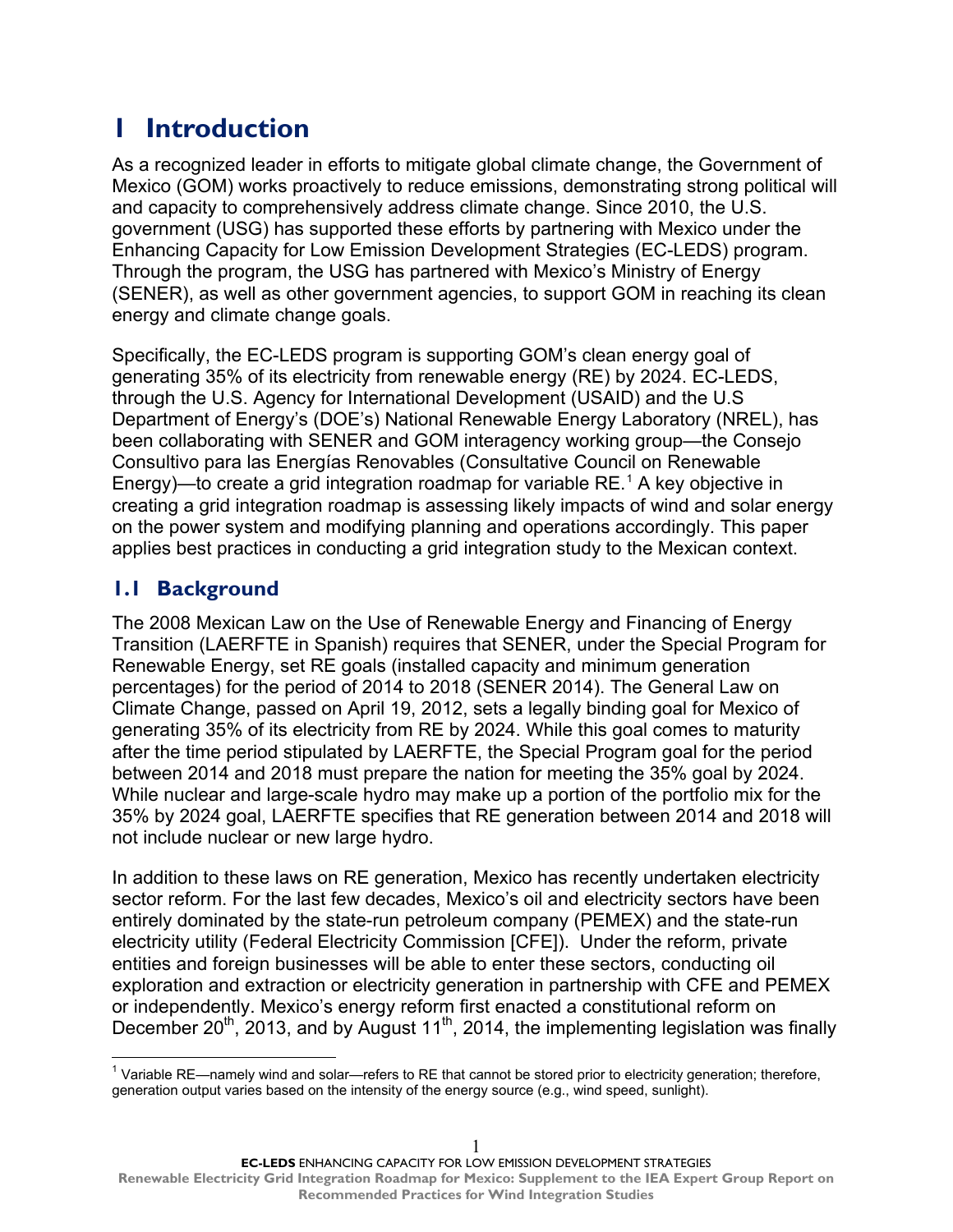approved. While there will be a second stage of RE, energy efficiency, and sustainability by-laws discussed by Congress during the last quarter of 2014, the basic legislation for the creation of the electric market has already been approved.

With the publication in April 2014 of the *Special Program on Renewable Energies 2014- 2018*, the federal administration set an ambitious generation target: the percentage of power produced in the country from RE and high-efficiency cogeneration should expand from 14.7% to 24.9% from 2012 to 2018. SENER convened the "Consejo Consultivo para las Energías Renovables" (the Consultative Council on Renewable Energy in English, or "the Council") to consult on establishing the goals and to make recommendations on policies required for realizing those goals. The Council is comprised of the following public institutions (SENER 2013):

- Ministry of Environment
- Ministry of Health
- Ministry of Economy
- Ministry of Finance
- Ministry of Agriculture
- Electric Regulatory Commission (CRE)
- National Commission of the Efficient Use of Electricity
- CFE.

The group also consists of representatives from a number of nongovernmental organizations and industrial associations. SENER leads this group and coordinates analysis, research, and informational workshops that the group will use to draft the Special Programs and forthcoming policies, not only from the energy sector but also from other sectors represented at the Council. In particular, SENER and the Council have sought technical assistance to better understand the technical approaches, grid planning, and studies required to set reasonable RE goals by technology and to plan for any grid implications of integrating variable RE as planned.

With the energy reform, these requirements have become more urgent. One of the key new policies will be the establishment of the Clean Energy Obligations system and a market for tradable clean energy certificates.

## <span id="page-6-0"></span>**1.2 The Role of Grid Integration Studies**

A central objective of operating the power system is providing electric service in the face of variability and uncertainty. Demand for electricity changes continually (and sometimes unpredictably) but usually along daily and seasonal patterns. Supply can also be unpredictable—for example, as a result of a sudden generator outage. The power system accommodates this variability and uncertainty through several mechanisms. Predicted variability is addressed by fluctuating the scheduled output of system generation resources. Unpredicted variability is addressed through frequency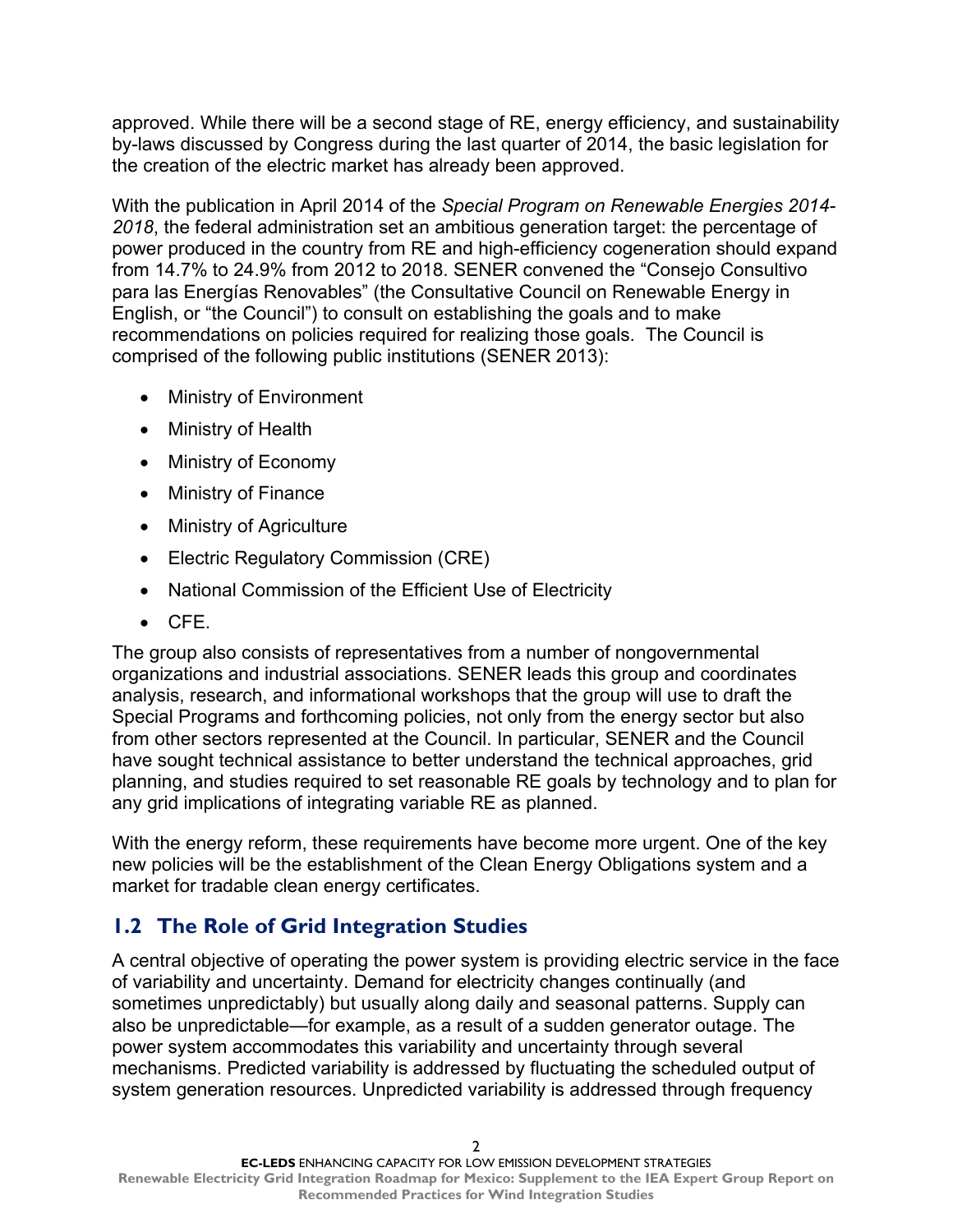reserves, such as part-loaded fast response hydro and gas resources on automatic generation control.

Adding variable RE to the power system does not fundamentally change how the system is operated, but the added variability and uncertainty can make the balance of supply and demand more difficult to maintain. At low penetration levels of wind and solar (below 5%-10% of annual electric demand), the added variability and uncertainty is typically small compared to what the power system is designed to address. As RE policy goals become more ambitious, the variability and uncertainty of wind and solar can affect the economics and reliability of power system operations.

To rationally assess challenges and solutions to managing variability and uncertainty, grid operational studies are often commissioned or even administratively required. Staged interaction between RE goal setting and studies of operational feasibility can give policymakers a basis for assessing potential challenges, solutions, and economic impacts of increasing the level of variable RE on the grid. Globally, studies like those described in this roadmap have historically taken place against a much bigger backdrop of electric system innovation, reform, and transformation. Progressive analytic studies of increasing RE penetrations, staged against increasing clean energy goals, allow opportunities for electric grid planners, operators, and regulators to gain experience, formulate creative solutions, and ensure economic and reliable operation of a transformed electric system.

### <span id="page-7-0"></span>**1.3 Approach of this Paper**

In response to SENER's need for capacity building and technical assistance in variable RE grid integration, USAID has supported the development of this document, a renewable electricity grid integration roadmap for Mexico. This roadmap lays out a process for conducting comprehensive integration studies in parallel with gradually increasing RE targets.

This grid integration roadmap is intended to supplement the International Energy Agency (IEA)'s *Expert Group Report on Recommended Practices 16. Wind Integration Studies* (hereafter referred to as "IEA expert group report")*,* which was developed by members of Task 25 of the IEA Implementing Agreement for Cooperation in the Research, Development, and Deployment of Wind Energy Systems (Holttinen 2013).

Task 25 is dedicated to the design and operation of power systems with large amounts of wind power. Initiated in 2006, Task 25 is a cooperative effort that aims to provide information to facilitate the highest economically feasible wind energy penetration within electricity power systems worldwide (IEA 2014). Currently, Task 25 contains representatives from 15 countries and the European Wind Energy Association (EWEA). Most member countries' grid operators participate in Task 25 activities. Mexico is a member of IEA Wind, and we recommend that Mexico expand its participation and join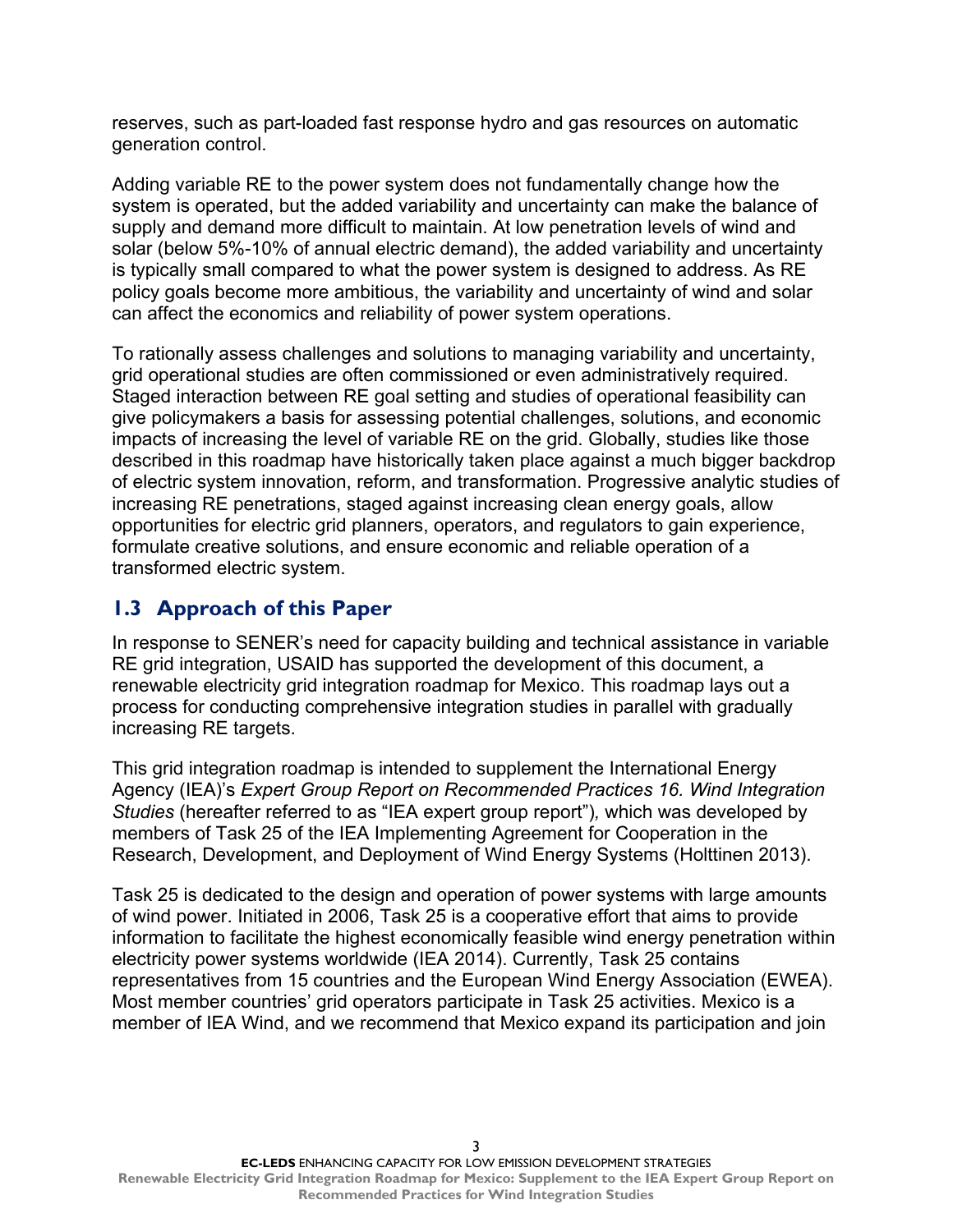Task 25 with appropriate representation from SENER, CENACE, CFE, and Instituto de Investigaciones Electricas (IIE). $<sup>2</sup>$  $<sup>2</sup>$  $<sup>2</sup>$ </sup>

In September 2013, IEA Wind approved the IEA expert group report. The report preface states:

This IEA Expert Group Report provides recommendations based on more than 8 years of work within International Energy Agency (IEA) Wind Task 25 Design and Operation of Power Systems with Large Amounts of Wind Power. The report is issued as an IEA Wind Recommended Practices document to provide research institutes, consultants, and system operators with the best available information on how to perform a wind integration study. The recommendations will be updated as further work in IEA Wind Task 25 reveals improved integration study methodologies based on real wind integration experiences. This IEA Expert Group Report describes the methodologies, study assumptions, and inputs needed to conduct a wind integration study (Holttinen 2013, p. ii).

The IEA expert group report represents the best available synthesis of current knowledge on conducting large-scale wind integration studies. The recommendations presented in the report are generally applicable to the development of wind integration studies within a variety of country- and/or system-specific contexts. The report also contains a section-by-section reference list of key technical literature that can be used by Mexico stakeholders for further investigation.

The NREL grid integration team assisting Mexico through the EC-LEDS program has prepared this grid integration roadmap in order to contextualize the recommendations in the IEA expert group report specifically to support Mexico's efforts to significantly increase the contribution of RE to the nation's electricity supply. This roadmap highlights and elaborates on the key messages in the IEA expert group report and summarizes recommendations for Mexican electricity system planners. These recommendations are based on NREL's understanding of Mexico's current renewable electricity priorities and status with respect to analyzing grid integration impacts.

The grid integration roadmap in Mexico adopts the same table of contents as the IEA expert group report to facilitate easy reference between the two documents. This structure maps to the flow chart shown in [Figure 1,](#page-9-0) which outlines the process, components, and information flows associated with a wind integration study. To elaborate on each component in [Figure 1,](#page-9-0) the IEA expert group report (and this supplemental document) is organized according to the following sections:

- 1. Introduction
- 2. Input data
- 3. Portfolio development and system management

<span id="page-8-0"></span> $\overline{a}$  $<sup>2</sup>$  Marco Borja from the IIE is the Mexico representative to IEA Wind. Within IEA Wind, Mexico currently does not</sup> participate in Task 25. NREL, U.S. DOE, and the Utility Variable-Generation Integration Group [\(www.variablegen.org\)](http://www.variablegen.org/) have grid integration experts participating in Task 25 for the United States.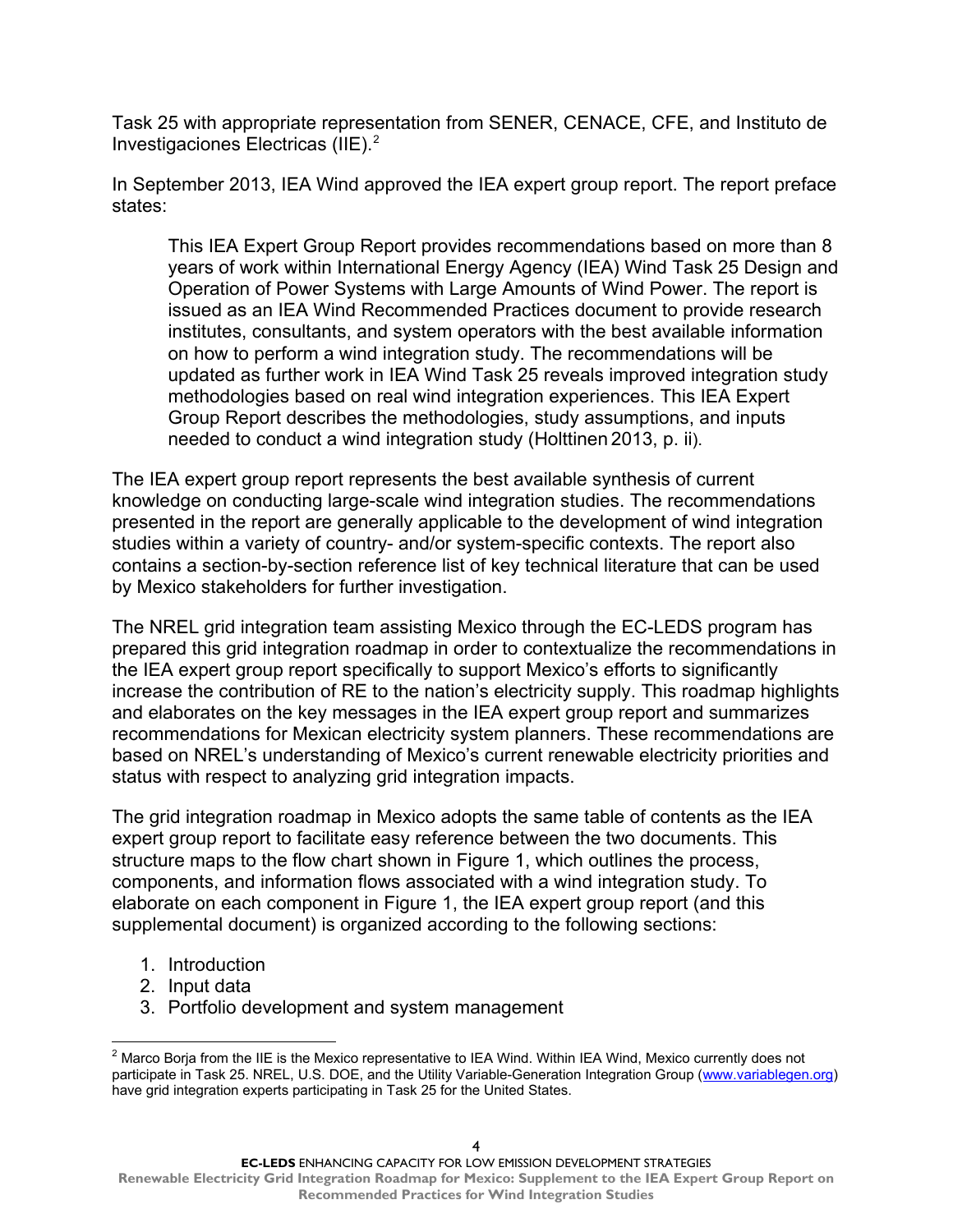- 4. Capacity value
- 5. Production costs and flexibility assessment
- 6. Transmission grid simulations: load flow and dynamics
- 7. Analyzing and presenting the results.



#### **Figure 1. Wind integration study components**

Source: Holttinen (2013)

<span id="page-9-0"></span>Each section of the roadmap builds on the corresponding section of the IEA expert group report to present the following information:

- Key messages for a first round of integration studies
- Recommendations on how Mexico might best approach the integration study component described in each section including choice of method, assumptions, and input data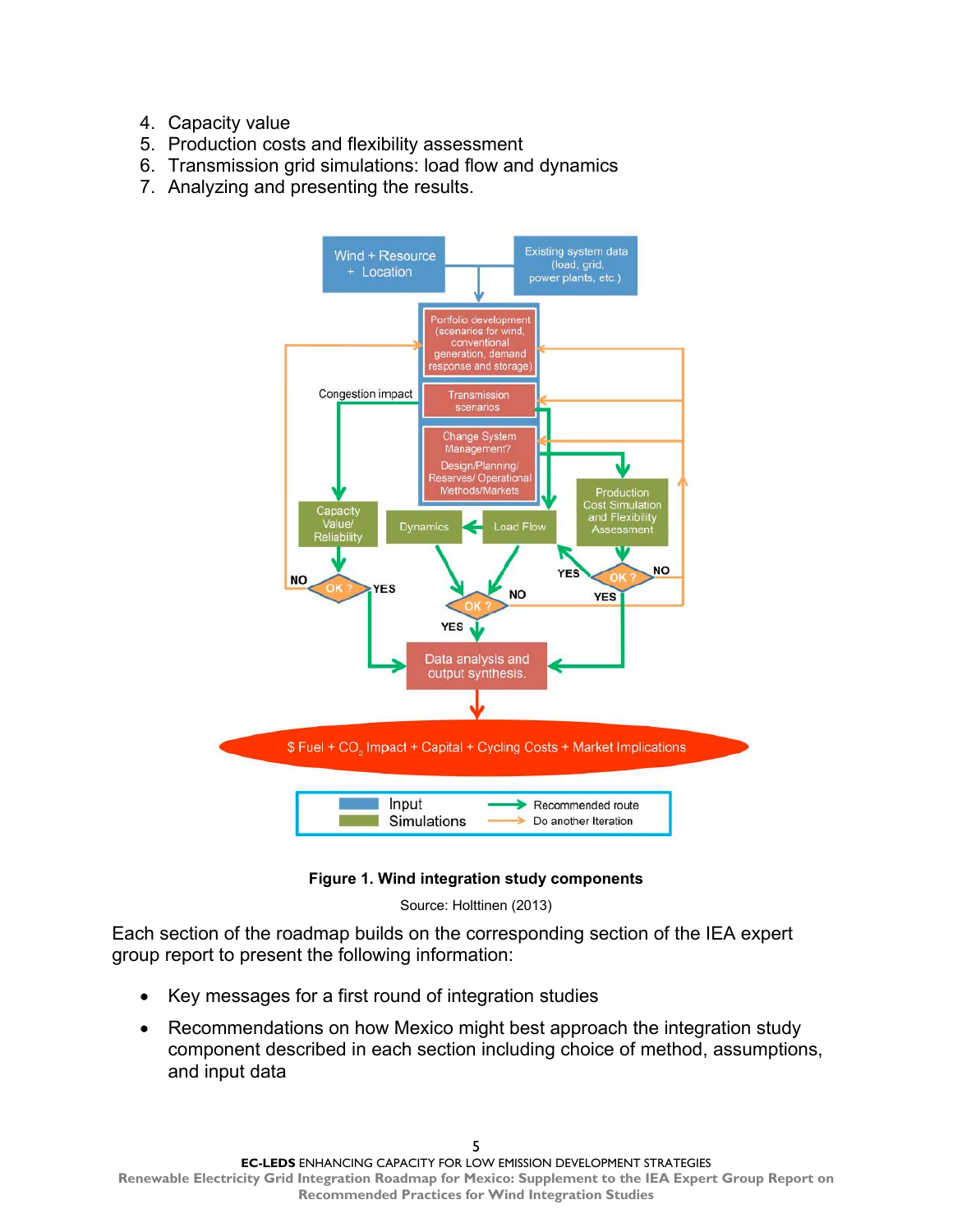- Additional insights not explicitly captured in the IEA expert group report (e.g., choice of models, considerations for solar power, additional reference citations)
- Examples for further reference.

Additionally, each section will differentiate how Mexican planners might leverage the recommendations in the IEA expert group report to prioritize near-term versus longerterm analyses. The roadmap will help inform SENER and the Council as they work to establish the Clean Energy Obligations and tradable certificates system. Equally important, the roadmap will enable Mexico to start preparing now for the higher penetration levels associated with the 35% by 2024 RE goal.

<span id="page-10-0"></span>Throughout the course of the work developing and finalizing this roadmap, the NREL authors interacted with Mexican stakeholders from SENER, CFE, CENACE, and IIE. Feedback from these stakeholders helped frame the roadmap in the system-specific context of Mexico, providing clarity for how each institution could participate in the range of actions discussed in this roadmap. More detailed feedback provided on a draft version of this roadmap is included as Appendix A.

#### **References**

Archibold, R. (2013). "Mexico's Pride, Oil, May Be Opened to Outsiders." New York, NY: The New York Times. Accessed October 2014: [www.nytimes.com/2013/12/13/world/americas/mexico-oil.html?pagewanted=2&\\_r=1.](http://www.nytimes.com/2013/12/13/world/americas/mexico-oil.html?pagewanted=2&_r=1)

Holttinen, H., ed. (2013). *Expert Group Report on Recommended Practices: 16. Wind Integration Studies.* International Energy Agency Implementing Agreement for Cooperation in the Research, Development, and Deployment of Wind Energy Systems. IEA Wind.

 "Introduction." (2010). SENER. Accessed September 2014: [www.renovables.gob.mx/portal/Default2.aspx?id=1669&lang=2.](http://www.renovables.gob.mx/portal/Default2.aspx?id=1669&lang=2)

Llamas, M. (2014). "United States: The Green Side of the Mexican Energy Reform."Jones Day. Accessed September 2014: [www.mondaq.com/unitedstates/x/289124/Renewables/The+Green+Side+of+the+Mexic](http://www.mondaq.com/unitedstates/x/289124/Renewables/The+Green+Side+of+the+Mexican+Energy+Reform) [an+Energy+Reform.](http://www.mondaq.com/unitedstates/x/289124/Renewables/The+Green+Side+of+the+Mexican+Energy+Reform)

SENER. (2013). "Hitos en la Planeación y el Programa Especial para el Aprovechamiento Energeías Renovables."

"Welcome to Task 25 Homepage." (2014). IEA Wind. Accessed September 2014: [www.ieawind.org/task\\_25.html.](http://www.ieawind.org/task_25.html)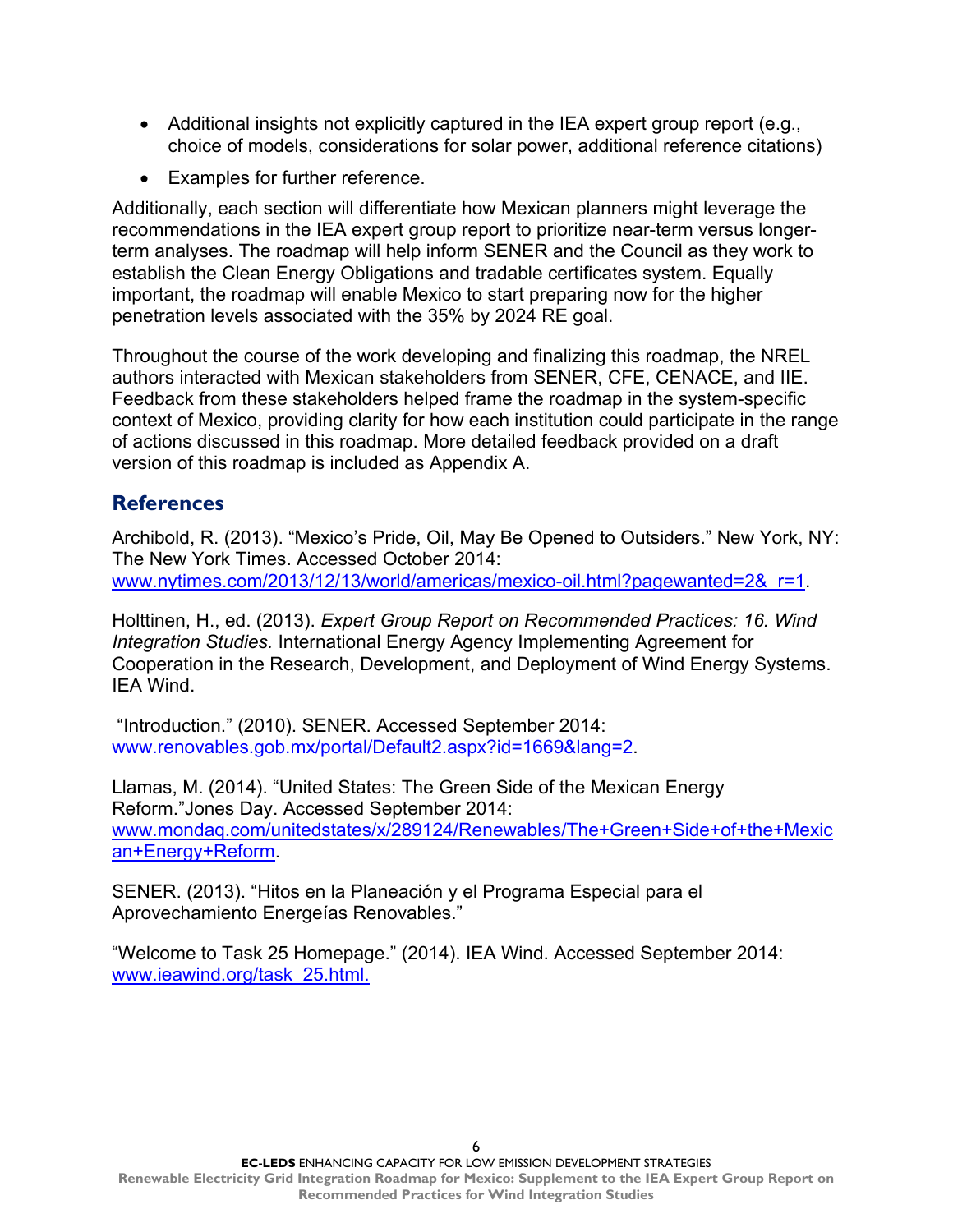# <span id="page-11-0"></span>**2 Input Data**

The building blocks for grid integration studies are time- and place-specific wind and solar resource data. Synchronous time series data allow wind and solar generation to be mapped against electricity demand in order to estimate net load, which defines how the rest of a power system (generation, storage, and demand response) must change to balance the system. Robust resource data will allow system planners to examine multiple scenarios for future generation that include alternative plant locations. The scenarios, in turn, can be used as inputs for production cost models to capture the relationships among forecasting, unit commitment, and dispatch.

Temporal and spatial data also illustrate the smoothing effect of multiple and geographically diverse RE plants. While power output from individual wind and solar plants can fluctuate rapidly due to cloud passage and wind speed variation, the aggregation of RE plant output across a power system reduces the variability, and therefore, the possible costs of integration. The text box to the right includes the general information provided by the IEA expert group report on the smoothing effect of large-scale wind power.

The required data resolution depends on the type of analysis, but at a minimum, hourly wind and solar resource data for one year are needed for likely areas for RE generation. Data for multiple historic weather years are preferred because they can capture year-to-year weather cycles (such as La Niña/ El Niño). These types of cycles can be important if correlations between hydro power, wet/dry years, and biomass production are of interest. The importance of hydro power in Mexico suggests the selection of high, low, and average precipitation years for analysis.

Excerpt from the IEA expert group report on the smoothing effect of large-scale wind:

- "Per-unit variability of wind generation decreases when there are more wind power plants distributed over the area.
- Per-unit variability of wind generation decreases as the time scale decreases—the second and minute variability of large-scale wind power is generally small, whereas the variability over several hours can be large even for distributed wind power.
- The size of the area and the way wind power plants are distributed is crucial: larger areas decrease the number of hours of zero output—one wind power plant can have zero output for more than 1 000 hours during a year, whereas the output of aggregated wind power in a very large area is always above zero.
- Geographic characteristics of the wind plant location and surrounding area can have a significant influence on the wind plant variability and uncertainty. For example, offshore wind plants are typically more geographically concentrated, and the offshore wind resource has been found to be generally more coherent, thus increasing the per-unit variability compared to onshore wind power" (p. 11).

## <span id="page-11-1"></span>**2.1 Wind and Solar Data**

#### *2.1.1 and 2.1.2 Data Requirements and Wind [and Solar] Generation Data*

NREL just released a high-quality historic solar insolation dataset for Mexico that could be used for integration studies. These data were processed by applying a physicsbased approach to satellite data from geostationary operational environmental satellites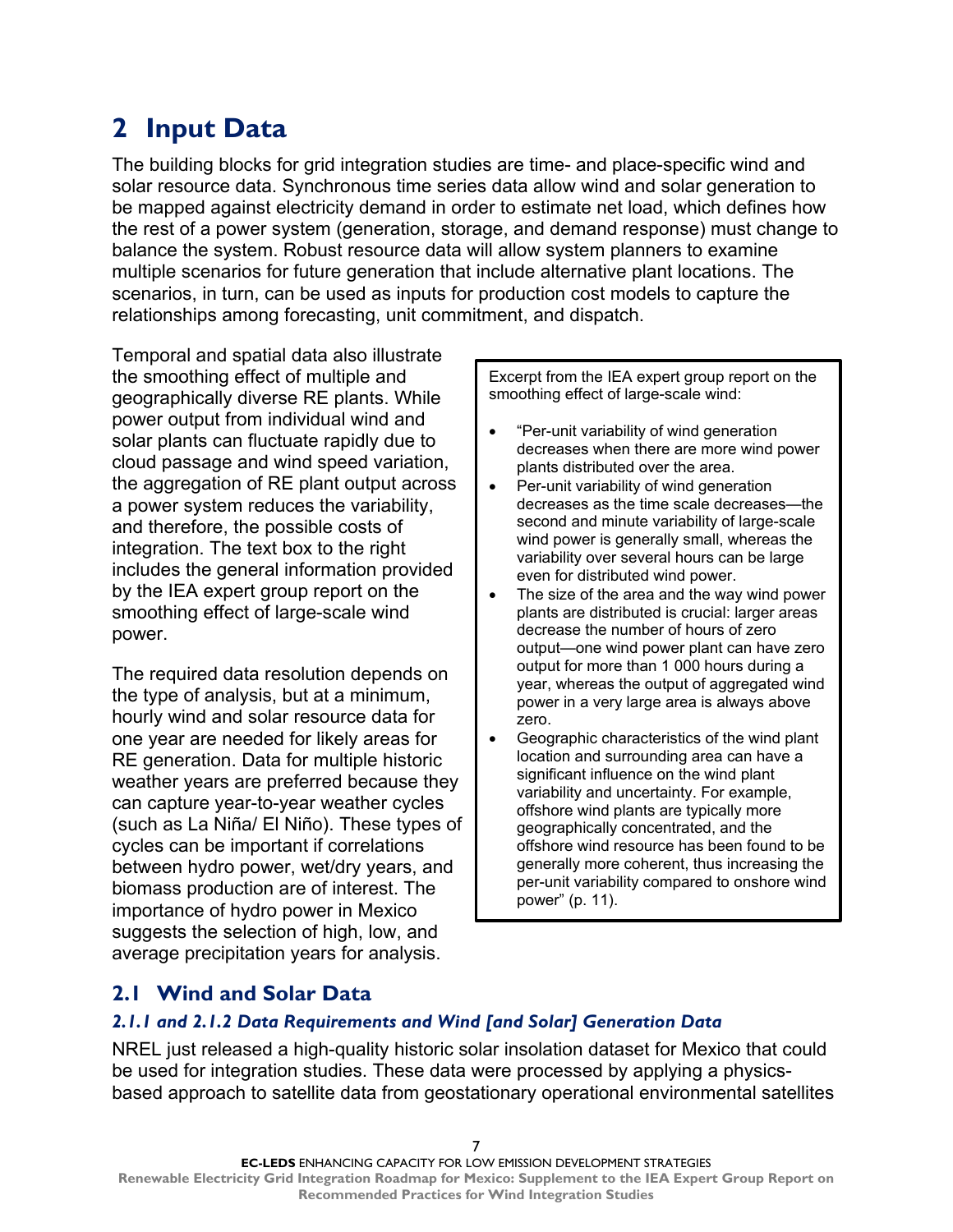(GOES). These data include direct normal irradiance and global horizontal irradiance. The high-resolution temporal (30-minute values) and spatial (4-kilometer) data from 2005 to 2012 also include aerosol impacts. The data for 2004 and 2013 will be processed and released before the end of the second quarter of 2015. NREL and GOM have started collaboration to validate these newly released satellite data with ground measurements. NREL is also building a new algorithm to produce one-minute and foursecond interval time series from the 30-minute solar data. This algorithm is available for use with Mexico data (Hummon et al. 2013a; Hummon et al. 2013b). We recommend defining generic solar plant characteristics (panel and inverter characteristics, orientation, fixed/tracking), which, when coupled with the solar resource data and PVWatts (a free NREL tool), would allow the full geographic database to reflect power outputs. These avenues provide a clear path for Mexico to produce sub-hourly solar power data.

Wind resources, in contrast to solar, are more difficult to measure and model. Given the early penetration situation in Mexico, using scaled-up actual wind plant power flow will not capture the geographic diversity effects key to future higher penetration integration analysis. The best approach is to create a simulated dataset based on numerical weather prediction models. Numerical weather prediction models need to be validated against actual measurements (see text box for a detailed description from the IEA expert group report). Large-scale, mesoscale weather models, calibrated with historic weather patterns, can be used to predict wind speeds at potential generation sites in Mexico. Developing such a simulated wind database requires nontrivial financial and human resources.

Excerpt from the IEA expert group report on using measurements to validate numerical weather prediction models:

"If the wind data needed for grid integration studies cannot be derived from actual measurements, it is recommended to use simulated data based on numerical weather prediction (NWP) models. However, measurements still play a crucial role in validating and improving the models and determining parameters used in the simulations.

In these simulations, wind speed on small geographic grids (such as a 2-kilometer square) are extracted at wind turbine hub height and at locations that represent potential future wind plant development. To represent large wind plants, the simulated wind power output from appropriate geographic grid cell locations are combined.

Data is usually needed on an hourly basis. If sub-hourly data are needed, it is common to capture the short-term variability characteristics from actual, operating wind power plants and apply that to future hypothesised wind plants.

When using model data, it is recommended to check the variability of the data by comparing it with measured largescale wind power production data. The simulation should be setup to model the known production data, such that the model results can be compared with the measurements. Care must be taken so that the smoothing effect is modelled correctly. The standard deviation of the time series of variations is one option to check this" (p. 11).

Regarding existing wind data and mapping products in Mexico, IIE has a database of measured wind for specific locations. The Mexico Renewable Resource Atlas has a monthly characterization of wind speed variability. In addition to IIE and SENER, other stakeholders in Mexico that might have resource data include international wind developers; public and private weather modelers or forecasters; and public data measurement networks (e.g., Conagua Comision Nacional Del Agua within the Servicio

8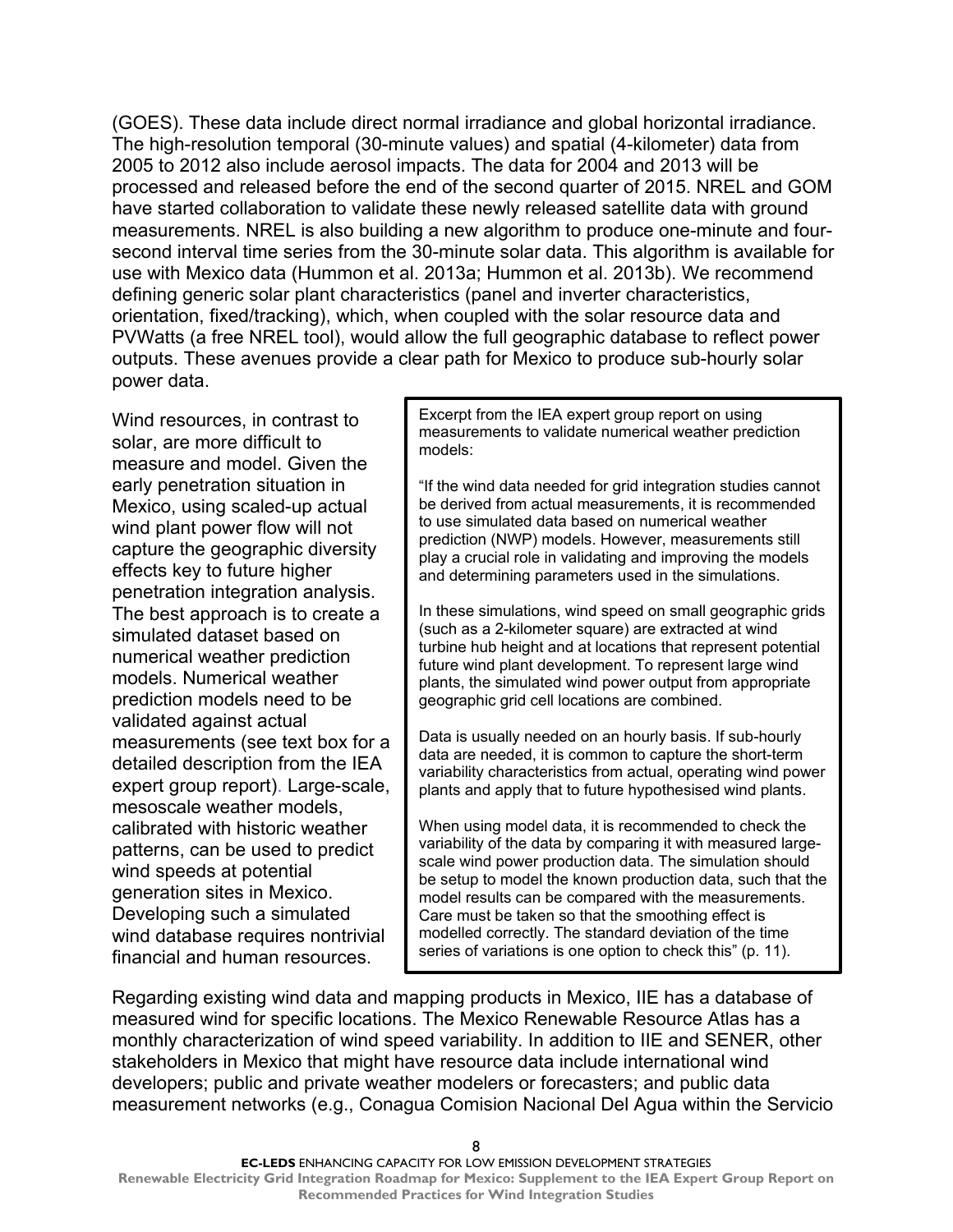Meteorológico Nacional). $3$  The available base information will be valuable for calibration and initialization of any new modeling efforts that are undertaken. Data from wind developers and private organizations may be proprietary; however, in the United States, NREL has been able to arrange nondisclosure arrangements to use proprietary data in model development and calibration. SENER has commissioned the Engineering Studies Unit of CFE to perform a new wind modeling and calibration study, which shall begin in early 2015 and continue for 18 months. The data produced by this study could potentially match the resolution of the solar database developed by NREL in order to facilitate simultaneous use for modeling purposes.

While expensive and time-consuming to generate, wide-area, internally consistent simulated historic resource datasets are critical to performing grid operational modeling. Because modeling efforts can take up to one year or more, an early start can more quickly allow subsequent grid integration analyses that are contingent on these data.

As part of NREL technical support visits, Vestas has presented information about its proprietary mesoscale model and associated results for Mexico for its commercial site prospecting activities. Given the cost, level of effort, and time frame for developing a new model, one potential avenue for SENER is to develop acceptable terms of agreement with Vestas that would allow use of their modeling results in a broad-scale Mexican integration study. We recommend further exploring this idea, too, as existing model results could significantly shorten the grid integration analysis time window.

#### *Cost Ranges*

Solar synchronized time series data are under production for Mexico as described above. Once scenario locations and plant characteristics are defined, producing solar power data for grid integration analyses will be inexpensive.

In NREL's experience, wind datasets can cost an order of magnitude more than solar datasets. NREL procured datasets for its U.S.-based studies from private firms that use their own adaptations of large-scale, national weather service-scale models. Example companies that perform high-resolution wind historic interpolations and projections in the United States include AWS Truepower, 3Tier, and Windlogics. Recent NREL experience is that a U.S. nationwide, 10 minute, 2-kilometer dataset representing wind speeds at 30–200 meters above ground level can be purchased for around \$2,000,000. This 2007-2012 U.S. modeling effort is nearly complete, and NREL provided staff to validate the model at an approximate cost of an additional \$150,000. Modeling gridded data at necessary spatial resolution can be costly, but improvements in computing power and models have brought down costs.

#### *Examples*

 $\overline{a}$ 

For an example of an integration study, see NREL's Western Wind and Solar Integration Study (WWSIS) website at www.nrel.gov/electricity/transmission/western\_wind.html.

**EC-LEDS** ENHANCING CAPACITY FOR LOW EMISSION DEVELOPMENT STRATEGIES **Renewable Electricity Grid Integration Roadmap for Mexico: Supplement to the IEA Expert Group Report on Recommended Practices for Wind Integration Studies**

<span id="page-13-0"></span><sup>&</sup>lt;sup>3</sup> For more information, see: smn.conagua.gob.mx.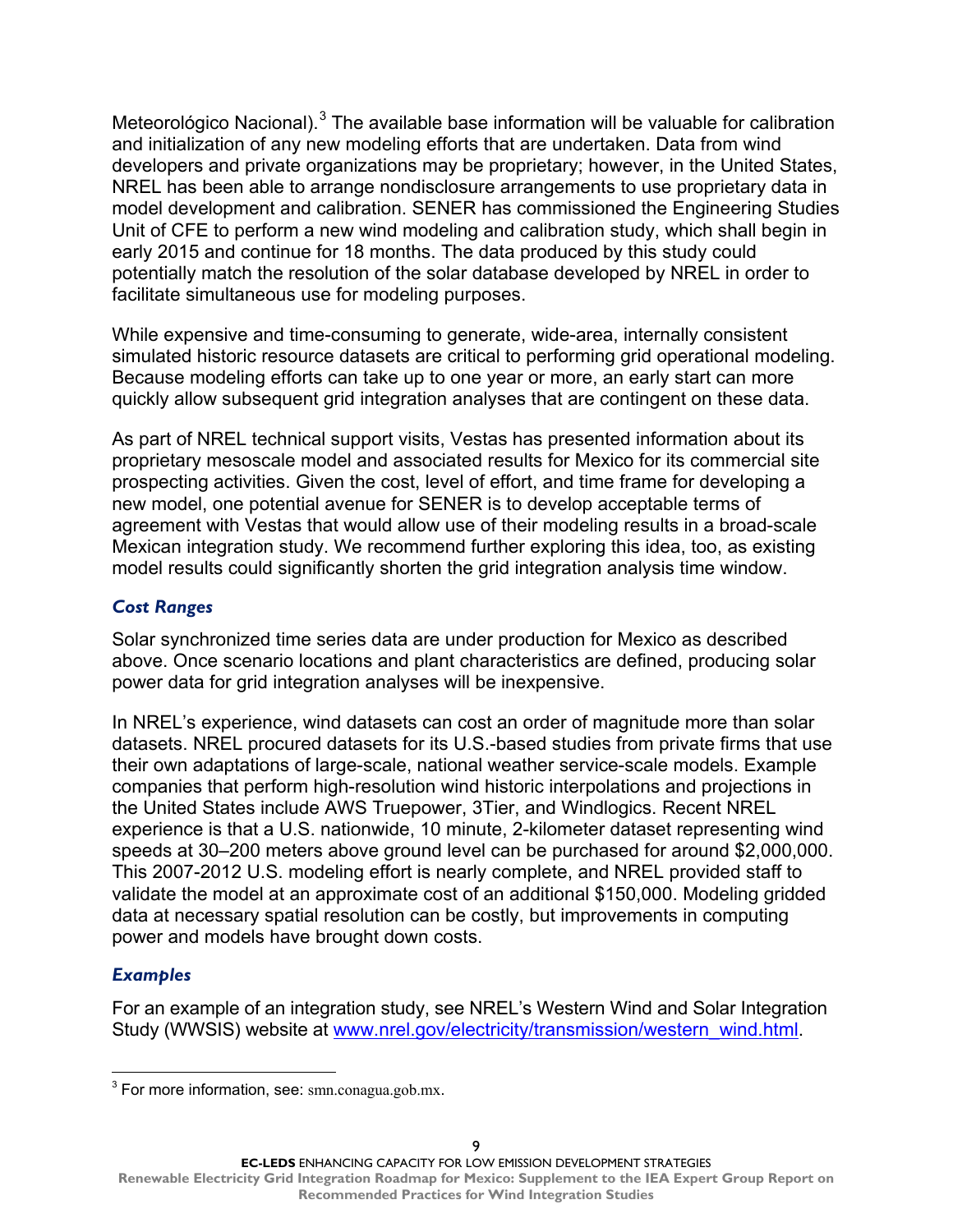Phase 2 (WWSIS-2) results are available in *The Western Wind and Solar Integration Study Phase 2* at [www.nrel.gov/docs/fy13osti/55588.pdf.](http://www.nrel.gov/docs/fy13osti/55588.pdf)

For an example of a wind dataset, see NREL's "Western Wind Data Set" website at www.nrel.gov/electricity/transmission/western\_wind\_methodology.html

For methods of developing sub-hourly solar data, see *Sub-Hour Solar Data for Power System Modeling from Static Spatial Variability Analysis* at [www.nrel.gov/docs/fy13osti/56204.pdf.](http://www.nrel.gov/docs/fy13osti/56204.pdf)

#### *2.1.3. Wind [and Solar] Forecast Data*

As stated in the IEA expert group report, wind and solar forecast errors are needed for reserve analysis and production cost modeling, but not for capacity credit or transmission related analyses. The report contains discussion of wind forecast error values from actual experience. There are excellent representations of forecast accuracy as a function of plant geographic spread and forecast time horizon. The report highlights the need to pay particular attention to rare, extremely high forecast errors (often driven by broad-scale, synoptic weather events).

Ideally, for production cost modeling, wind forecast data of a historic weather year matched with electric load forecast data—will capture key correlations for operational production cost modeling. Producing weather-dependent, historic, synthetic forecast time series has proven very difficult (Lew et al. 2013). As a result, many integration studies simply use actual forecast error statistics applied to the developed resource time series data.

Wind forecast accuracy improves within six hours of delivery. Presumably, Mexico's wholesale market post-reforms will allow intraday revisions to schedules. The timing of these revisions will dictate what types of forecast data need to be developed for production cost modeling.

Similar historic actual forecast error data for solar power are not as widely available, but that is rapidly changing. For NREL's WWSIS-2 grid modeling studies, the less accurate solar radiation prediction from the mesoscale weather model was used as a forecast for the satellite picture-derived radiation dataset. Monitoring developments of evolution in forecast methodologies through venues such as the Utility Variable-Generation Integration Group (UVIG) annual forecasting workshop is recommended.

Recent DOE-sponsored wind and solar forecast improvement projects are coupling private forecast providers with the national weather resources at the National Oceanic and Atmospheric Administration (NOAA n.d.). These efforts and others suggest that integration studies that look ahead 20-30 years should assume a higher forecasting accuracy than today.

Beyond fundamental modeling needs, which are not specific to Mexico, there are some key Mexico-specific actions to communicate that may help RE integration. With the move toward independent power producers, awareness of anticipatory and real-time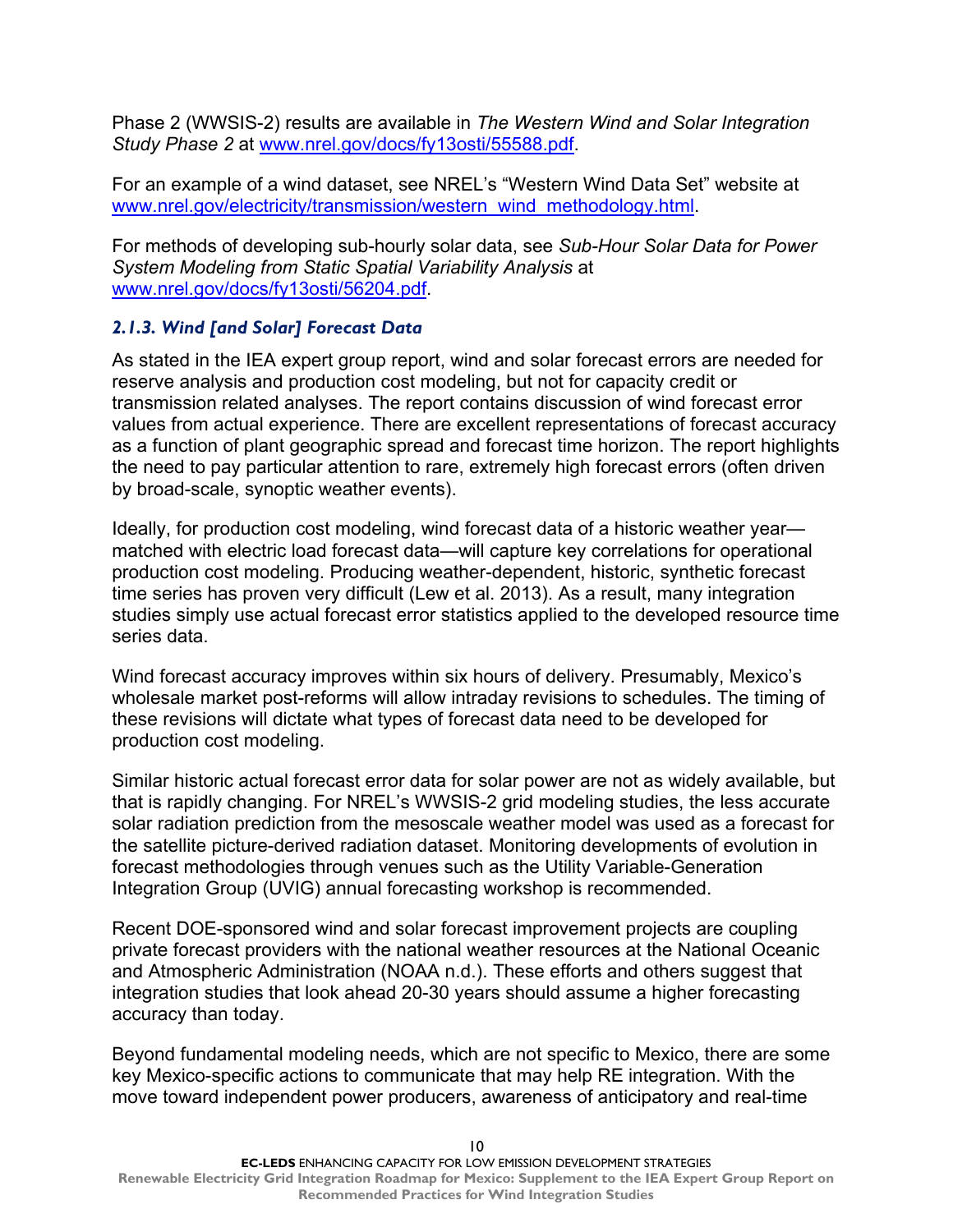operating data is critical to power system operations. A key action that SENER, CRE, and CFE can take today is to ensure that interconnection agreements and power purchase agreements (PPAs) include requirements to provide forced outage data and real-time generation and metrological conditions. These kinds of data are often used by grid operators to inform their own centralized forecasts—independent of plant-by-plant decentralized power forecasts provided by each wind and solar plant. For more information on centralized and decentralized forecasting to accommodate variable RE, see *Status of Centralized Wind Power Forecasting in North America* (Porter and Rogers 2010) and *NERC IVGTF Task 2.1 Report: Variable Generation Power Forecasting for Operations* (North American Electric Reliability Corporation 2010).

Another potential concern for CFE is generation from self-suppliers. If this generation continues to be a significant fraction of power system generation, SENER, CRE, and CFE might want to address requirements to provide performance data to inform grid operator centralized forecasting. To the extent possible, grid integration scenario development and resource modeling should capture self-generation power delivery and forecasts.

#### *2.1.4 Wind Turbine (and Solar PV) Capabilities*

Data on wind turbine capabilities described in this section of the IEA expert group report inform transmission voltage control, dynamic stability, and fault response modeling, which are covered in Section 6.

For clarification, active power load flow and reactive power voltage stability capabilities are near-term grid concerns because specific issues can potentially arise in the network due to plant locations, even at early RE penetrations. Fault ride-through capabilities are near- to intermediate-term grid concerns. For more information on the evolution of grid codes to accommodate wind energy, see *Code Shift: Grid Specification and Dynamic Wind Turbine Models* (Ackermann et al. 2013). NREL's discussions with SENER, CFE, and CRE suggest a strong interest in revising grid codes (now referred to as General Rules for Interconnection in Mexico) to reflect expectations of wind turbine and PV inverter capabilities. Near-term requirements for capabilities will likely include fault ridethrough, provision of reactive power, and possibly automatic generation control (AGC) for wind turbines. AGC has been effective, for example, in Colorado in reducing the magnitude of curtailments by setting conventional generation to minimum levels and using wind plants to provide the minute-to-minute (secondary) frequency response (Bird et al. 2014).

Longer-term grid code requirements could include inertial response and primary frequency response capabilities. The provision of primary frequency response has recently been added as a requirement in Texas. There, the Electric Reliability Council of Texas (ERCOT) required that all wind turbines that can be retrofitted with governor response do so. The full spectrum of active wind power control capabilities are described in *Active Power Controls from Wind Power: Bridging the Gaps* (Ela et al.  $2014$ ).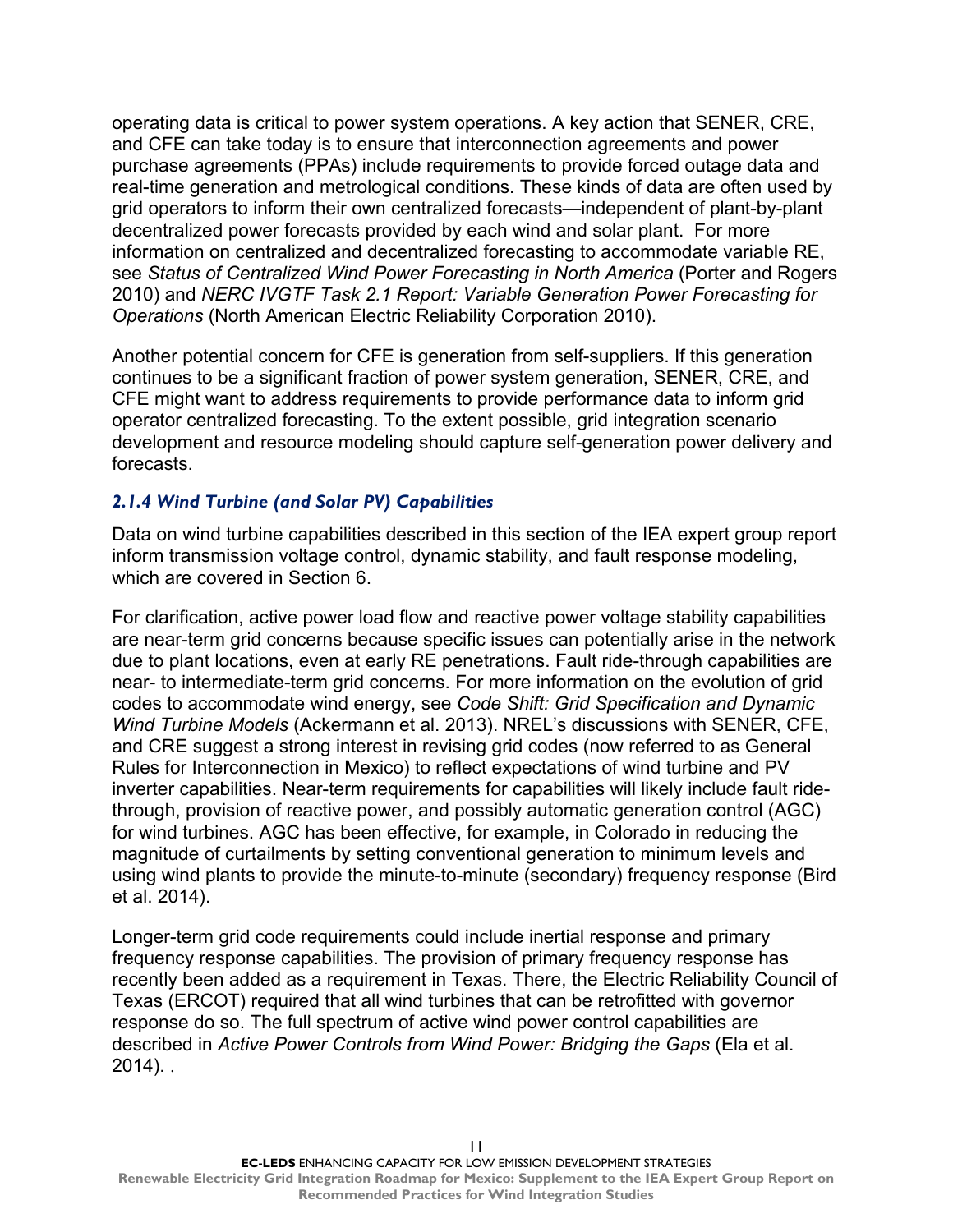<span id="page-16-0"></span>The General Rules for Interconnection can also address technical requirements that impact the performance of the distribution network for smaller generators connected to lower voltage distribution lines and on the customer side of the meter. Issues include harmonic distortion from inverter switching, protection settings, etc. These issues can be quite important for reliable operation of the system and prevent negative impacts on system load devices. Addressing harmonics and other electrical needs, requirements, and grid codes specific to distributed generation is beyond the scope of this integration roadmap, which addresses operational and reliability impacts on the bulk electric system. For international experience with distributed generator characteristics, needs, and interconnection rule development, see the IEA PV Technology agreement, Task 14 on High Penetration of PV systems in Electricity Grids [\(http://www.iea](http://www.iea-pvps.org/index.php?id=58#c92)[pvps.org/index.php?id=58#c92\)](http://www.iea-pvps.org/index.php?id=58#c92). A valuable summary of DG issues is included in Braun et al. (2011 and 2012).

### **2.2 Load Data**

The collection of historic load data and grid planners' projections of future demand is presumably already well-established at CFE. However, NREL and other grid integration modelers have found that operational load forecast data, used for unit commitment and reserve determination, may not be archived. Historically in the United States, operators have addressed load forecast errors by deploying operating reserves.

Historic load forecast errors are informative for production cost modeling because they can be combined with wind and solar generation forecast errors to determine an accurate net-load forecast error. Combined, correlations might exist that impact reserve requirements; for example, when weather forecast errors are high, the RE power forecast and load forecasts might be high as well.

In the absence of historic load forecast error data, integration studies have either ignored the effect or used overall load forecast statistics to generate an error where the time series correlation effects are lost. If not already underway, archiving load forecast error in Mexico will be relatively simple. If at all possible, operational projected load should be captured starting now.

Typically, planners scale historic load data uniformly to reflect future demand. However, integration studies that look ahead 20-30 years might consider alternative scenarios in which demand is impacted by factors such as electrification of cars, energy efficiency, and different rates of growth based on geography or other factors. In Mexico, selfgeneration and small producers are affecting CFE-served load and load shape. Operators and planners could benefit from better information regarding their locations and production.

#### <span id="page-16-1"></span>**2.3 Transmission Grid Interconnections**

The IEA report contains relevant discussion pertaining to when transmission network representation should be considered in different integration studies. Mexico's widespread existing and potential RE generation locations (including remote, but potentially concentrated, wind resource development areas), transmission expansion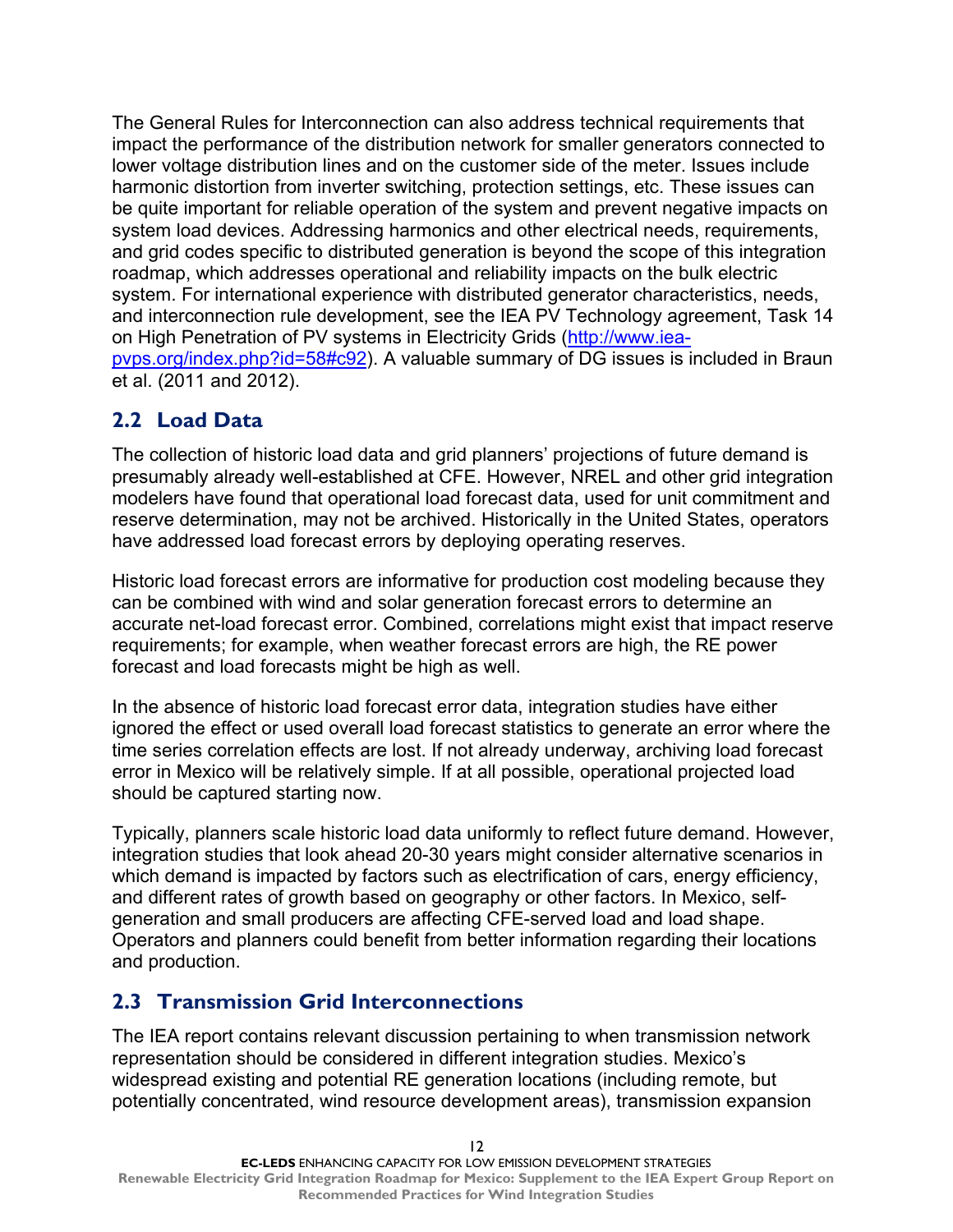plans, and high load growth projections suggest a strong need for transmission analysis.

For operational production cost modeling, many analysts start with "copper plate" assumptions, ignoring transmission limitations, for the sake of simplicity. Given concerns regarding the dispersed nature of the Mexican system, nodal representation of the system may be justified. Interactions with Mexico's power system stakeholders have identified specific transmission concerns related to Oaxaca wind delivery scenarios that show expanded renewable development.

It is our understanding that load flow and voltage stability analyses are routinely performed by CFE with IIE technical support. Therefore, appropriate transmission datasets for existing and planned system expansion already exist.

Given the variable nature of wind and solar generation, international experience suggests expanding the regular worst-case, snapshot transmission cases to examine additional temporally coincident cases, screened for conditions like:

- Most likely wind and solar delivery during peak demand periods
- High renewable delivery during both high and low demand periods
- Low renewable delivery during high demand periods.

Simply using the total nameplate output of all renewable plants as part of a loading case would result in inaccurate overload predictions and potentially unnecessary oversizing of transmission expansion needs. Using the renewable historic datasets for composite wind and solar output can also allow assessment of possible renewable curtailment due to transmission limitations.

#### <span id="page-17-0"></span>**2.4 Power Plant Data**

Accurately characterizing the abilities of the conventional generation fleet is critical to integration analysis. Existing CFE datasets may need some enhancement to completely capture performance factors, such as ramp rates, minimum generation levels, heat rates as a function of load, and emissions rates. If conventional plants have unusually high outage rates, this information is also useful; otherwise, stochastic techniques will be sufficient for modeling forced outage rates. Coal plants that are traditionally used as base load may be able to ramp power output to some degree, but those capabilities may not have been fully characterized in existing datasets.

Ideally, hydro plants are characterized by data on storage levels, water inflow, and any non-power constraints on outflow (e.g., downstream irrigation and ecological needs). In some integration analyses, the historic power flow from hydro units has been used due to lack of constraint data, but this approach means neglecting the potentially large value that hydro flexibility could bring to the system. For Mexico, capturing hydro operational flexibility may be a critical component even for early penetration integration analysis due to the prevalence of hydro power in the country.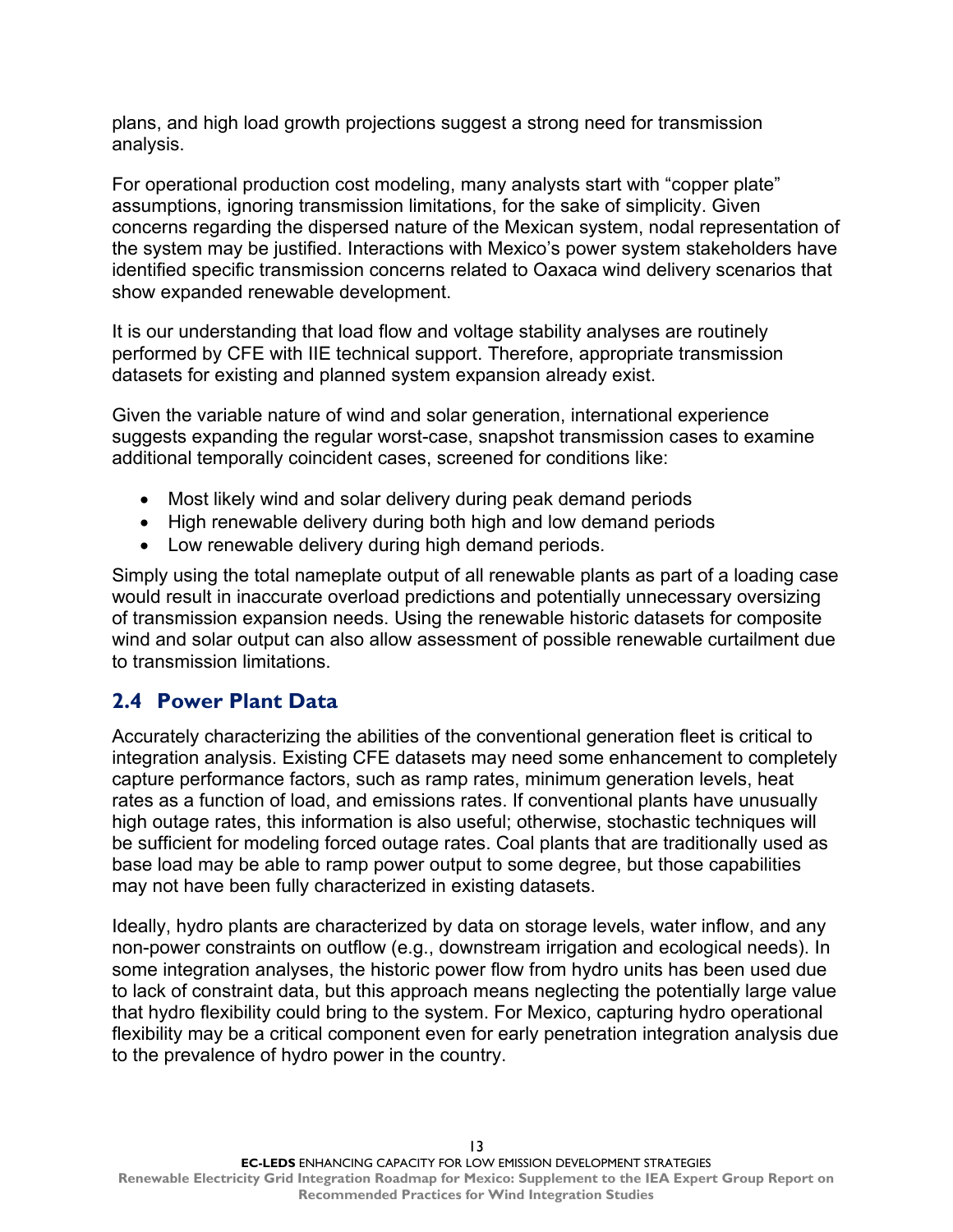Future fuel prices are difficult to forecast, and uncertainties are often reflected in alternative scenario development. The relative price of gas and coal can significantly impact the economic unit commitment and dispatch merit order, which in turn affects the type and magnitude of flexibility available to respond to variable net load.

As higher penetrations of renewables are modeled (>10%-20%), the increased cycling of fossil plants (starting up and shutting down, ramping up and down, and operating at part-load) may raise concerns about wear and tear impacts on conventional generators. More detailed conventional power plant data might be required, including rampingrelated wear and tear; impacts on numbers of hot, warm, and cold starts; and emission factors during ramping.

NREL has included cycling cost analysis as a feature of its recent integration study, the WWSIS-2. Characterizing cycling costs usually builds from detailed studies of existing plants. NREL drew on cost analyses performed by Intertek APTECH to capture high and low maintenance cost ranges for hot/warm/cold starts and ramping (Kumar et al. 2012). Emissions rate variations were also captured in the plant cycling datasets. Some specific data were protected by nondisclosure agreements, but arrangements were made to use data in production cost runs. While overall costs and emissions rates did not change much when cycling was accounted for, the analysis is useful for addressing policy concerns about emissions and identifying individual plants that might cycle more in high RE scenarios. In anticipation of the need to cycle more, as an operational change, some North American utilities are examining plant retirement plans and/or possible retrofits to increase the cycling ability or extend plant life (Cochran, Lew, and Kumar 2013).

#### <span id="page-18-0"></span>**2.5 Demand-side Management and Storage**

*Demand-side Management.* Beyond traditional conservation and efficiency, examining and utilizing demand response as a source of grid flexibility is in early stages in most grids, presumably including Mexico's.

Although demand response is therefore not often considered in early rounds of production cost modeling (PCM), it can be a low-cost source of flexibility (Hummon and Kiliccote 2014; Cochran et al. 2012). For example, Texas, which has an isolated system somewhat similar in size to Mexico's, has had a positive experience using demand response to provide frequency regulation. Participating loads (industrial customers) move up and down automatically to help maintain frequency at 60 hertz, and supply 50% of ERCOT's responsive (spinning) reserves. Load has demonstrated the ability to effectively respond within 10 minutes to contingencies. Early consideration of demand response—including potential sources, regulatory framework, and required infrastructure—could be valuable for Mexico.

Assumptions about demand response will impact production cost models. Although the IEA expert group report emphasizes that studies of wind penetration of less than 10% can probably assume cost-effective integration with an existing operating system, SENER/CRE/CFE might want to begin to evaluate options with increased demand response given its capacity to reduce integration costs.

14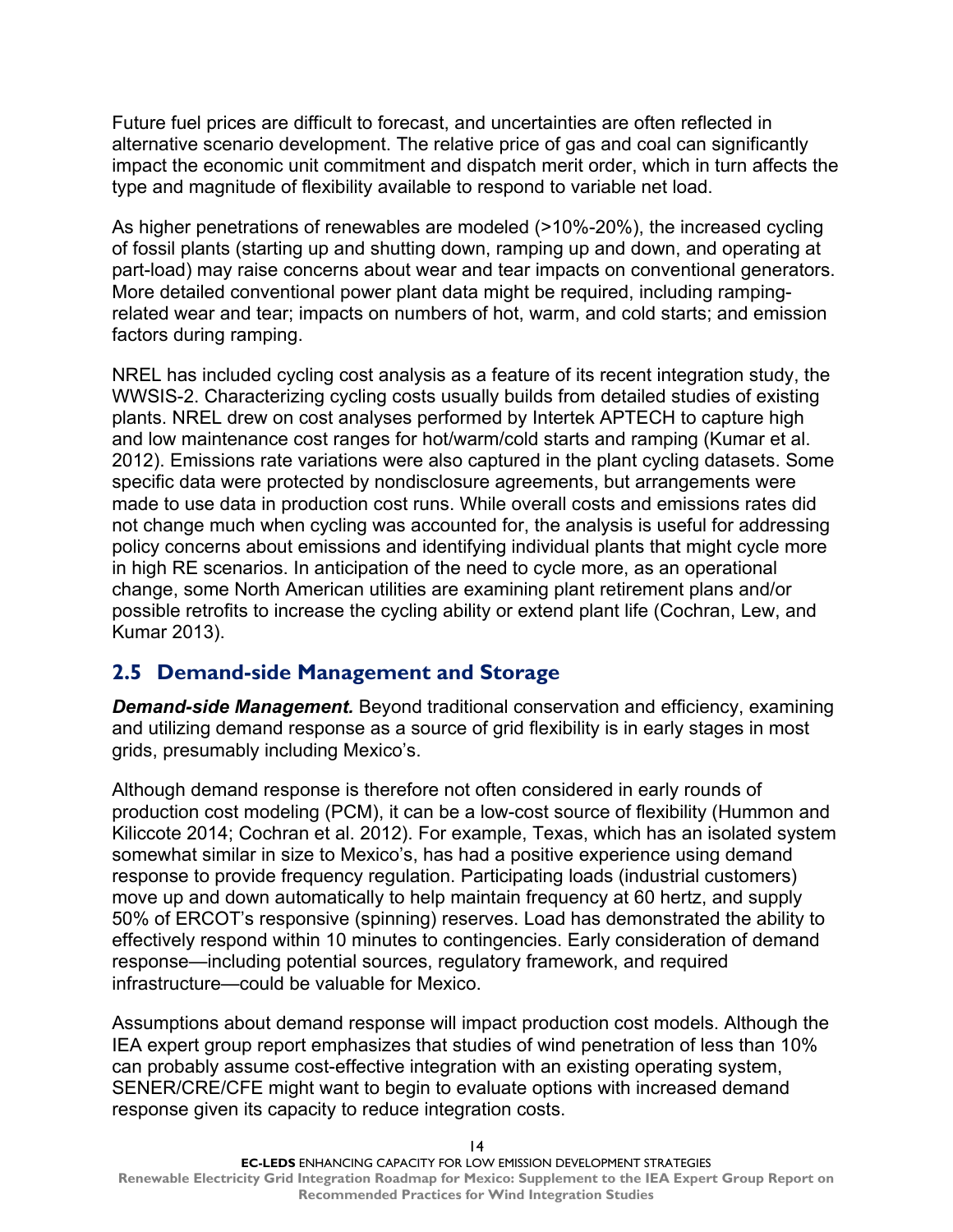*Storage.* Adding new electrical storage to a system has widespread advantages and uses. However, prior analyses have shown that costs of conventional (pumped hydro) or advanced storage to accommodate penetrations of wind and solar up to 20% of annual usage are high compared to benefits (Denholm et al. 2013a; Denholm et al. 2013b). We recommend beginning to examine storage opportunities, but not incorporating them in the first round of integration operational studies.

If central station concentrating solar power (CSP) is considered as a future option in RE expansion scenarios, the cost of including or enlarging thermal storage capabilities is generally low (Denholm et al. 2014). Examination in operational integration analysis of the cost benefit analysis of CSP storage could be considered.

### <span id="page-19-0"></span>**2.6 Mexico-specific Checklist of Recommendations: Input Data**

Recommendations for Mexico on input data for grid integration studies include:

- Leverage existing and forthcoming solar radiation time series data for Mexico to estimate sub-hourly solar power variations for desired locations and deployment scenarios. Invest early in the development of a large-scale mesoscale weather model to predict wind speeds across Mexico's geography. Calibrate this model using data from entities such as IIE, SENER, international wind developers, public and private weather modelers, and public data measurement methods.
	- o As an alternative to developing a mesoscale wind model specifically for GOM, explore developing an agreement between SENER and Vestas that would allow the use of Vestas's proprietary mesoscale model results in SENER's broad-scale integration studies. This route could potentially save significant time and money and thereby significantly shorten the grid integration analysis time window.
- Participate in the UVIG annual forecasting workshop and similar venues to gain insight into the evolution of wind and solar forecast methodologies. Consider expanding Mexico's representation in IEA Wind to include participation in Task 25 by appropriate representatives from SENER, CENACE, CFE, and IIE. While beyond the scope of this roadmap, IIE and other Mexico stakeholder concerns regarding distribution system impacts of rooftop and other customer sited PV systems have been examined and addressed in the IEA Photovoltaic Power Systems Programme (PVPS) Task 14 on High Penetration of PV Systems in Electric Grids. Mexico is part of the PVPS, but expanding active participation into Task 14 activities is recommended.
- Tie unit commitment and economic dispatch modeling analysis and related input data requirements to the reforms being considered in the post-reform wholesale market (e.g., the time intervals relevant to forecasting errors should match unit commit reschedule and gate closure times).
- Ensure interconnection agreements and PPAs with independent power producers include requirements to provide forced outage data and real-time generation and metrological conditions to inform centralized forecasting by grid operators.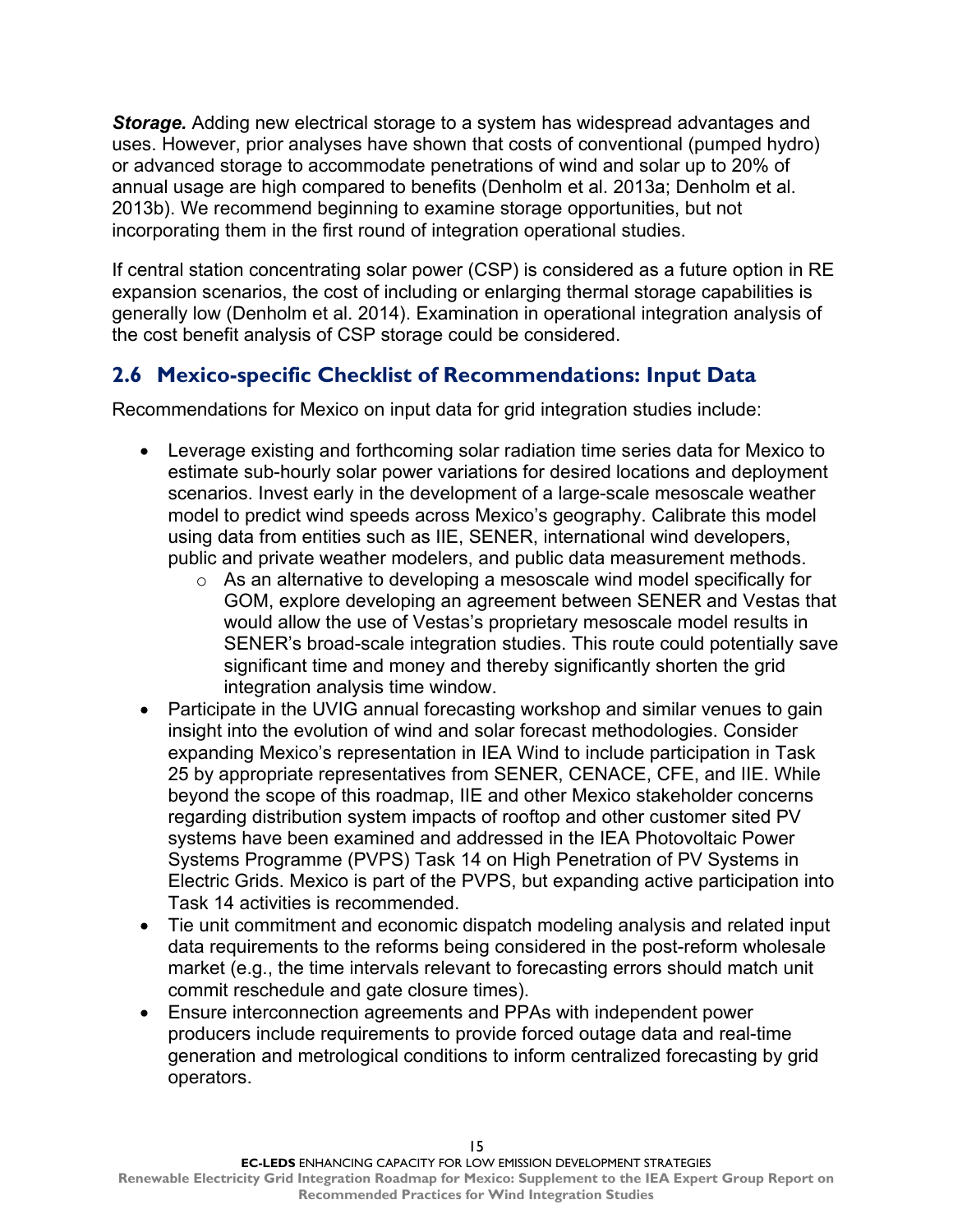- Develop requirements for self-generators to provide performance data and forecasts to grid operators to inform centralized forecasting, grid integration scenario development, and resource modeling.
- Consider revising grid codes to reflect expectations for wind turbine capabilities. In the near term, these capabilities might include fault ride-through, provision of reactive power, and possibly AGC. In the longer term, capabilities might include inertial response and primary frequency response.
- IIE commented that CENACE has an informational database with historical hourly demand forecasts and actual demand by control area. If possible, begin archiving sub-hourly data.
- For integration studies that look 20-30 years in the future, consider including demand scenarios beyond simply the uniform projection of historic load, such as those that account for electrification of cars, energy efficiency, or different growth rates.
- Given concerns regarding the dispersed nature of the Mexican transmission system, evaluate the need to use nodal representation for transmission analysis as an alternative to standard "copper plate" assumptions (which may ignore transmission limitations).
- Expand load flow transmission scenario cases beyond the traditional worst-case snapshot transmission cases to examine additional temporally coincident cases that screen for a variety of wind and solar power delivery and electric load combinations.
- Use the developed wind and solar historic variability datasets for composite wind and solar output (rather than simply the total nameplate output of all plants) to assess possible renewable curtailment due to transmission limitations.
- IIE commented that existing CENACE datasets in its short-term planning model contain fossil plant performance factors such as ramp rates, minimum generation levels, heat rates as a function of load, minimum up times and minimum down times. It is necessary to enhance combined cycle plant data related to dead zones, feasible transitions between configurations, and minimum and maximum time that plants must remain on a certain configuration.
- CENACE databases contain detailed data of both hydroelectric plant models and hydroelectric systems. It is, however, necessary to update some of these data in order to improve the results of the flexibility studies.
- Mexico could consider developing data on demand response supply curves for production cost models to evaluate as a potential mitigation measure to reduce integration costs, particularly if conventional plant flexibility is insufficient or wind and solar curtailment levels are excessive.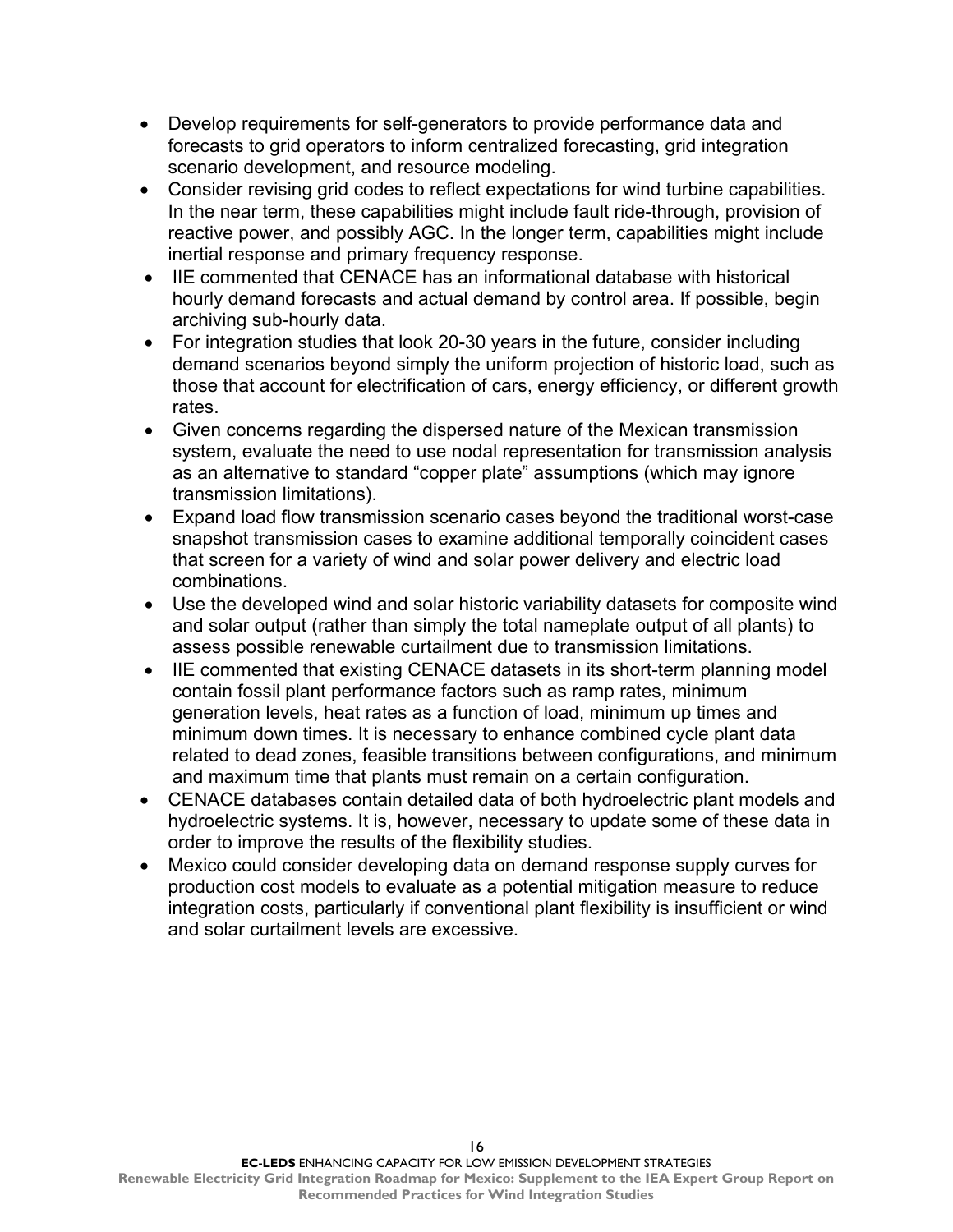#### <span id="page-21-0"></span>**References**

Ackermann, T.; Ellis, A.; Fortmann, J.; Matevosyan, J.; Muljadi, E.; Piwko, R.; Pourbeik, P.; Quitmann, E.; Sorensen, P.; Urdal, H.; Zavadil, B. (2013). "Code Shift: Grid Specifications and Dynamic Wind Turbine Models." *Power and Energy Magazine, IEEE* (11:6); pp. 72-82. Accessed October 2014: [http://ieeexplore.ieee.org/stamp/stamp.jsp?tp=&arnumber=6634510.](http://ieeexplore.ieee.org/stamp/stamp.jsp?tp=&arnumber=6634510)

Bird, L.; Cochran, J.; Wang, X. (2014). "Wind and Solar Energy Curtailment: Experience and Practices in the United States." NREL/TP-6A20-60983. Golden, CO: National Renewable Energy Laboratory. Accessed October 2014: [http://www.nrel.gov/docs/fy14osti/60983.pdf.](http://www.nrel.gov/docs/fy14osti/60983.pdf)

Braun, M.; Stetz, T.; Brundlinger, R.; Mayr, C.; Hatta, H.; Kobayashi, H.; Ogimoto, K.; Kroposki, B.; Mather, B.; Coddington, M.; Lynn, K.; Graditi, G.; Woyte, A.; MacGill, I. (2011). "Is the Distribution Grid Ready to Accept Large Scale Photovoltaic Deployment? - State of the Art, Progress and Future Prospects." 26th European Photovoltaic Solar Energy Conference: Proceedings of the International Conference, 5-9 September 2011, Hamburg, Germany. Munich, Germany: *WIP-Renewable Energies* pp. 3840-3853; NREL/CP-6A00-54390. Accessed September 2014: [http://dx.doi.org/10.4229/26thEUPVSEC2011-5DP.3.1.](http://dx.doi.org/10.4229/26thEUPVSEC2011-5DP.3.1)

Braun, M.; Stetz, T.; Brundlinger, R.; Mayr, C.; Ogimoto, K.; Hatta, H.; Kobayashi, H.; Kroposki, B.; Mather, B.; Coddington, M.; Lynn, K.; Graditi, G.; Woyte, A.; MacGill, I. (2012). "Is the Distribution Grid Ready to Accept Large-Scale Photovoltaic Deployment? State of the Art, Progress, and Future Prospects." *Progress in Photovoltaics: Research and Applications* Special Issue: 26th EU PVSEC, Hamburg, Germany, 2011. 20 (6); pp. 681-697; NREL/JA-6A00-57003. Accessed August 2014: [http://dx.doi.org/10.1002/pip.1204.](http://dx.doi.org/10.1002/pip.1204)

Cochran, J.; Bird, L.; Heeter, J.; Arent, D. J. (2012). *Integrating Variable Renewable Energy in Electric Power Markets: Best Practices from International Experience.* NREL/TP-6A20-53732. Golden, CO: National Renewable Energy Laboratory.

Cochran, J.; Lew, D.; Kumar, N. (2013). "Flexible Coal: Evolution from Baseload to Peaking Plant." NREL/BR-6A20-60575. Golden, CO: National Renewable Energy Laboratory. Accessed October 2014: [www.nrel.gov/docs/fy14osti/60575.pdf.](http://www.nrel.gov/docs/fy14osti/60575.pdf)

Denholm, P.; Jorgenson, J.; Hummon, M.; Palchak, D.; Kirby, B.; Ma, O.; O'Malley, M. (2013a). *[Impact of Wind and Solar on the Value of Energy Storage](http://nrelpubs.nrel.gov/Webtop/ws/nich/www/public/Record?rpp=25&upp=0&m=14&w=NATIVE%28%27KEYWORD2+ph+words+%27%27storage+value%27%27+and+AUTHOR+ph+words+%27%27denholm%27%27+and+PUBYEAR+%3E+2010%27%29&order=native%28%27pubyear%2FDescend%27%29)*. NREL/TP-6A20- 60568. Golden, CO: National Renewable Energy Laboratory.

Denholm, P.; Jorgenson, J.; Hummon, M.; Jenkin, T.; Palchak, D.; Kirby, B.; Ma, O.; O'Malley, M. (2013b). *[Value of Energy Storage for Grid Applications](http://nrelpubs.nrel.gov/Webtop/ws/nich/www/public/Record?rpp=25&upp=0&m=7&w=NATIVE%28%27KEYWORD2+ph+words+%27%27storage+value%27%27+and+AUTHOR+ph+words+%27%27denholm%27%27+and+PUBYEAR+%3E+2010%27%29&order=native%28%27pubyear%2FDescend%27%29)*. NREL/TP-6A20- 58465. Golden, CO: National Renewable Energy Laboratory.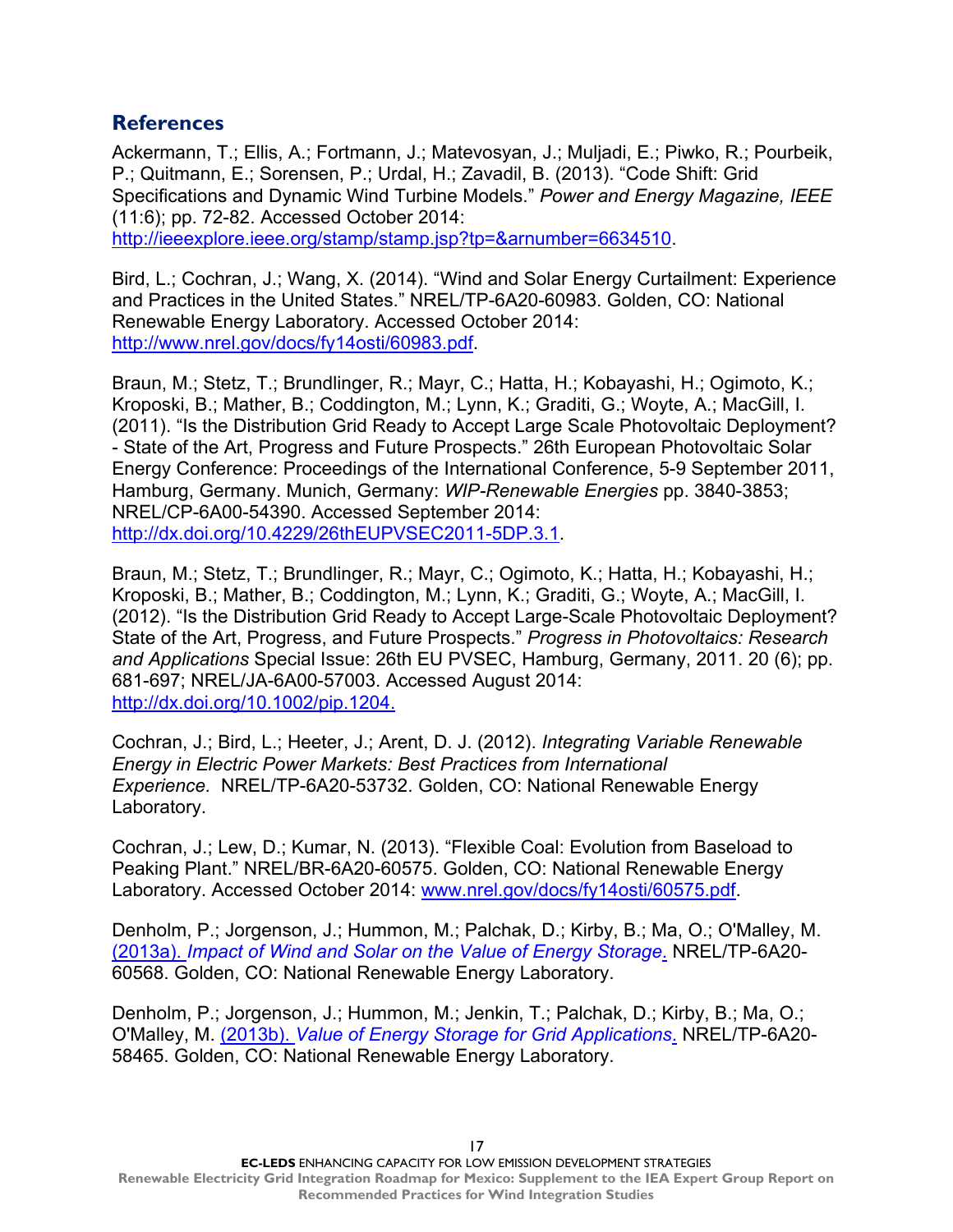Denholm, P.; Wan, Y. H.; Hummon, M.; Mehos, M. (2014). "Value of CSP with Thermal [Energy Storage in the Western United States."](http://nrelpubs.nrel.gov/Webtop/ws/nich/www/public/Record?rpp=25&upp=0&m=1&w=NATIVE%28%27KEYWORD2+ph+words+%27%27storage+value%27%27+and+AUTHOR+ph+words+%27%27denholm%27%27+and+PUBYEAR+%3E+2010%27%29&order=native%28%27pubyear%2FDescend%27%29) *Energy Procedia* - Proceedings of the SolarPACES 2013 International Conference, 17-20 September 2013, Las Vegas, Nevada. 1622-1631. NREL/CP-6A20-60027. Accessed October 2014: [http://dx.doi.org/10.1016/j.egypro.2014.03.171.](http://dx.doi.org/10.1016/j.egypro.2014.03.171)

Hummon, M.; Weekley, A.; Searight, K.; Clark, K. (2013). Downscaling Solar Power Output to 4-Seconds for Use in Integration Studies: Preprint. NREL/CP-6A20-60335. Accessed November 2014: [http://www.nrel.gov/docs/fy14osti/60335.pdf.](http://www.nrel.gov/docs/fy14osti/60335.pdf)

Hummon, M.; Ibanez, E.; Brinkman, G.; Lew, D. (2012). Sub-Hour Solar Data for Power System Modeling From Static Spatial Variability Analysis:Preprint. NREL/CP-6A20- 56204. Accessed November 2014: [http://www.nrel.gov/docs/fy13osti/56204.pdf.](http://www.nrel.gov/docs/fy13osti/56204.pdf)

Hummon, M.; Kiliccote, S. [\(2014\). "DR Resources for Energy and Ancillary Services in](http://nrelpubs.nrel.gov/WebtopSecure/ws/nich/int/nrel/Record?rpp=25&upp=0&m=2&w=NATIVE%28%27AUTHOR+ph+words+%27%27hummon%27%27%27%29&order=native%28%27pubyear%2FDescend%27%29)  [the West."](http://nrelpubs.nrel.gov/WebtopSecure/ws/nich/int/nrel/Record?rpp=25&upp=0&m=2&w=NATIVE%28%27AUTHOR+ph+words+%27%27hummon%27%27%27%29&order=native%28%27pubyear%2FDescend%27%29) NREL/PR-6A20-60165. Golden, CO: National Renewable Energy Laboratory.

Kumar, N.; Besuner, P.; Lefton, S.; Agan, D.; Hilleman, D. (2012). *Power Plant Cycling Costs.* NREL/SR-5500-55433. Golden, CO: National Renewable Energy Laboratory. Accessed October 2014: [www.nrel.gov/docs/fy12osti/55433.pdf.](http://www.nrel.gov/docs/fy12osti/55433.pdf)

Lew, D.; Brinkman, G.; Ibanez, E.; Florita, A.; Heaney, M.; Hodge, B-M.; Hummon, M.; Stark, G.; King, J.; Lefton, A.; Kumar, N.; Agan, D.; Jordan, G.; Venkataraman, S. (2013). *The Western Wind and Solar Integration Study Phase 2*. NREL/ TP-5500- 55588. Accessed November 2014: [http://www.nrel.gov/docs/fy13osti/55588.pdf.](http://www.nrel.gov/docs/fy13osti/55588.pdf)

North American Electric Reliability Corporation. (2010). "NERC IVGTF Task 2.1 Report: Variable Generation Power Forecasting for Operations." Princeton, NJ: NERC. Accessed October 2014: [http://variablegen.org/wp](http://variablegen.org/wp-content/uploads/2013/01/Variable_Generation_Power_Forecasting_for_Operations.pdf)[content/uploads/2013/01/Variable\\_Generation\\_Power\\_Forecasting\\_for\\_Operations.pdf.](http://variablegen.org/wp-content/uploads/2013/01/Variable_Generation_Power_Forecasting_for_Operations.pdf)

Porter, K.; Rogers, J. (2010). "Status of Centralized Wind Power Forecasting in North America." NREL/SR-550-47853. Golden, CO: National Renewable Energy Laboratory. Accessed October 2014: [www.nrel.gov/docs/fy10osti/47853.pdf.](http://www.nrel.gov/docs/fy10osti/47853.pdf)

"Wind Forecast Improvement Project (WFIP)." (undated). Washington, DC: NOAA. Accessed September 2014: [www.esrl.noaa.gov/psd/psd3/wfip/.](http://www.esrl.noaa.gov/psd/psd3/wfip/)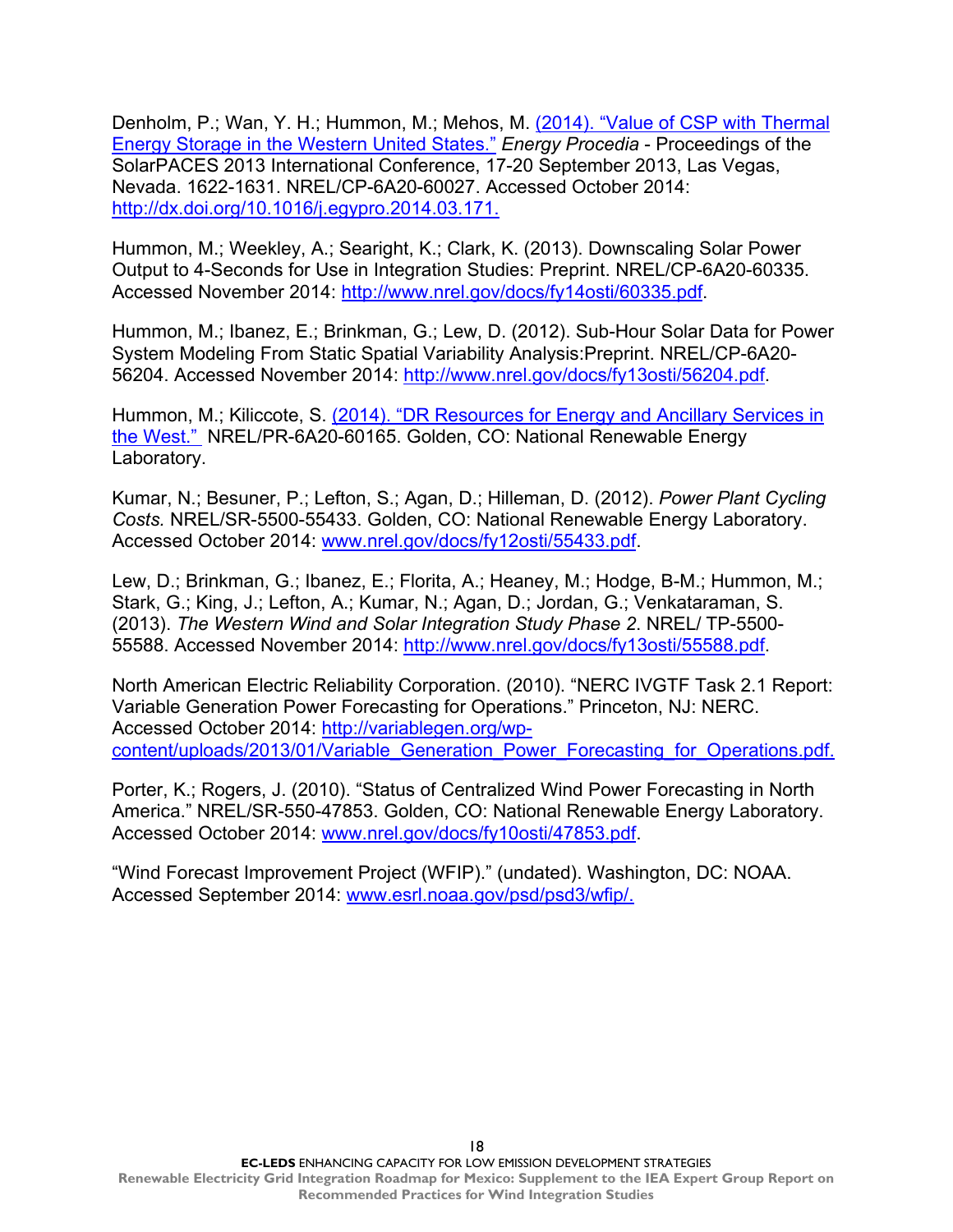# <span id="page-23-0"></span>**3 Portfolio Development and System Management**

The portfolio development and system management section of the flow chart depicted in [Figure 1](#page-9-0) represent processes where SENER, CFE, and CRE can define a baseline, frame the analysis, and capture institutional practices that will be addressed. All the best practices for grid integration can be assessed at this stage: diversifying locations of RE expansion, strengthening transmission grids, institutionalizing market structures to incentivize the provision of flexibility, shortening dispatch intervals from hourly to subhourly, increasing the cycling of thermal plants, and shifting from static to dynamic reserves, among others.

In the near-term, an initial grid integration study could model the existing system with slightly larger capacity and today's operational practices to evaluate the impacts of wind and solar growth. However, likely cost-effective changes to operational practices could be incorporated into portfolio development and system management scenarios. These practices include shortening unit commitment windows, performing sub-hourly dispatch, and incorporating forecast procedures. If, under these scenarios, system operators cannot maintain reliability at a reasonable cost, then SENER, CFE, and CRE can return to this section and the other publications referenced therein and review options for additional sources of flexibility.

### <span id="page-23-1"></span>**3.1 Generation Portfolio and Transmission Scenarios**

The key considerations in establishing the scenarios for an integration study are described in the IEA expert group report and are worth repeating here:

- "What kind of system is being studied—the current system or a future scenario or scenarios?
- How wind power is added—replacing some existing generation, adding to an otherwise static system, adding simultaneously with a block load of same energy content, or through a portfolio development (possibly optimization) process.
- Assumptions regarding available flexibility, both technical and institutional." (Holttinen 2013, p. 26).

State-of-the-art expansion generation and transmission planning incorporates many elements in optimization models, including spatial and temporal aspects of change and the availability of new technologies such as aggregated demand response. Such planning also covers time ranges from power system operational levels (e.g., seconds) to decades using a breadth of techniques.

One key difference between state-of-the-art planning and traditional planning is the use of levelized cost of energy (LCOE).<sup>[4](#page-23-2)</sup> In contrast with conventional power plants, wind

<span id="page-23-2"></span> $\overline{a}$  $4$  Traditional generation expansion planning builds upon load growth assumptions and expected retirements. Single-node transmission modeling is common, although including some regionality captures differences in fuel price and demand growth. LCOE evaluations for various technologies are then used to plan generation expansion.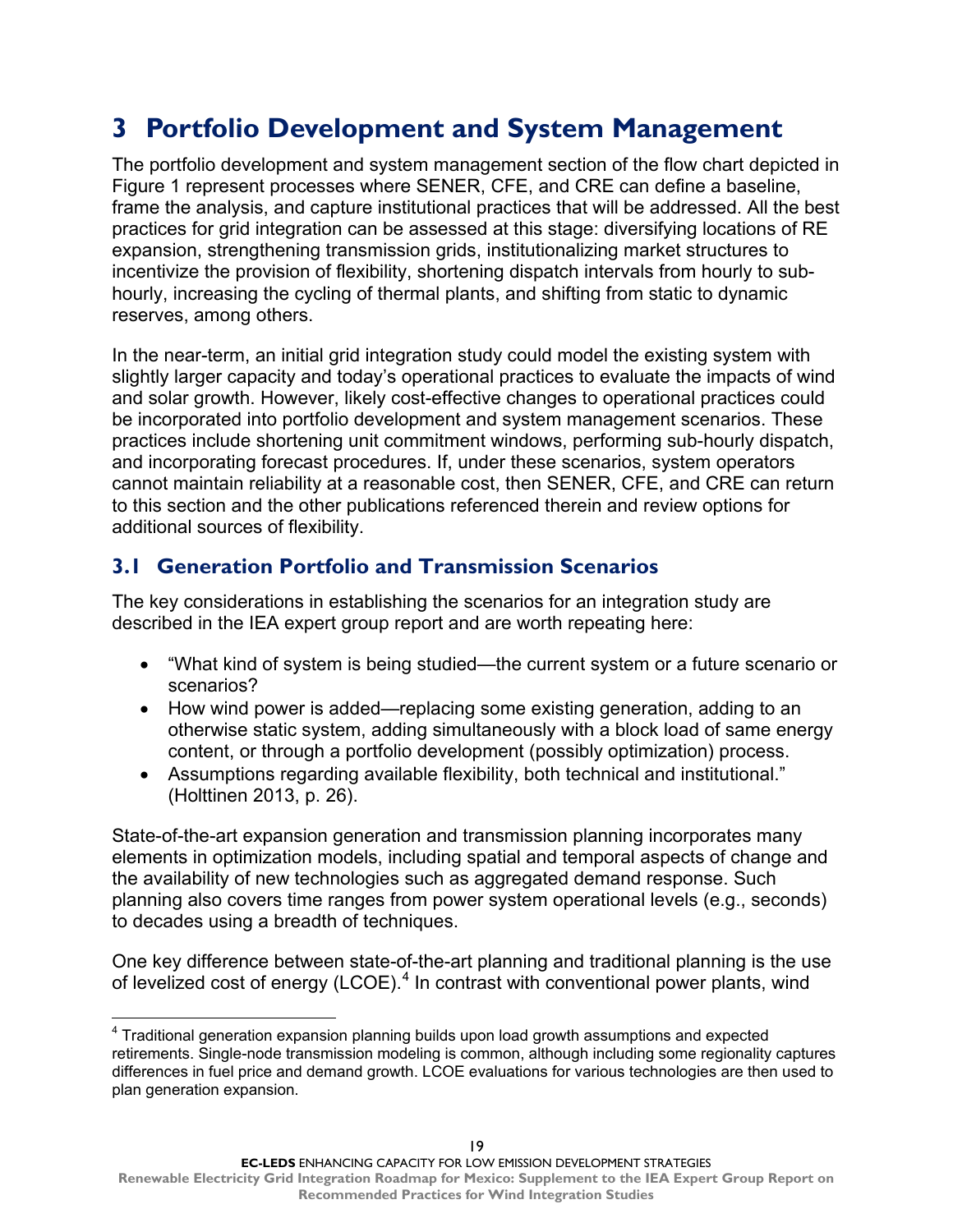and solar resource intensity is not uniform and is very location-specific. Therefore, single LCOE calculations are not accurate for wind and solar. Calculations to evaluate least-cost generation need to capture variations in resource intensity. Moreover, evaluations of plant siting might also include costs to add transmission to reach wind and solar if plants are sited in remote locations. The LCOE for electricity delivered to each interconnection point varies more broadly for wind and solar than conventional plants. Finally, wind and solar generation output vary over time, so evaluations of expansion options might also include time characterizations of delivery matched to electric demand. In sum, with wind and solar futures, more complete economic and physical system operational and planning modeling must be performed.

Establishing parameters for conventional units is equally important. For example, we understand that for economic reasons, Mexico is undergoing a process to phase out existing oil-fired generation and replacing this capacity with gas generators. Much of the United States has expanded gas generation as well, including California. At the time of rapid gas expansion, California grid planners did not anticipate aggressive policies to support RE or the associated rapid growth of wind and solar generation. Gas projects were selected primarily on bus-bar LCOE criteria, yet these high efficiency units do not have good ramping characteristics. Now, California is studying possible retrofits of the gas fleet to accommodate ramping needs for a system with high RE. Mexico could consider defining two scenarios for oil-fired replacements—one where the highest efficiency gas plants dominate and another that prioritizes gas plants designed to ramp.

#### *Creating Scenarios*

Because SENER plans to expand both generation and transmission, several approaches can help optimize locations and reduce costs. One approach is to use an expansion planning tool that represents potential wind and solar resource supply regions at high spatial resolution and captures the associated transmission costs and values in the LCOE. The example that we presented by phone in January 2014 is the Regional Energy Deployment System (ReEDS).[5](#page-24-0) ReEDS can produce scenarios of electricity system development through 2050 that reflect a range of policy, technology, and economic conditions (Short et al. 2011). For example, the U.S.-based WWSIS-2 used ReEDS to help define alternative deployment scenarios. SENER could use such a tool to estimate plant locations and likely costs of meeting a 10% RE generation target. Although this tool is specific to the United States, SENER could consider building a tool like this specific to Mexico, or alternatively, work with U.S. modelers to integrate Mexico into a North American model (NREL is currently expanding the U.S. ReEDS model to include Canada).

Another capacity expansion model is the Resource Planning Model (RPM) (Mai et al. 2013). RPM is an hourly chronological model (for a subset of hours per year) that considers grid integration of renewable resources based on transmission and interconnection availability and costs, renewable resource limits and output characteristics, and dispatch options for conventional generators. Whereas ReEDS is

20

<span id="page-24-0"></span> $\overline{a}$ <sup>5</sup> For more information, see: www.nrel.gov/analysis/reeds/description.html.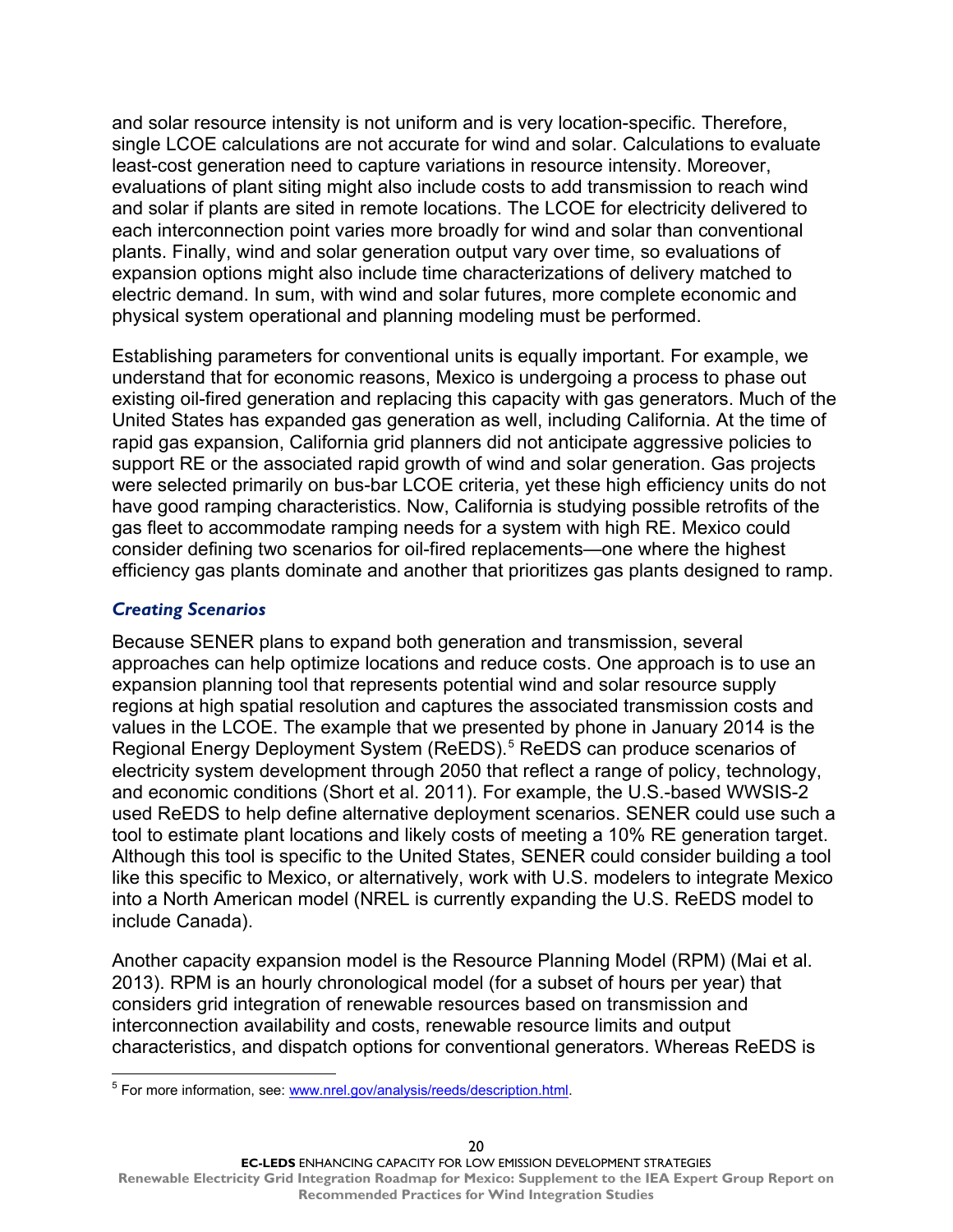designed to explore long-range shifts in infrastructure due to policy or technological development (focusing on the 2030-2050 timeframe), RPM facilitates the exploration of shorter-term and transitional issues (i.e., in the 2020-2030 timeframe). RPM's flexible platform can be adapted to various regions while ReEDS is a wide-area model that better supports modeling of long-distance interactions and national policies. Due to its smaller geographic and temporal focus, RPM supports high fidelity within the modeling system (e.g., by modeling plants as individual units and enabling fully-resolved transmission modeling within computational limits). The model can provide insight into questions such as how alternative generation sources might replace the functions of existing power plants; how the addition of new transmission lines might facilitate new generation sources; and how state-level incentives might impact the power system. A relatively new model, RPM has been used to model the power system in Colorado and is currently being developed for other balancing areas in the western United States. SENER could consider using RPM to build a standalone model for Mexico to facilitate short- to medium-term capacity expansion planning, potentially as a complement or alternative to a longer-term national planning model like ReEDS.

To help inform the most appropriate model (ReEDS, RPM, or other models), it will help to first assess the key questions that SENER would like to answer. For example:

- Is SENER interested in a top-down, high-level perspective or a detailed engineering model?
- Should the model inform siting for the development of specific projects (transmission and generation) or provide a general sense that renewable deployment in one region of the country would likely require less transmission than deployment in another?
- Is the audience primarily utility staff and power engineers or policymakers?
- Is the focus more on transmission or generation?
- What planning horizon is of most interest (10-20 year planning or 40-50 year scenario analysis)?
- What technologies are of most interest? Wind and solar or the full suite of RE technologies?
- What types of data are available? Individual line and unit information (including minimum generation, voltage, capacity, heat rates, emission rates, etc.)? What types of RE data are available? Hourly or annual?

Developing input data and adapting the ReEDS and/or RPM models for Mexico would take a significant amount of effort, which could potentially fit under EC-LEDS additional capacity building work. Having a Mexican modeler in direct interaction with NREL for several months to a year could be a strategy. Both models could provide planning insights well beyond definitions of expansion scenarios for unit-commitment and economic dispatch (UCED) production cost modeling.

In selecting alternative generation expansion scenarios, stakeholders can consider creating contrasting scenarios to examine operational cost differences. For example, a least-levelized cost option could be a large, centralized RE plant (e.g., a PV solar park) along a transmission corridor. This scenario could be compared with central plants that

21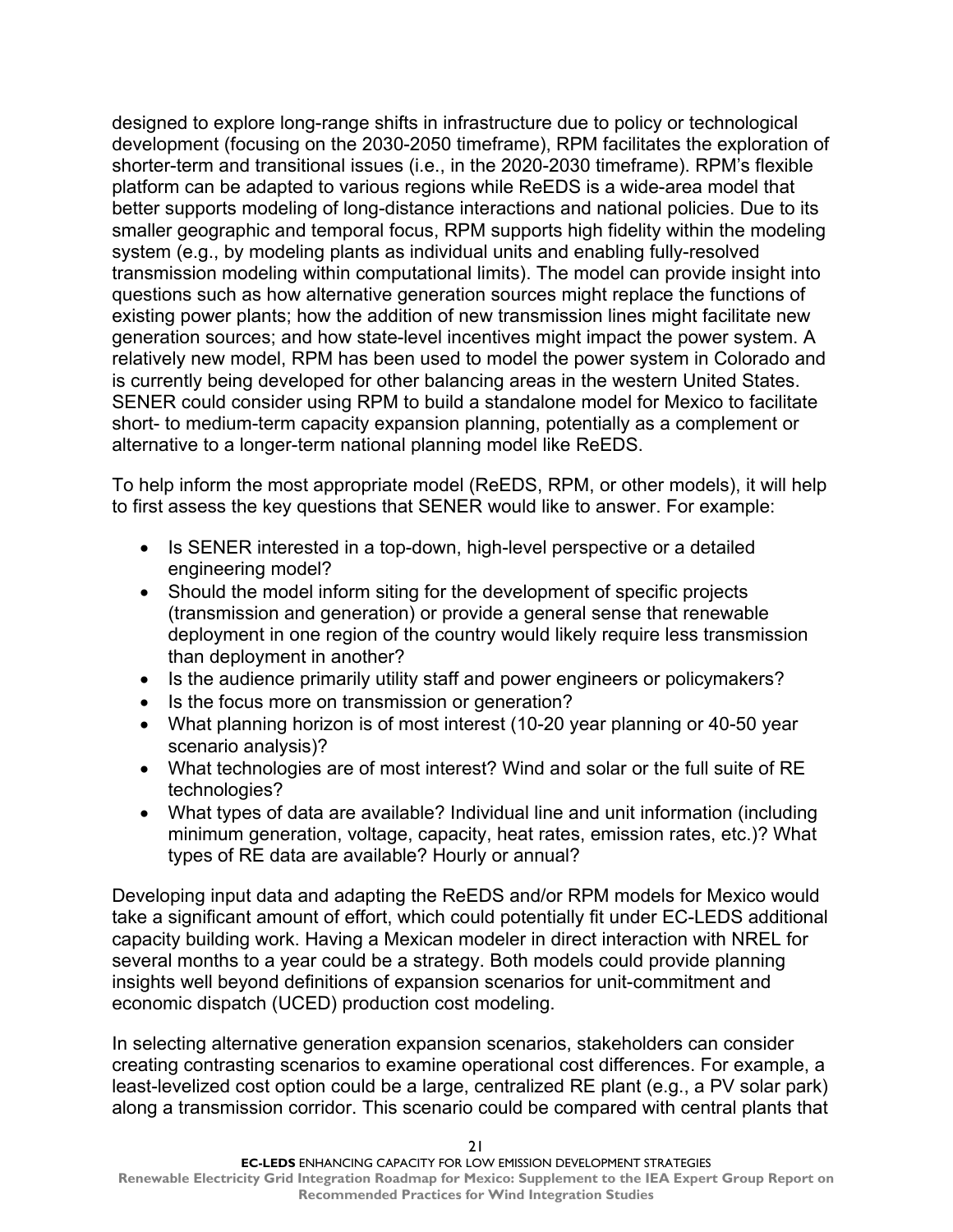are situated in multiple, geographically diverse locations, and with distributed generation, such as rooftop PV. Each of these scenarios would impact system operations differently, primarily due to the variability that gets smoothed out over broader geographic areas.

Transmission expansion scenarios also depend on factors beyond least-levelized cost (co-optimized with generation expansion). Key complicating factors include difficulties siting lines (e.g., due to lack of eminent domain or public opposition) and plans for cost allocation and recovery. For example, in Mexico, network transmission expansion costs must be approved under the federal budget process for CFE, and costs are not directly allocated to electric rates as in other countries. Thus, budgets for transmission must compete against other budget priorities. For the expansion scenarios, picking less energetic sites closer to load could be more readily implementable—even if not least cost—if transmission expansion budgets are limited.

Key to development of expansion scenarios is stakeholder vetting, including input from CFE planners, operators, and CRE, among others.

#### *Implementing Expansion Plans*

Traditionally in the United States, planning for transmission expansion follows proposals for new generation; funding for transmission cannot be secured without agreements with generators to use the lines. The planning challenge arises with the mismatch of development times between generation (a few years) and transmission (closer to a decade) assets, and therein lies the chicken and egg dilemma. Wind developers do not want to commit to developing new generation if there is a risk that transmission will not be built, and transmission cannot be financed without commitments by wind generators.

A new planning approach is to evaluate likely sites for RE development, called renewable energy zones, and finance the transmission in advance to facilitate long-term generation development. This planning process can improve the efficiency of transmission build-out by financing higher voltage transmission lines that are needed for long-term RE targets (e.g., 20 years) and minimizing line locations that require new rights-of-way. The process improves generation efficiency by optimizing development locations based on both RE resource quality and transmission costs. SENER can explore regulatory and legislative options for a renewable energy zone that aligns with the Secretaría de Hacienda (Mexico's ministry of finance) budgeting—and perhaps finance transmission—through the use of CFE rate revenues.

The overall approach to creating a renewable energy zone would approximately follow these steps:

1. Identify locations where development is likely due to wind and solar resource quality. For example, using IIE's monthly resource data, SENER can create an initial screening of likely generation areas and associated electricity production based on location (e.g., applying filters based on proximity to transmission, excluding locations where development is administratively prohibited or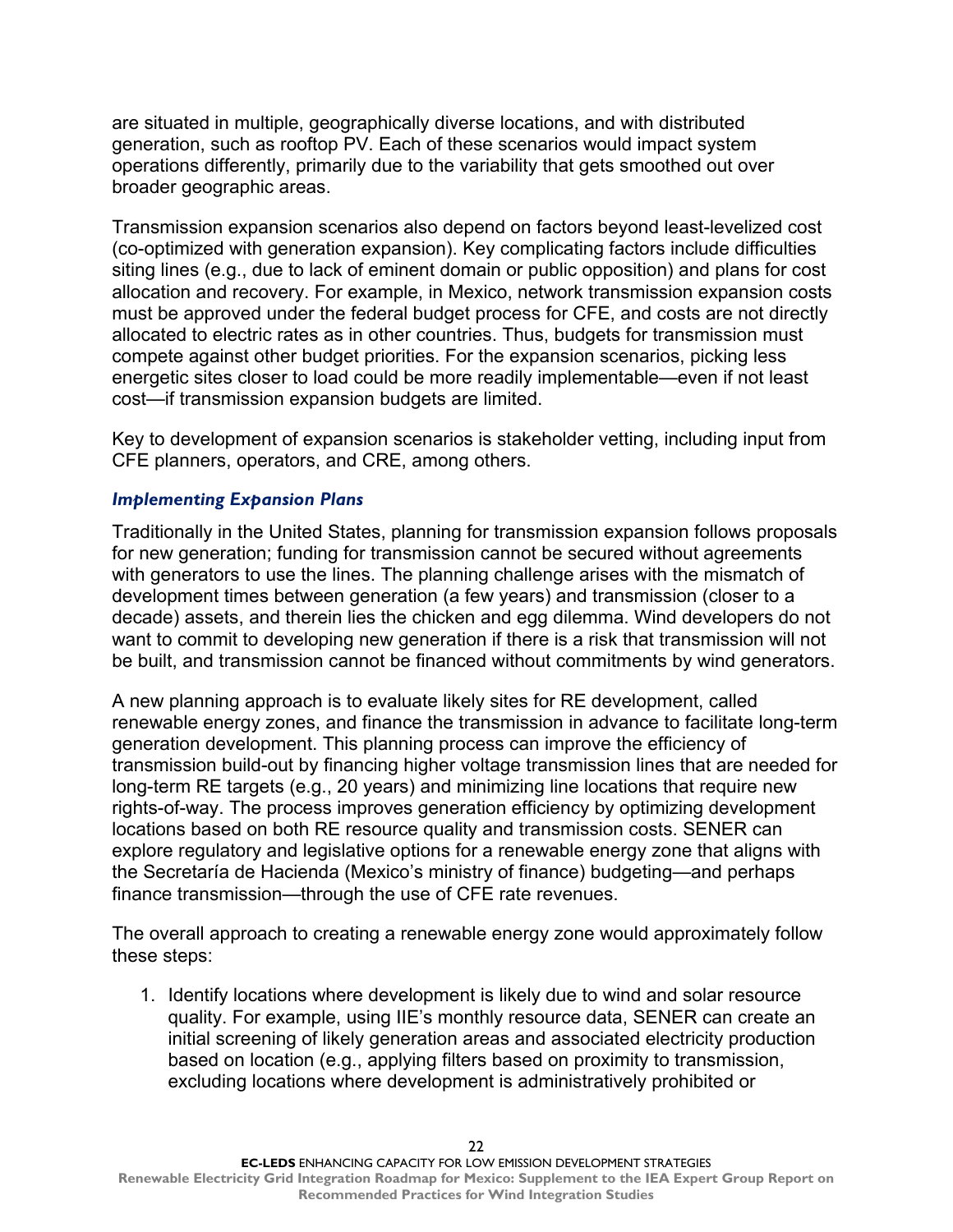technically challenging, etc.). The Geospatial Toolkit,  $6$  which uses GIS data, is one possible tool.

- 2. Examine existing transmission line commitments and ratings, and scope possible line upgrades and new corridor needs.
	- a. Use temporal profiles of RE generation to evaluate line loadings. For example, the RMATS process (Colorado/Wyoming) looked at historic actual line usage and matched same-year wind generation profiles for prospective plants. For much of the year, the delivery times of wind matched available capacity of lines despite the fact that the rated capacity was already "committed" based on peak demand periods. In addition, RE resource diversity means the line does not have to be designed for the sum of all nameplate capacity. Realistic coincident generation is usually much lower.
	- b. Use dynamic line ratings to evaluate the need for upgrades. Line rating procedures are often static, or seasonally adjusted, which yield conservative numbers based on worst-case factors including ambient temperatures and wind speed (which affects the temperature of thermally limited lines). Better knowledge of actual conditions (e.g., through temperature and line sag sensors) will allow dynamic line rating and allow increased power flow for much of the year.
- 3. Plan prospective build-out scenarios from RE goals, and "right-size" lines for long-term growth. Right-size might mean that the transmission system is overbuilt in early stages, but ultimately is lower cost and experiences lower losses than multiple lower voltage lines. Build-out scenarios could include options like big towers that can accept additional conductors in stages.
- 4. Begin "open season" process for line needs, tying funding certainty to meeting renewable energy zone designations.
- 5. Conduct a public process that incorporates public feedback on line locations (see Cochran et al. 2012, pp. 113-114, for a detailed discussion of the approach taken by ERCOT in Texas for its line construction).

### <span id="page-27-0"></span>**3.2 Operational Practices and Markets**

 $\overline{a}$ 

This section of the IEA expert group report reemphasizes that analyses of low penetration levels (less than 5-10%) can start by modeling current, well-established operational practices. However, notional Mexican goals of around 10% wind and 1% solar slightly exceed this general guideline. With the ongoing electric sector reform, there is an opportunity to design new operational practices and to establish markets that would assist in the integration of renewables. Shifting to sub-hourly dispatch, integrating forecasting into unit commitment decisions, and instituting dynamic reserve practices are a few changes that could yield strong economic benefits and therefore could be evaluated and captured in an integration study.

23

<span id="page-27-1"></span><sup>&</sup>lt;sup>6</sup> For more information, see: www.nrel.gov/international/geospatial toolkits.html.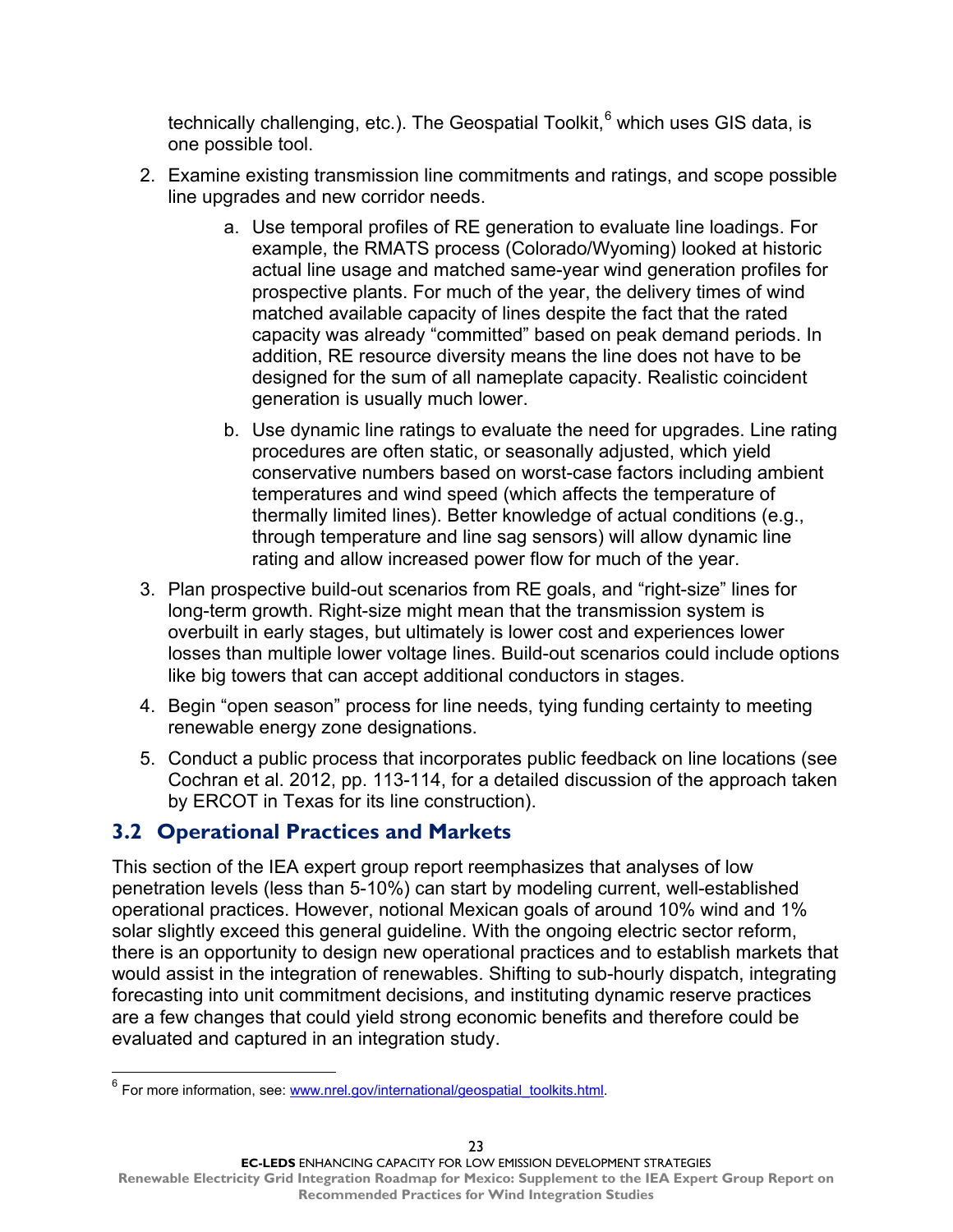Key stakeholders in determining what operational practices and markets to examine include grid operational specialists from the National Power Control Center (CENACE), grid planners from CFE, and market reform and design specialists from SENER and CRE.

For even higher penetrations, if the production cost simulations suggest that reliability cannot be cost-effectively achieved based on these modified practices, then additional sources of flexibility can be considered, and these sources are well-documented in other publications (Cochran et al. 2012; Holttinen et al. 2013; Miller et al. 2013; Porter et al. 2012; Denholm et al. 2011).

For example, modifications to the proposed wholesale market design could be assessed. Market design<sup>[7](#page-28-0)</sup> serves a critical role in high RE power systems by helping to create financial incentives and compensate providers justly for attributes and performance necessary to maintain a stable grid (Cochran et al. 2013). Example attributes that might be valued in high RE power systems include ramping up and down quickly (e.g., in response to changes in variable RE output) and running at low minimum generation levels (e.g., when RE output is strong but demand is low). A market design analysis would evaluate the impacts of increasing variable RE on, for example: day ahead markets (e.g., prices, participants, congestion costs), imbalance markets, ancillary services markets, and long-term adequacy (due to changes in dispatch order and prices that will come with higher RE). Such an analysis would also look at changes that could be made to market designs to improve the efficiency and performance of necessary services.

An analysis of market design will help address questions such as:

Adequacy

- What are the projected revenues of different generation classes?
- Of the different types of markets and options (e.g., capacity markets, capacity payments, scarcity pricing), which fit best with investor requirements?

**Energy** 

- How does increasing demand response affect real-time prices (e.g., locational marginal prices)?
- What are the criteria by which price and market mechanisms to reward flexibility are evaluated in an operational setting?

Ancillary Services

- Would a market product for flexibility attract sufficient market depth to avoid market power?
- How can a market for primary frequency response be designed?
- What is the most efficient division of roles between market and regulated components and which criteria should be used to evaluate this?

<span id="page-28-0"></span> $\overline{a}$  $7$  Wholesale power markets refer to the exchange of energy, ancillary services, and capacity in the bulk power system, which comprises the interconnected resources at the high-voltage level—generation, transmission, and interties to neighboring systems.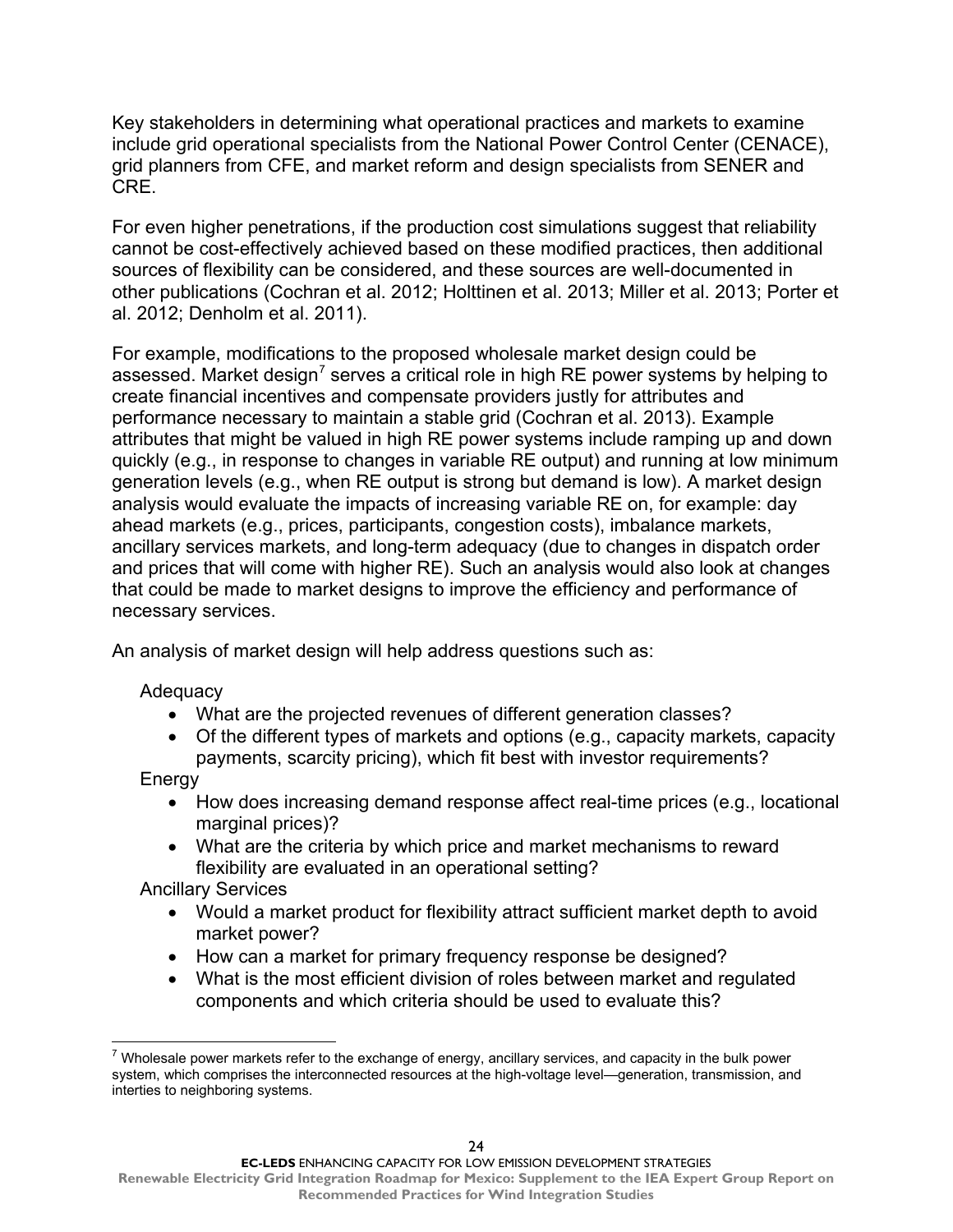In the context of electricity market reform, GOM could consider hosting a workshop specific to market designs that facilitate the integration of variable RE.

### <span id="page-29-0"></span>**3.3 Reserve Allocation: Estimating Changes Due to Wind Power**

The IEA expert group report identifies reserve allocation as an area of ongoing research, as assumptions can strongly affect UCED production cost results. Two factors specific to Mexico may deserve mention. First, electric sector reform will likely include transitioning CENACE from a part of CFE to an Independent System Operator (ISO). Part of an ISO's mandate typically includes establishing the operating rules and ancillary service markets necessary to procure reserves. As noted in the IEA expert group report, "time steps chosen for dispatch and market operation can influence the reserve requirements" (Holttinen et al. 2013, p. 29). A potential early grid integration modeling priority could be to quantify these time-step effects. The broad international conclusion is that shorter scheduling and sub-hourly dispatch intervals greatly assist integration of increasing penetrations of wind and solar. Shorter intervals allow grid operators to more efficiently respond to changes in net load. Because the magnitude of uncertainty in net load is smaller over a shorter period, 5- or 15-minute dispatch intervals reduce the amount of reserves needed relative to hourly dispatch.

The second factor is Mexico's expected annual electric load growth rate (more than 4%), which is higher than in most countries that have performed RE integration studies. The IEA expert group report states, "[i]t should also be noted that an increased level of reserve due to wind power may be supplied by already present conventional generators that are used to supply energy in the non-wind case, and therefore supply less energy and more reserve in the wind case" (Holttinen et al. 2013, p. 30). Mexico's growth rate and concern with declining planning reserve suggests the importance of defining scenarios of future generation mix. Planned additions, retirements, and future flexibility capabilities could considerably influence results.

In addition to these Mexico-specific factors, two more references to reserve allocation in the IEA expert group report, Section 3.3.1, "*Recommended Methods*" (see recommended methods in the text box on the following page) warrant elaboration. Special attention should be given to 1) defining an acceptable loss of load expectation due to insufficient operational reserves (rather than meeting load absolutely every hour); and a related concern, 2) not holding net-load-related-reserves static across all hours.

At high levels of renewable production, there is no need to hold large amounts of conventional down-ramp capability. Conversely, at low levels of renewable generation, there is no need to hold large amounts of conventional up-ramp capability. A temporal examination could evaluate general patterns and suggest basic variations in reserves (e.g., wind uncertainty might be greatest during spring, thus greater reserves could be held in March and kept lower the rest of the year). At higher RE penetration levels, a detailed analysis would suggest more frequent and finer-tuned changes to reserves.

As an example of the analysis needed to fine-tune dynamic reserves, NREL's reserve methodologies used in the WWSIS-2 study for wind and solar are described in the report titled *A Solar Reserve Methodology for Renewable Energy Integration Studies* 

 $25$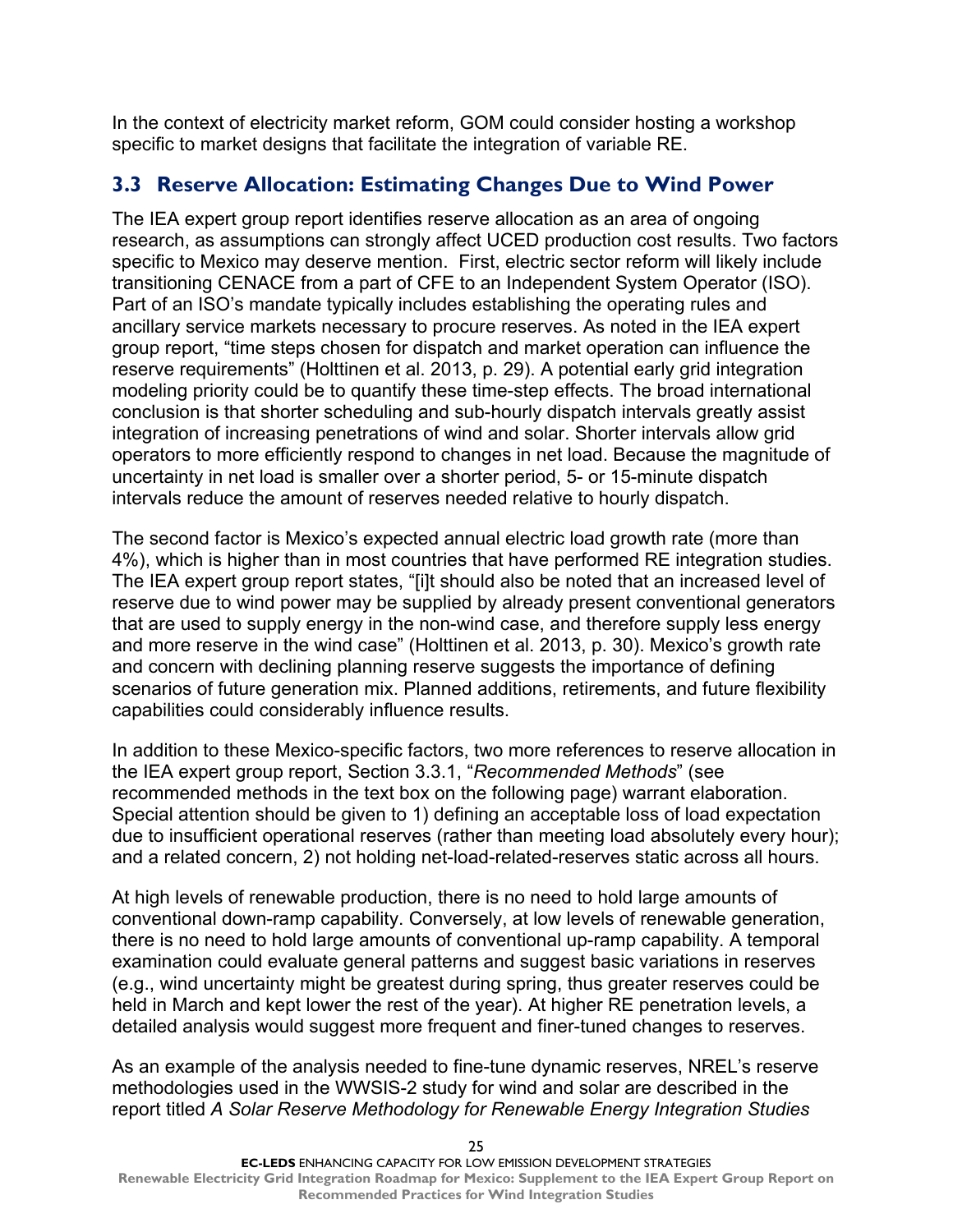*Based on Sub-Hourly Variability Analysis*, which can be found at:

[www.nrel.gov/docs/fy12osti/56169.pdf.](http://www.nrel.gov/docs/fy12osti/56169.pdf) With wind, the periods of highest variability corresponded to wind production of around 50% of nameplate capacity—without much regard to time of day. Solar, on the other hand, has one component of variability that is highly predictable in day-ahead scheduling—the movement of the solar path. Thus, solar reserves could be driven primarily by cloud-based uncertainty. Reserves practices that consider wind and solar variability and uncertainty are far from established (Hummon et al. 2013), and grid operators in the U.S. and European markets, among other locations, are tailoring ancillary service markets to adapt to variable RE needs. Given the impact on operational cost calculations, we recommend that even the first integration study for Mexico consider the most up-to-date methodologies to conduct reserve analyses.

Excerpt from the IEA expert group report on recommended steps for calculating the impact of wind power on reserve allocation:

1. "The risk of insufficient reserve (i.e., the probability that the scheduled generation plus reserves will not be sufficient to supply the load) must be identified. If the risk is realised, power is imported from neighbouring balancing areas. For example, one might choose to cover 95% of the variations in net load (load minus wind power) of the balancing area, based on existing operating practice of balancing area reliability metrics in use (like control performance standard in the United States). When considering a whole synchronous system without interconnections, the risk level should correspond to an acceptable loss of load expectation due to insufficient operational reserves.

2. Operating reserves should be calculated for the appropriate time scales, matching existing operational practice. Typically, different types of reserves are associated with (a) automatically responding in seconds-minutes and (b) manually activated in minutes-hour to several hours. When splitting the reserves into separate categories, it is essential not to double-count sources of variability or uncertainty; hence, care should be exercised in this process. If, e.g. the amount of 4 hour reserves increases then they normally include also the increase of 2-hour reserves

3. Simple statistical methods can be used to combine the variability and uncertainty from wind and load (and generation); however, assuming that load and generation errors can be represented by normal uncorrelated distributions and using standard deviation values (n-sigma method) will not be valid. Statistical methods can be altered to take this into account; for example, using a desired level of exceedance or by performing analysis to determine the appropriate distribution.

4. Net-load-related reserves should not be static. The variability and forecast uncertainties depend on meteorological conditions and vary over time. When wind power is generating at a low level of output, there is little need for up-reserve from conventional plants; constant reserve levels will lead to varying risk levels, and conversely, maintaining a constant reliability or risk level will require varying reserves. A further step is to consider the value at risk, which will also change depending on the power system state. It has also been found that wind power variability is generally highest in the mid-output range, as well as during storms, and dynamic reserve methods have been developed that build upon this information (EWITS 2010).

5. The cost and value of these reserves should be assessed in a probabilistic framework. The uncertainties involve the prices of the reserve resources, their probabilities of use, and expected benefits (Menemenlis et al. 2011)" (Holttinen 2013, p. 30-31).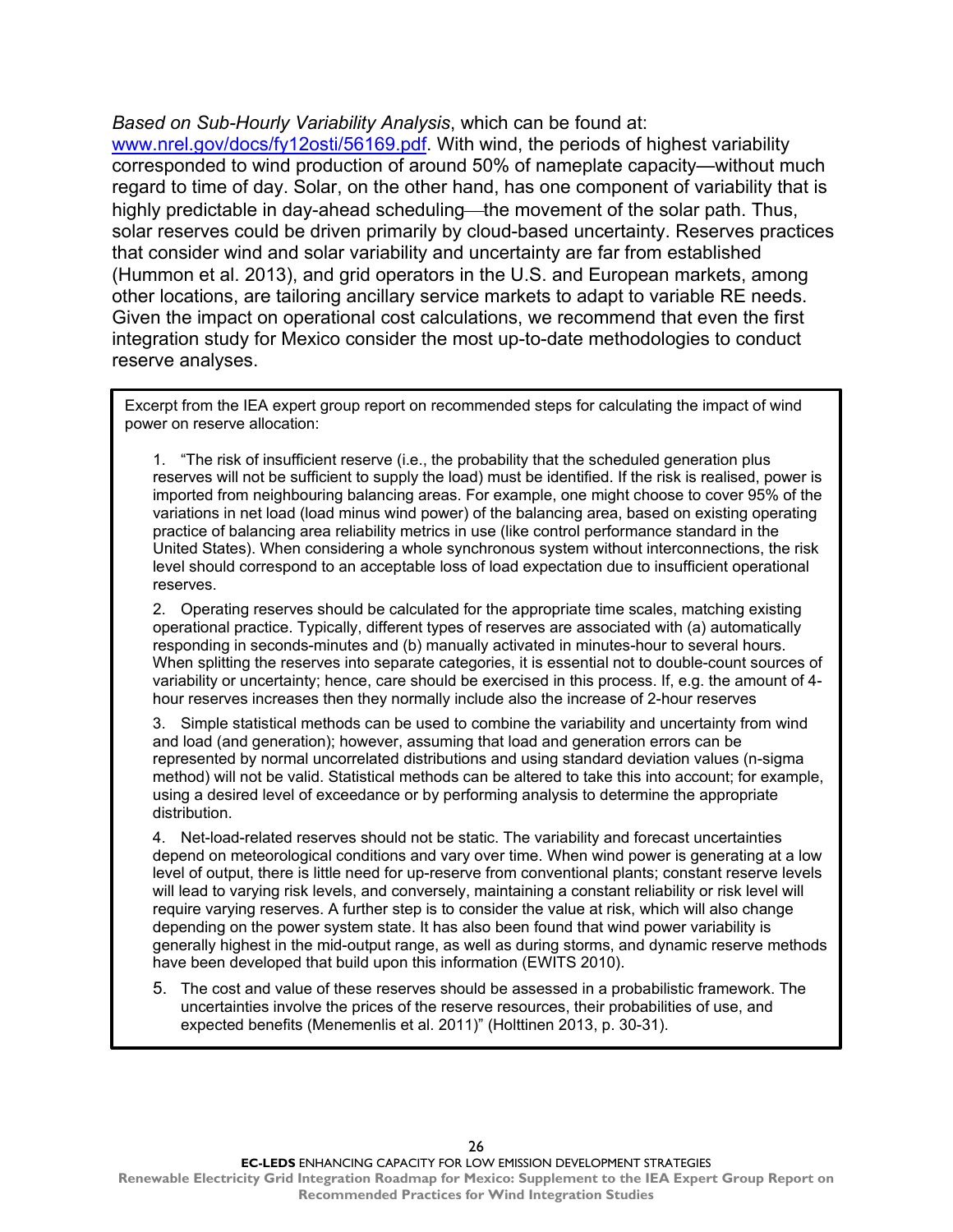### <span id="page-31-0"></span>**3.4 Mexico-specific Checklist: Portfolio Development and System Management**

Recommendations for Mexico on portfolio development and system management include:

• Adapt and exercise a capacity expansion planning tool specific to Mexico that enables the exploration of potential wind and solar plant locations and captures the associated transmission costs to estimate the costs of meeting Mexico's RE targets. ReEDS and RPM are specific examples of existing models developed by NREL that could be adapted to or expanded for Mexico's use.

Regarding this point, in response to a draft of this roadmap report, IIE commented (excerpts from NREL translation):

"*CFE has three models developed by the IIE, which could be used for this type of studies:*

*1) Long-term planning of generation expansion model (PEGyT, utilized by the Under director's office for Programming at CFE) which makes decisions about lowest total cost of investment, operation and externalities;* 

*2) Multi-year stochastic dispatch model (utilized by the Market Operation Office at CENACE); and*

*3) Hydrothermal Coordination and Unit Commitment (CHT, utilized by the office of Market Operation at CENACE, previously described)."* 

In response to this comment, the Roadmap authors agree with IIE that,

*"The current models that CFE uses have some advantages over the NREL models. The CFE models use with certain sufficient details, the characteristics of the hydroelectric power plants, the storage capacity of the reservoirs, the configuration of the waterways, the spending restrictions in waterways, and the operating limitations of the reservoirs, and the uncertainty of the hydrologic runoffs, which for Mexico are relevant. Additionally, the three models currently utilized by CFE have the information of the various generation and transmission elements of the National Electric System, the storage network, and fuel transport system, already loaded and debugged."*

As discussed in Section 2 on Data, and Section 5 on Production Costs, the challenge is in assessing the most expedient course. Options include: 1) translating Mexico-specific electric grid data and practices into models that were developed specifically to account for the unique temporal, stochastic, and spatial characteristics of weather-driven wind and solar generation resources; or 2) adapting existing Mexico specific models that contain relevant existing system characteristics to capture the salient RE characteristics and concerns.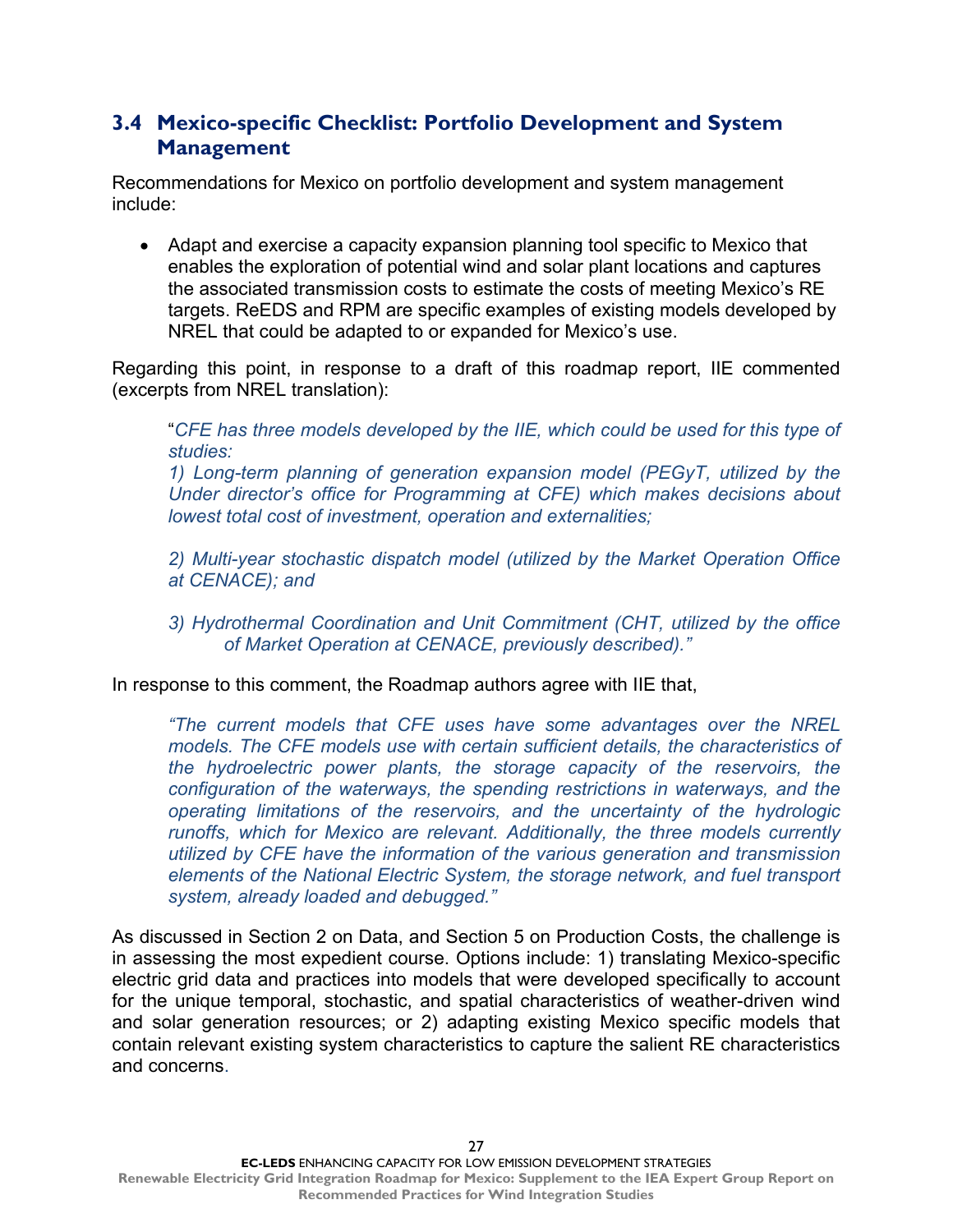Several points mentioned by IIE in their detailed comments should be carefully evaluated as part of the determination of the best course. Our familiarity with the models is limited, and we are not in a position at this point to evaluate key aspects mentioned. However, past international experience shows base assumptions can have a large impact, possibly unintentionally. Areas we recommend be examined critically in existing Mexico specific planning models include:

- Year-to year RE resource variations;
- Maximum potential ceilings for renewable energy, by year;
- Minimum generation from clean energy, by year; and
- Stochastic behavior of renewable energy.

Generally, we have found in past work, that translating system specific data and practices into models that are specifically designed to evaluate systems with high penetrations of wind and solar is more expedient and accurate in the long run*.* 

#### *Checklist continued:*

- Consider modeling and examining two scenarios for oil-fired replacements: one where the highest efficiency gas plants dominate, and another that prioritizes gas plants designed to ramp quickly.
- Develop a variety of contrasting alternative wind and solar generation expansion scenarios to examine operational cost differences (e.g., centralized solar versus distributed generation, expanding transmission to remote energetic sites versus minimizing transmission expansion costs).
- Include operational reforms such as shifting to sub-hourly dispatch, integrating forecasting into unit commitment decisions, and instituting dynamic reserve practices into production cost modeling. These scenarios should be designed by grid operational specialists from CENACE, grid planners from CFE, market reform and design specialists from SENER and CRE, and other relevant stakeholders.
- For higher penetrations of RE (>10%), if the production cost simulations suggest that reliability cannot be cost-effectively achieved based on the modified practices described above, consider additional sources of flexibility (e.g., demand control).
- Use production cost modeling to quantify the effects of choosing different timesteps for dispatch and market operations to inform the ISO's development of operating rules and ancillary service markets for procuring reserves. Plexos commercial software, and, according to IIE, the existing IIE/CFE Hydrothermal Coordination model have this capability.
- Due to Mexico's relatively high anticipated annual electric load growth, give special attention to defining scenarios for the future generation mix that take into consideration planned additions, retirements, and future flexibility capabilities. The definition of scenarios is part of the current activities of the Subdireccion de Programacion para la elaboracion (Under Director of Programming in the elaboration of the Electric Sector Project and Investment Program – POISE).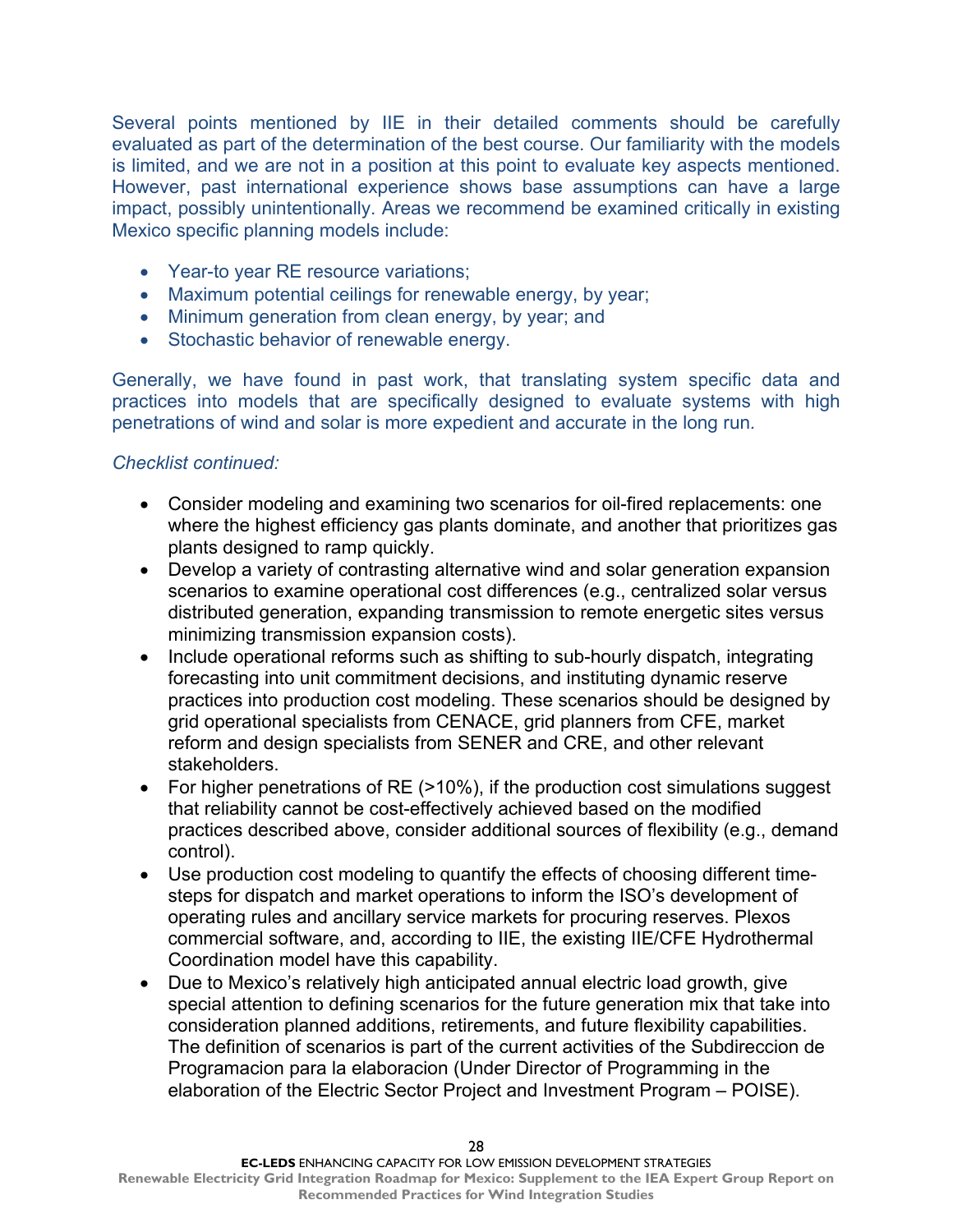- Define and maintain a constant acceptable loss of load expectation due to insufficient operational reserves across all modeling scenarios to ensure comparability of results.
- Given the potential impact of reserve practices on operational costs, consider examining the most up-to-date methodologies for dynamic reserve analyses.

#### <span id="page-33-0"></span>**References**

Cochran, J.; Bird, L.; Heeter, J.; Arent, D. A. (2012). *[Integrating Variable Renewable](http://www.nrel.gov/docs/fy12osti/53732.pdf)  [Energy in Electric Power Markets: Best Practices from International Experience.](http://www.nrel.gov/docs/fy12osti/53732.pdf)* NREL/TP-6A20-53732. Golden, CO: National Renewable Energy Laboratory. Accessed September 2014: [www.nrel.gov/docs/fy12osti/53732.pdf.](http://www.nrel.gov/docs/fy12osti/53732.pdf)

Cochran, J.; Lew, D.; Kumar, N.(2013). "Flexible Coal: Evolution from Baseload to Peaking Plant." NREL/BR-6A20-60575. Golden, CO: National Renewable Energy Laboratory. Accessed September 2014: [www.nrel.gov/docs/fy14osti/60575.pdf.](http://www.nrel.gov/docs/fy14osti/60575.pdf)

Cochran, J.; Miller, M.; Milligan, M.; Ela, E.; Arent, D.; Bloom, A.; Futch, M.; Kiviluoma, J.; Holttinen, H.; Orths, A.; Gómez-Lázaro, E.; Martín-Martínez, S.; Kukoda, S.; Garcia, G.; Møller Mikkelsen, K.; Yongqiang, A.; Sandholt, K. (2013). *Market Evolution: Wholesale Electricity Market Design for 21st Century Power Systems*. NREL/TP-6A20- 57477. Golden, CO: National Renewable Energy Laboratory. Accessed September 2014: www.nrel.gov/docs/fy14osti/57477.pdf.

Denholm, P.; Hand, M. (2011). "Grid Flexibility and Storage Required to Achieve Very High Penetration of Variable Renewable Electricity." *Energy Policy* (39:3); pp. 1817- 1830. Accessed October 2014:

[www.sciencedirect.com/science/article/pii/S0301421511000292.](http://www.sciencedirect.com/science/article/pii/S0301421511000292)

[Holttinen, H.;](http://ieeexplore.ieee.org/search/searchresult.jsp?searchWithin=p_Authors:.QT.Holttinen,%20H..QT.&newsearch=true) [Tuohy, A.;](http://ieeexplore.ieee.org/search/searchresult.jsp?searchWithin=p_Authors:.QT.Tuohy,%20A..QT.&newsearch=true) [Milligan, M.;](http://ieeexplore.ieee.org/search/searchresult.jsp?searchWithin=p_Authors:.QT.Milligan,%20M..QT.&newsearch=true) [Lannoye, E.;](http://ieeexplore.ieee.org/search/searchresult.jsp?searchWithin=p_Authors:.QT.Lannoye,%20E..QT.&newsearch=true) [Silva, V.;](http://ieeexplore.ieee.org/search/searchresult.jsp?searchWithin=p_Authors:.QT.Silva,%20V..QT.&newsearch=true) [Muller, S.;](http://ieeexplore.ieee.org/search/searchresult.jsp?searchWithin=p_Authors:.QT.Muller,%20S..QT.&newsearch=true) and [Soder, L.](http://ieeexplore.ieee.org/search/searchresult.jsp?searchWithin=p_Authors:.QT.Soder,%20L..QT.&newsearch=true) (2013). "The Flexibility Workout: Managing Variable Resources and Assessing the Need for Power System Modification." *Power and Energy Magazine, IEEE* (11:6); pp. 53-62. Accessed August 2014:

[http://ieeexplore.ieee.org/xpl/articleDetails.jsp?tp=&arnumber=6634499&searchWithin%](http://ieeexplore.ieee.org/xpl/articleDetails.jsp?tp=&arnumber=6634499&searchWithin%3D.QT.flexibility+workout.QT.%26queryText%3Dpower+and+energy) [3D.QT.flexibility+workout.QT.%26queryText%3Dpower+and+energy.](http://ieeexplore.ieee.org/xpl/articleDetails.jsp?tp=&arnumber=6634499&searchWithin%3D.QT.flexibility+workout.QT.%26queryText%3Dpower+and+energy)

Hummon, M.; Denholm, P.; Jorgenson, J.; Palchak, D.; Kirby, B.; Ma, O. (2013). *Fundamental Drivers of the Cost and Price of Operating Reserves.* NREL/TP-6A20- 58491*.* Golden, CO: National Renewable Energy Laboratory. Accessed September 2014: [www.nrel.gov/docs/fy13osti/58491.pdf.](http://www.nrel.gov/docs/fy13osti/58491.pdf)

Mai, T.; Drury, E.; Eurek, K.; Bodington, N.; Lopez, A.; Perry, A. (2013). *Resource Planning Model: An Integrated Resource Planning and Dispatch Tool for Regional Electric Systems*. NREL/TP-6A20-56723. Golden, CO: National Renewable Energy Laboratory. Accessed Jan. 31, 2014: [www.nrel.gov/docs/fy13osti/56723.pdf.](http://www.nrel.gov/docs/fy13osti/56723.pdf)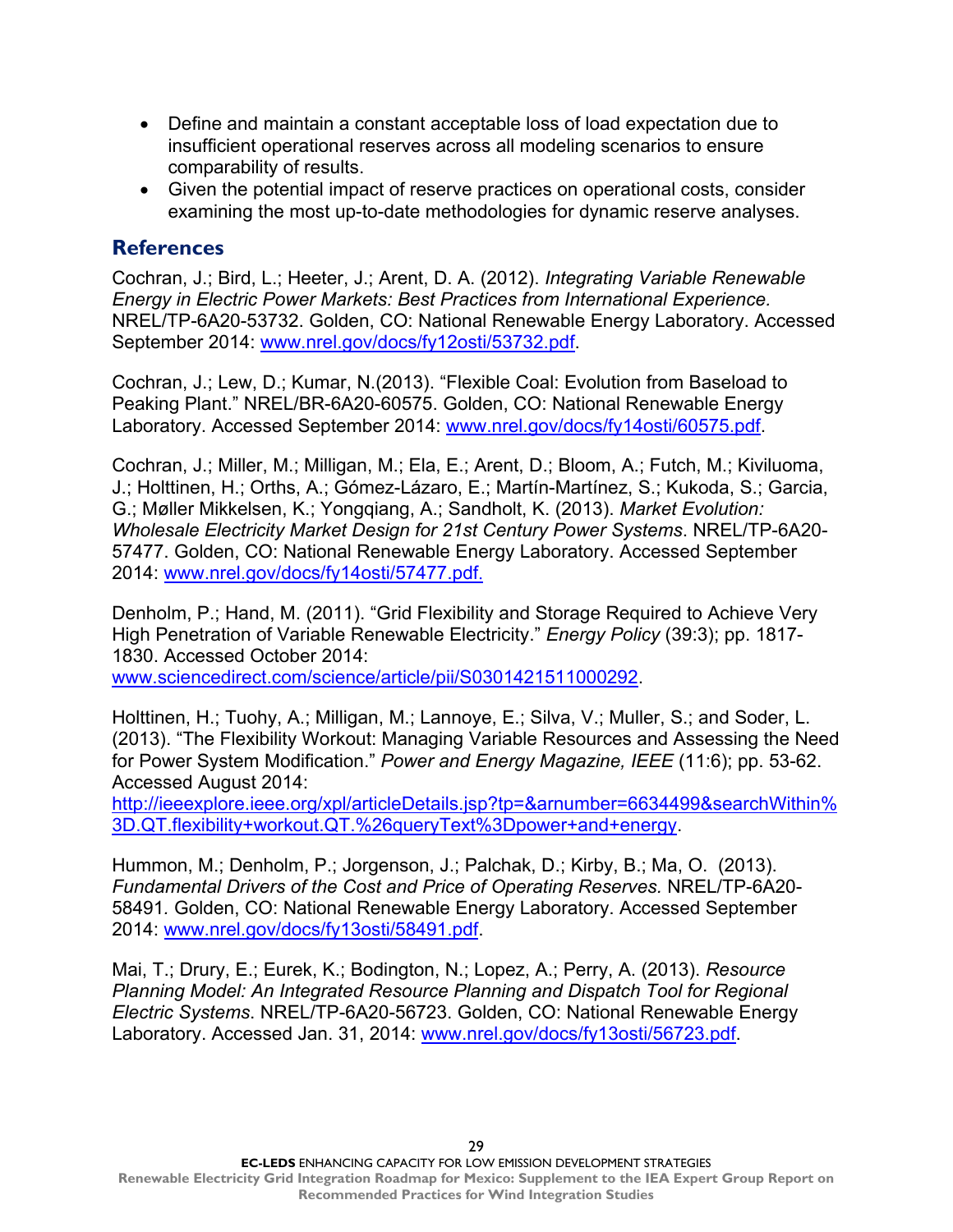Miller, M.; Bird, L.; Cochran, J.; Milligan, M.; Bazilian, M.; Denny, E.; Dillon, J.; Bialek, J.; O'Malley, M.; and Neuhoff, K. (2013). *RES-E-NEXT: Next Generation of RES-E Policy Instruments.* NREL/TP-6A20-58882. Golden, CO: National Renewable Energy Laboratory. Accessed May 2014: [http://iea-retd.org/wp-content/uploads/2013/07/RES-](http://iea-retd.org/wp-content/uploads/2013/07/RES-E-NEXT_IEA-RETD_2013.pdf)[E-NEXT\\_IEA-RETD\\_2013.pdf.](http://iea-retd.org/wp-content/uploads/2013/07/RES-E-NEXT_IEA-RETD_2013.pdf)

Porter, K.; Mudd, C.; Fink, S.; Rogers, J.; Bird, L.; Schwartz, L.; Hogan, M.; Lamont, D.; and Kirby, B. (2012). *Meeting Renewable Energy Targets in the West at Least Cost: The Integration Challenge*. Denver, CO: Western Governors' Association. Accessed August 2014: [www.westgov.org/policies/doc\\_download/1602-meeting-renewable](http://www.westgov.org/policies/doc_download/1602-meeting-renewable-energy-targets-in-the-west-at-least-cost-the-integration-challege)[energy-targets-in-the-west-at-least-cost-the-integration-challege.](http://www.westgov.org/policies/doc_download/1602-meeting-renewable-energy-targets-in-the-west-at-least-cost-the-integration-challege)

Short, W.; Sullivan, P.; Mai, T.; Mowers, M.; Uriarte, C.; Blair, N.; Heimiller, D.; Martinez, A. (2011). *Regional Energy Deployment System (ReEDS)*. NREL/TP-6A20-46534. Golden, CO: National Renewable Energy Laboratory. Accessed September 2014: [www.nrel.gov/docs/fy12osti/46534.pdf.](http://www.nrel.gov/docs/fy12osti/46534.pdf)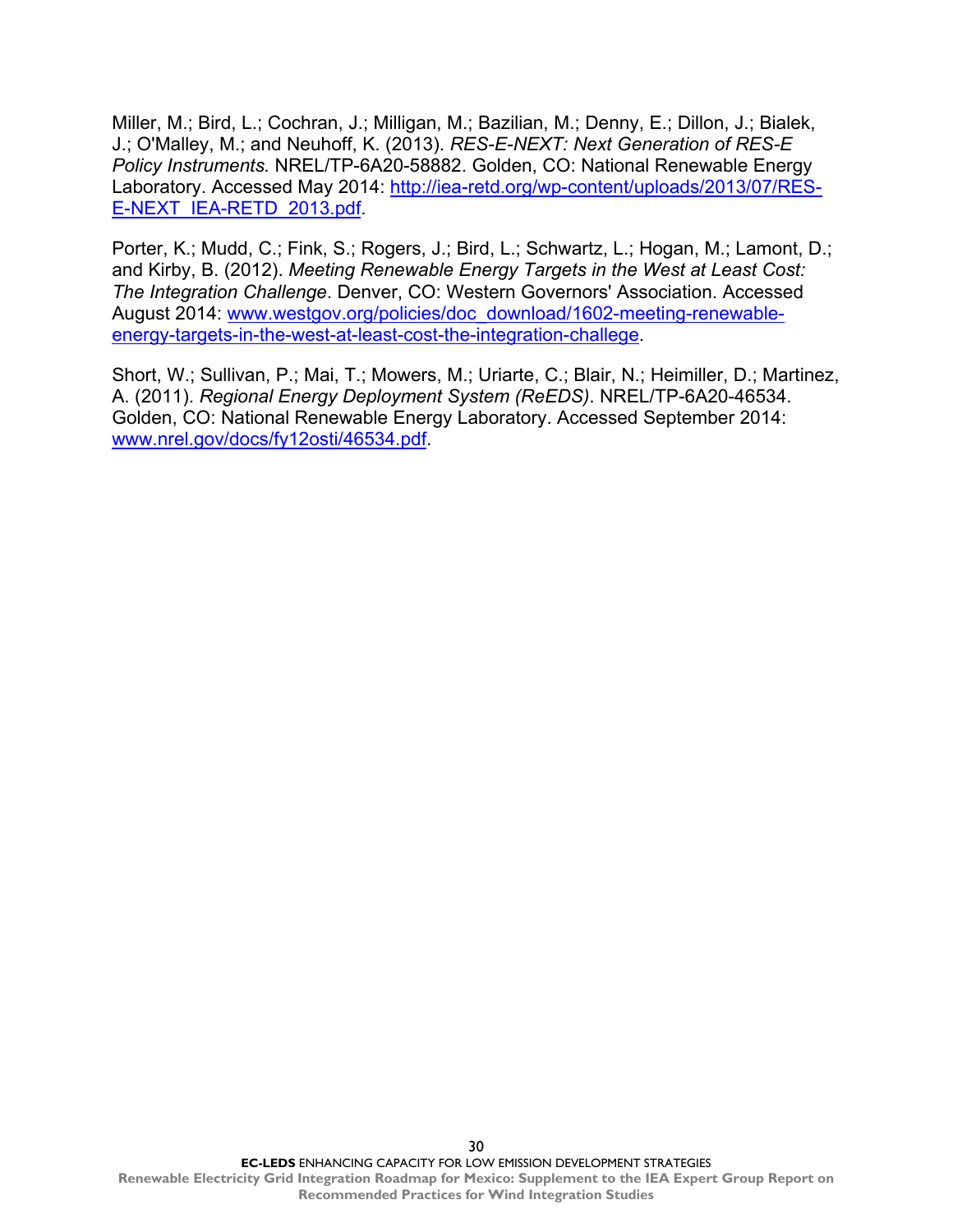# <span id="page-35-0"></span>**4 Capacity Value**

## <span id="page-35-1"></span>**4.1 Methods**

Mexico's high expected annual electric growth rate has implications not only for reserve allocations, but for capacity value assessments as well. Because PCM can be costly, Mexico would benefit from evaluating capacity value and resource adequacy of future scenarios as a pre-screen to the more detailed PCM evaluation. If adequacy criteria are not met, scenarios can be revised to increase generation or decrease load before detailed PCM proceeds.

As described in the IEA expert group report, methodologically correct effective load carrying capability calculations require hourly time series of wind and solar power for multiple historic weather years. If the high temporal and spatial resolution datasets needed as inputs for PCM are available, they should also be used for capacity value calculations. However, if the high-resolution wind resource dataset is not yet available, and for the purpose of pre-screening, lower resolution datasets are commercially available (from, e.g., AWSTruepower and 3Tier) at much lower cost. These datasets are often derived from macro- and global weather models, capturing broad regional patterns, but will miss the localized terrain and other factors that influence site-specific wind resource power. If the data limitations regarding site-specific factors are understood, rough pre-screens of resource adequacy could be cost-effective and informative.

IIE in Mexico has been measuring, collecting, and archiving wind and solar resource data measurements for specific locations for years. In addition to being valuable for calibrating the broader, high resolution assessments used to inform PCM, site-specific data can be used as input to approximate capacity credit methods as mentioned in the IEA report.

## <span id="page-35-2"></span>**4.2 Mexico-specific Checklist: Capacity Value**

- Evaluate capacity value and resource adequacy of future scenarios as a prescreen to the more detailed PCM evaluation. If adequacy criteria are not met, revise scenarios to increase generation or decrease load before detailed PCM proceeds.
- Use high temporal and spatial resolution data, if available, to calculate capacity value. If a high resolution wind resource dataset is not yet available, commercially available lower resolution (and lower-cost) datasets may be used for the purpose of pre-screening.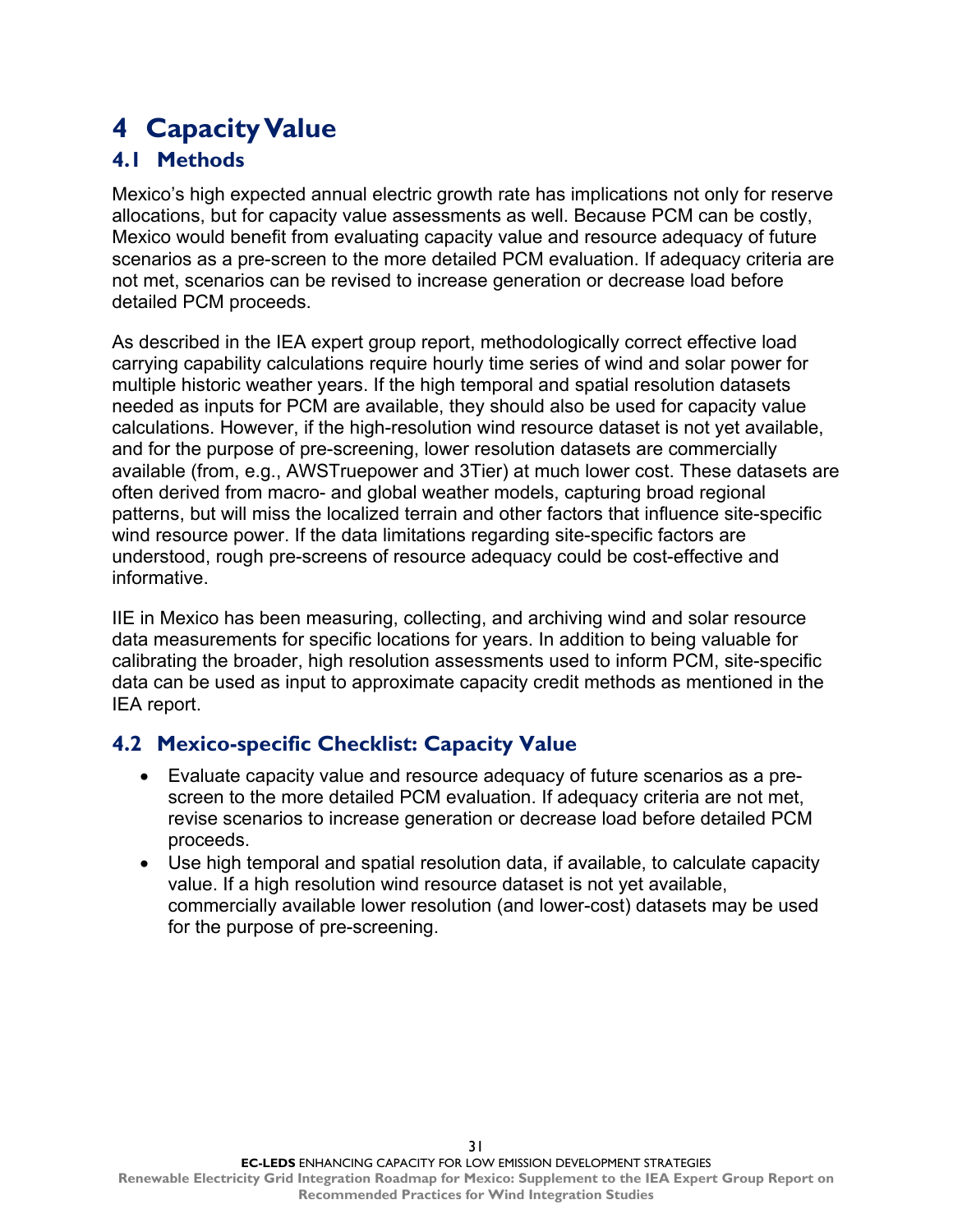# <span id="page-36-0"></span>**5 Production Costs and Flexibility Assessment**

### <span id="page-36-1"></span>**5.1 Production Cost Simulation**

This section of the IEA expert group report describes the key modeling issues surrounding production cost simulation of the UCED analysis process. Modeling and electric system adaptations to improve flexibility are discussed and categorized into two groups: operational rules and technologies.

For first-round integration analysis in Mexico, we suggest focusing on operational rules addressing 1) sub-hourly UCED, 2) examination of reserve levels, and 3) consideration of dynamic reserve procurement. At Mexico's anticipated penetration goals, we expect these flexibility measures will be sufficient. However, if this first-round or later higher penetration evaluations of the system show excessive curtailment, iterating back to assess additional operational and physical sources of flexibility is warranted, as described previously.

The CFE electric system is dispatched as a single, synchronous balancing area, and interconnections south and north are currently very limited, so concerns with enlarging the balancing footprint addressed in European and U.S. studies need not be considered. Longer term, increased exchange with adjacent power systems could be considered as a source of flexibility. We also suggest beginning the UCED analysis without considering transmission power flow constraints. Results can then be evaluated against known constraints to determine if iteration back to limit delivery of ancillary services in the UCED modeling is needed.

On the technologies side, suggested first round attention includes 1) incorporating wind forecasting into UCED, 2) accurate representation of fossil and hydro fleet characteristics, and 3) evaluation of wind and solar power curtailment levels when generator flexibility is fully utilized.

Historically, production cost models were designed to model unit commitment and dispatch in hourly time steps. Early wind integration studies that built on these models examined sub-hourly variability through statistical means due to modeling limitations, with these methods seeing varying degrees of success. When models that included sub-hourly capabilities became available, many analysts switched platforms in spite of the increased data challenges to model both renewable resources and generator capabilities. We recommend Mexico's first round integration analysis be performed on a platform that accommodates sub-hourly time steps.

A full review of commercial PCM models is not within the scope of this white paper. NREL's most recent regional grid integration analyses (WWSIS-2 and Eastern Renewable Generation Integration Study), as well as those of several other sponsoring organizations (e.g., California ISO, Midcontinent ISO), have used Energy Exemplar's Plexos sub-hourly modeling platform (CAISO 2010; Bakke et al. n.d.).

Plexos UCED sub-hourly modeling can also be augmented by other tools. NREL's Flexible Energy Scheduling Tool for Integrating Variable generation (FESTIV) models

32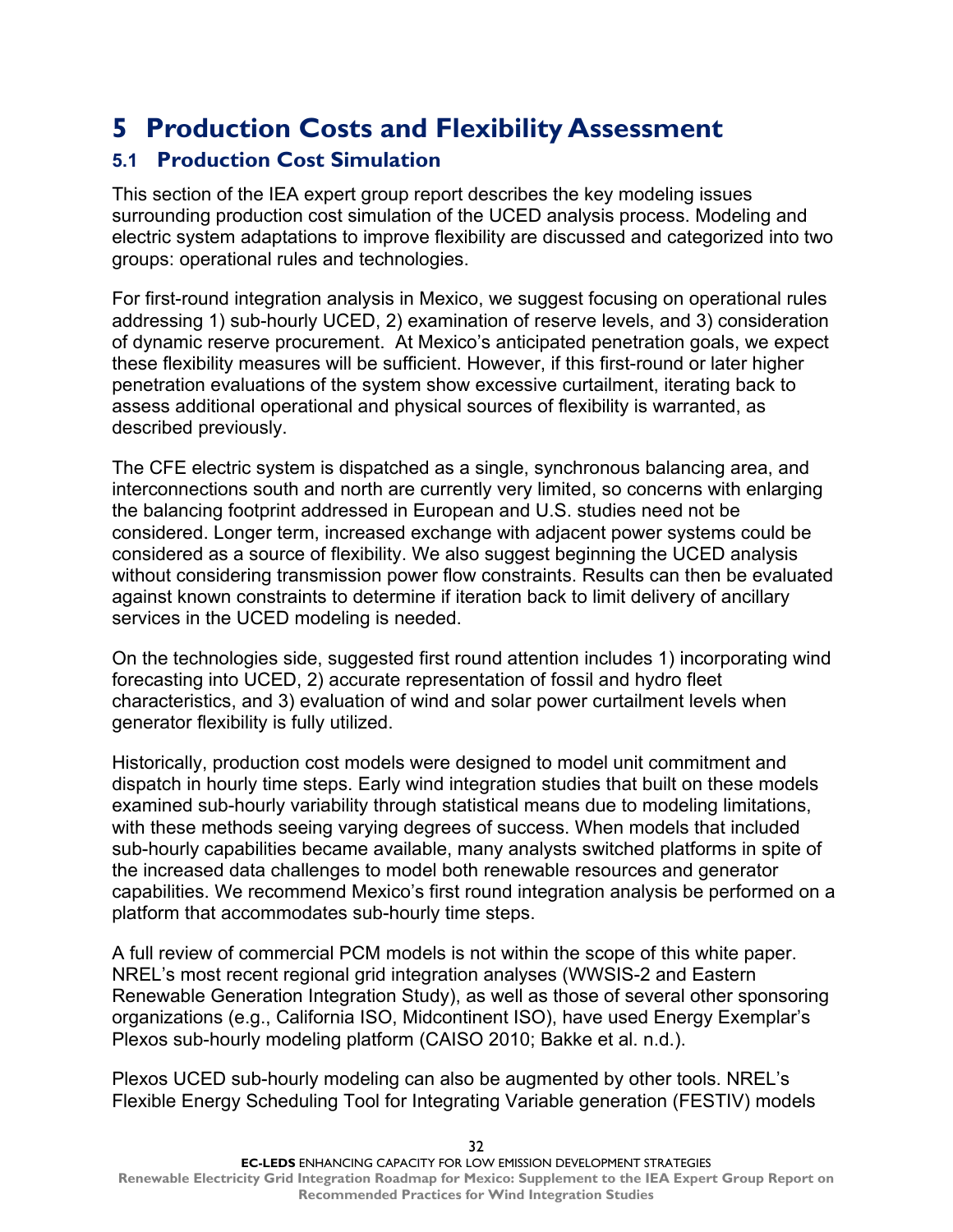system second-to-second automatic generation control for balancing in that time scale. REFLEX, developed by E3, is a stochastic options assessment tool that can use Plexos UCED and examine grid flexibility options. REFLEX has been used to evaluate up to 50% renewable penetration in California (E3 n.d.). These other tools are part of the continuing advancement in sophistication regarding grid integration with large amounts of wind and solar power. For first-round Mexican analysis, we suggest concentrating on the core sub-hourly UCED modeling.

During the course of collecting comments on this work, interaction with Mexico experts made us aware of the existing *Hydrothermal Coordination and Unit Commitment* Model *(*El modelo actual de Coordinación Hidrotérmica y Asignación de Unidades) developed by IIE. It has many of the production cost modeling characteristics identified as necessary for good high penetration RE modeling by the IEA expert group report. IIE represents that the model is designed to:

- *Minimize the variable production costs, plus the externalities and the cost of supply failure*
- *Capture offers to sell energy through the relationship of price or cost versus power generation*
- *Use data on operating limits to generation units*
- *Incorporate energy purchase offers and sales offers through international interconnections*
- *Capture generating unit ramping limitations*
- *Incorporate minimum required times for operation and stoppage of generating units*
- *Represent transmission as a nodal network*
- *Capture transmission restrictions*
- *Model restrictions in supply of fuels*
- *Capture rolling and 10-minute reserves' restrictions*
- *Examine demand control and interruptible loads*
- *Capture hydro power characteristics like the reservoir's storage capacity and the characteristics of the hydroelectric power plant, the configuration of the waterways, water usage restrictions, and the operating limits of the reservoir*
- *Incorporate security restrictions due to generation and transmission contingencies.*

These capabilities were developed in the context of the historic Mexico electric system, and may capture the hydro characteristics (an important consideration in Mexico) more thoroughly than comparable modeling efforts in other parts of the world. The model, therefore, may provide a valuable building block in going forward toward the recently formulated clean energy goals.

By analogy to similar world-wide efforts, there will be challenges to capturing the salient characteristics of wind and solar power in existing IIE and other traditional models and modeling frameworks that have been used in Mexico. Key modeling and data challenges are likely to include: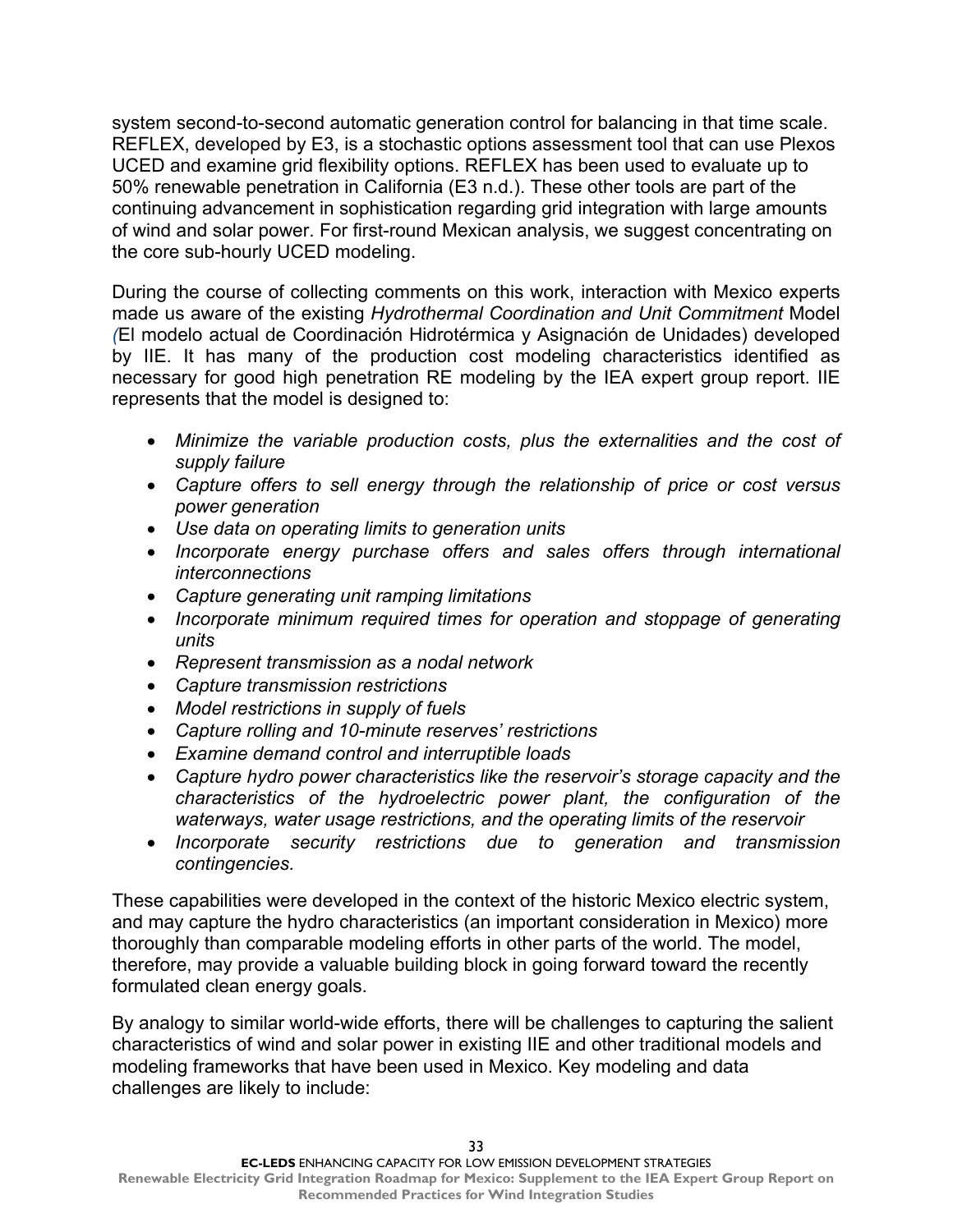- Integrating multiple time scale wind and solar forecasting into unit commitment, dispatch, and reserves practices
- Capturing geographic diversity impacts and evaluating realistic time series of transmission line loadings
- Adapting the modeling to capture evolving market processes under the sector reforms.

Further evaluation of the adaptability of the *Hydrothermal Coordination and Unit Commitment Model* is necessary to determine the most appropriate course for Mexico regarding UCED modeling with potential future high penetrations of wind and solar. The advantages of the existing model include ready acceptance, familiarity, and having Mexico-specific conventional generator and operational practice datasets and algorithms already captured. Nevertheless, standardized UCED tools from commercial vendors, such as Plexos, have come a long way in the past several years, evolving to reflect analysis needs associated with many U.S. and international clean energy visions, goals, and potential policies. Transferring appropriate Mexico-specific system practices and transmission and generator characteristics and data may be challenging. Conversion to another modeling platform takes significant effort, but may offer long-term advantages associated with RE-related model advances and support from platform vendors and a peer community (including NREL modelers) who can assist Mexico. We recommend a careful evaluation be performed before committing to a modeling platform choice.

If training on broadly available commercial production cost models is desired, likely participants include grid modelers in CFE, IIE, and potentially SENER, CENACE, and others.

#### *Cost Ranges*

As with creating wind resource datasets, the costs to model production costs are considerable. In the United States, NREL-managed PCM projects have been funded with U.S. Department of Energy federal RE research funds. For the western interconnect, total costs to model three years of grid operations approached \$2 million. These costs did not include the utility and other grid stakeholder support for interaction or the cost of the wind and solar historic weather year resource datasets (the costs of which were discussed earlier in Section 2). Scaled to the size of Mexico's electric system, a total cost of around \$500,000-\$1 million might be expected. One key uncertainty is the availability of comprehensive data on "flexibility" capabilities of Mexico's conventional generators (e.g., ramp rates, minimum generation, off-peak emissions and heat rates).

The costs of the PCM model itself are relatively minor; the major costs are associated with data development and labor to run the models, analyze data, and communicate results. Based on NREL's experiences, a rough breakdown of costs by key tasks is:

Utility data acquisition and development 15%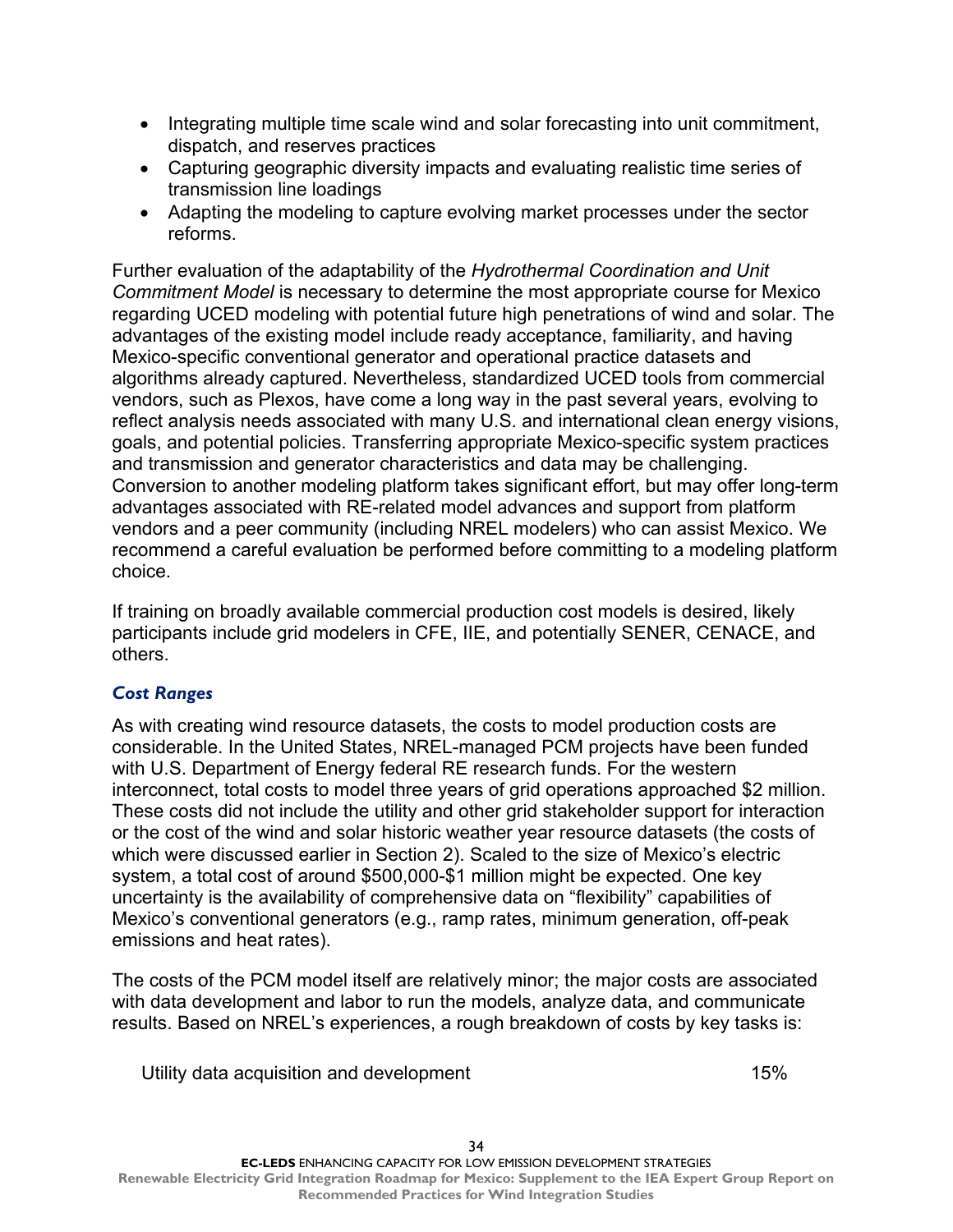| Expansion and RE scenario development                      | 7.5% |
|------------------------------------------------------------|------|
| Power conversion from wind/solar resource data             | 7.5% |
| Software, computing hardware, and running models           | 20%  |
| Data analysis                                              | 20%  |
| Communications, stakeholder interaction, and presentations | 30%  |

### <span id="page-39-0"></span>**5.2 Flexibility Assessments as a Pre-PCM Screening Tool**

If flexibility is likely to be a concern, flexibility assessment tools could serve as a pre-PCM screen to assess whether the planned capacity will be able to respond to shortterm changes in net load. One example of a flexibility assessment tool is FAST2, which IEA developed and presented at the Workshop on Grid Analysis and Policies in September 2013. FAST2 measures the maximum upward or downward change in the supply/demand balance that a power system is capable of meeting over a given time horizon and a given initial operating state (i.e., operation level of different power plants). FAST2 focuses on physical characteristics of the power system.

Another assessment tool is the Insufficient Ramping Resource Expectation tool (Lannoye et al. 2012), which calculates the expected number of observations when the power system cannot cope with changes in net load. This tool includes not only physical characteristics, but allows changes to economic and institutional characteristics as well (e.g., changes to dispatch intervals, market incentives). These tools do not provide the full evaluation of production cost UCED analysis, and they do require some of the same datasets that are time consuming to develop. However, with test case or proxy data from other systems, they can provide insights which could be valuable to SENER to address near-term policy concerns that the existing power system cannot handle the ramping impacts of adding wind and solar to the grid.

Given Mexico's progression toward a cleaner electric system, we recommend that the development of datasets—critically, wind resource time series and conventional generator capabilities—and scenario development begin as soon as possible to enable the more detailed UCED modeling post haste.

### <span id="page-39-1"></span>**5.3 Mexico-specific Checklist of Recommendations: Production Cost Simulations and Flexibility Assessment**

Recommendations for Mexico on production cost simulations and flexibility assessment include:

• For initial integration analysis in Mexico, focus on operational rules addressing 1) sub-hourly UCED, 2) examination of reserve levels, and 3) dynamic reserve procurement. In future integration analyses, Mexico can consider including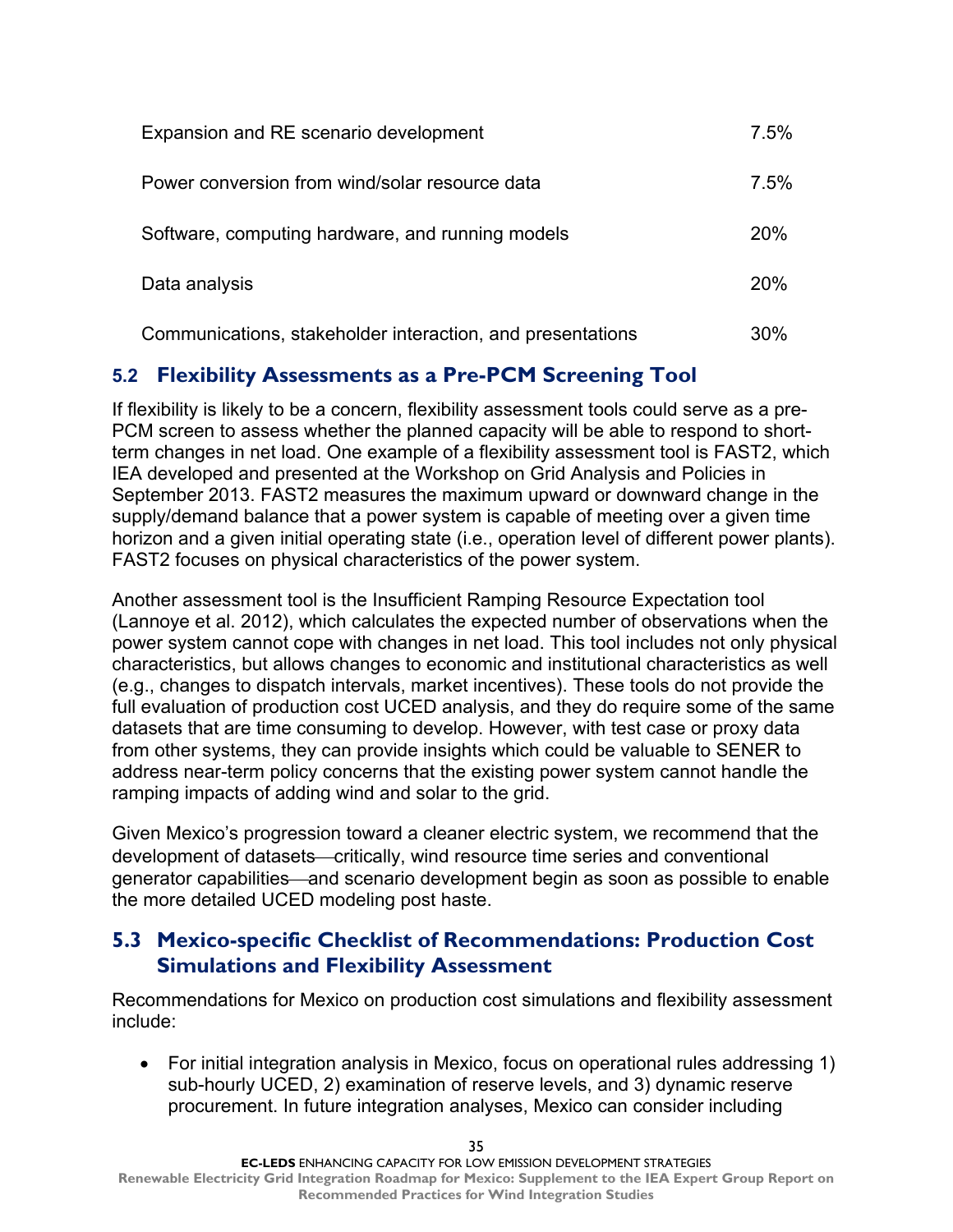longer-term operational items, such as enlarging the balancing footprint through increased exchange with adjacent power systems.

- For initial integration analysis, prioritize 1) incorporating wind forecasting into UCED, 2) accurate representation of fossil and hydro fleet characteristics, and 3) evaluation of wind and solar power curtailment levels when generator flexibility is fully utilized.
- Begin the UCED analysis without considering transmission power flow constraints. Evaluate the results against known constraints to determine if iteration back to limit delivery of ancillary services in the UCED modeling is needed.
- If initial or future integration evaluations indicate excessive curtailment (due to operational limits, rather than abnormal disturbance response needs) within the system, iterate to assess additional operational and physical sources of flexibility beyond those already suggested. Voluntary demand control programs, incentivizing future generation resources for flexibility, tapping hydro or gas storage opportunities, or adding electrical storage technologies can be examined once first round analyses are completed.
- Perform initial models for unit commitment and dispatch on a platform that accommodates sub-hourly time steps. Standardized tools from commercial vendors will readily capture the appropriate generator characteristics and UCED processes, but data development will be required. Existing tools in use in Mexico may be customizable to accommodate this type of analysis. We understand that the Hydrothermal Coordination model is currently being adapted to accommodate sub-hourly time steps and associated operational practices. Data for demand and generation forecasts may also require modification.
- Begin dataset development (critically, for wind resource time series and conventional generator capabilities) and scenario development as soon as feasible to enable timely implementation of the more detailed UCED modeling.

### <span id="page-40-0"></span>**References**

Bakke, J.; Zhou, Z.; and Mudgal, S. (undated). *Manitoba Hydro Wind Synergy Study*. Midcontinent Independent System Operator. Accessed July 2014: [http://energyexemplar.com/wp-](http://energyexemplar.com/wp-content/uploads/publications/Manitoba%20Hydro%20Wind%20Synergy%20Study%20Final%20Report.pdf)

[content/uploads/publications/Manitoba%20Hydro%20Wind%20Synergy%20Study%20F](http://energyexemplar.com/wp-content/uploads/publications/Manitoba%20Hydro%20Wind%20Synergy%20Study%20Final%20Report.pdf) [inal%20Report.pdf.](http://energyexemplar.com/wp-content/uploads/publications/Manitoba%20Hydro%20Wind%20Synergy%20Study%20Final%20Report.pdf)

California Independent System Operator Corporation. (2010). *Integration of Renewable Resources: Operational Requirements and Generation Fleet Capacity at 20% RPS*. Accessed September 2014: [http://energyexemplar.com/wp](http://energyexemplar.com/wp-content/uploads/publications/CAISO_Study_Using_PLEXOS.pdf)[content/uploads/publications/CAISO\\_Study\\_Using\\_PLEXOS.pdf.](http://energyexemplar.com/wp-content/uploads/publications/CAISO_Study_Using_PLEXOS.pdf)

"Projects: Other Selected Projects." (undated). Energy+Environmental Economics (E3). Accessed October 2014:

[www.ethree.com/public\\_projects/renewables\\_portfolio\\_standard.php.](http://www.ethree.com/public_projects/renewables_portfolio_standard.php)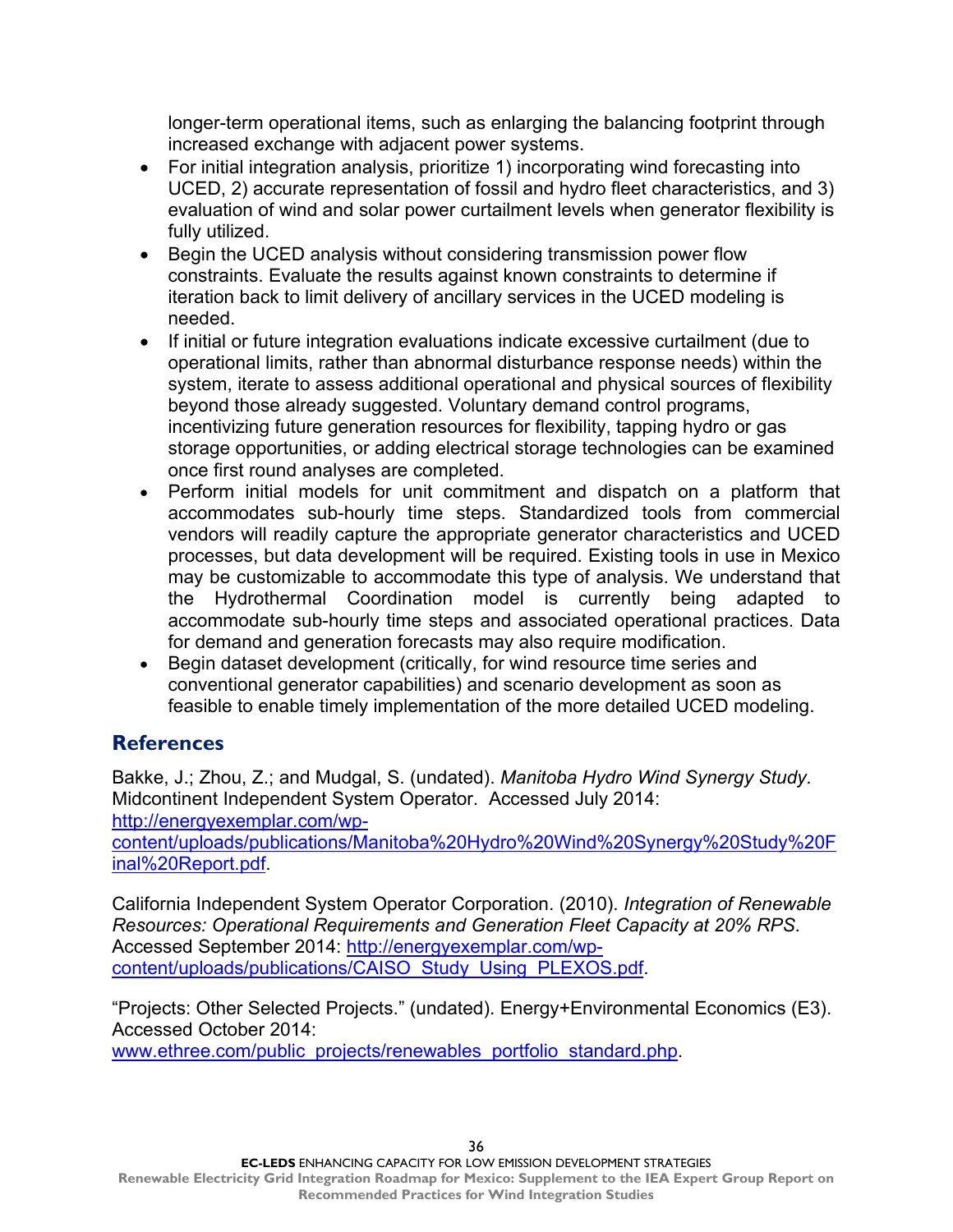Lannoye, E.; Flynn, D.; O'Malley, M. (2012). "Evaluation of Power System Flexibility." *IEEE Transactions on Power Systems* (27:2); pp. 922-931. Accessed October 2014: [http://ieeexplore.ieee.org/stamp/stamp.jsp?arnumber=06125228.](http://ieeexplore.ieee.org/stamp/stamp.jsp?arnumber=06125228)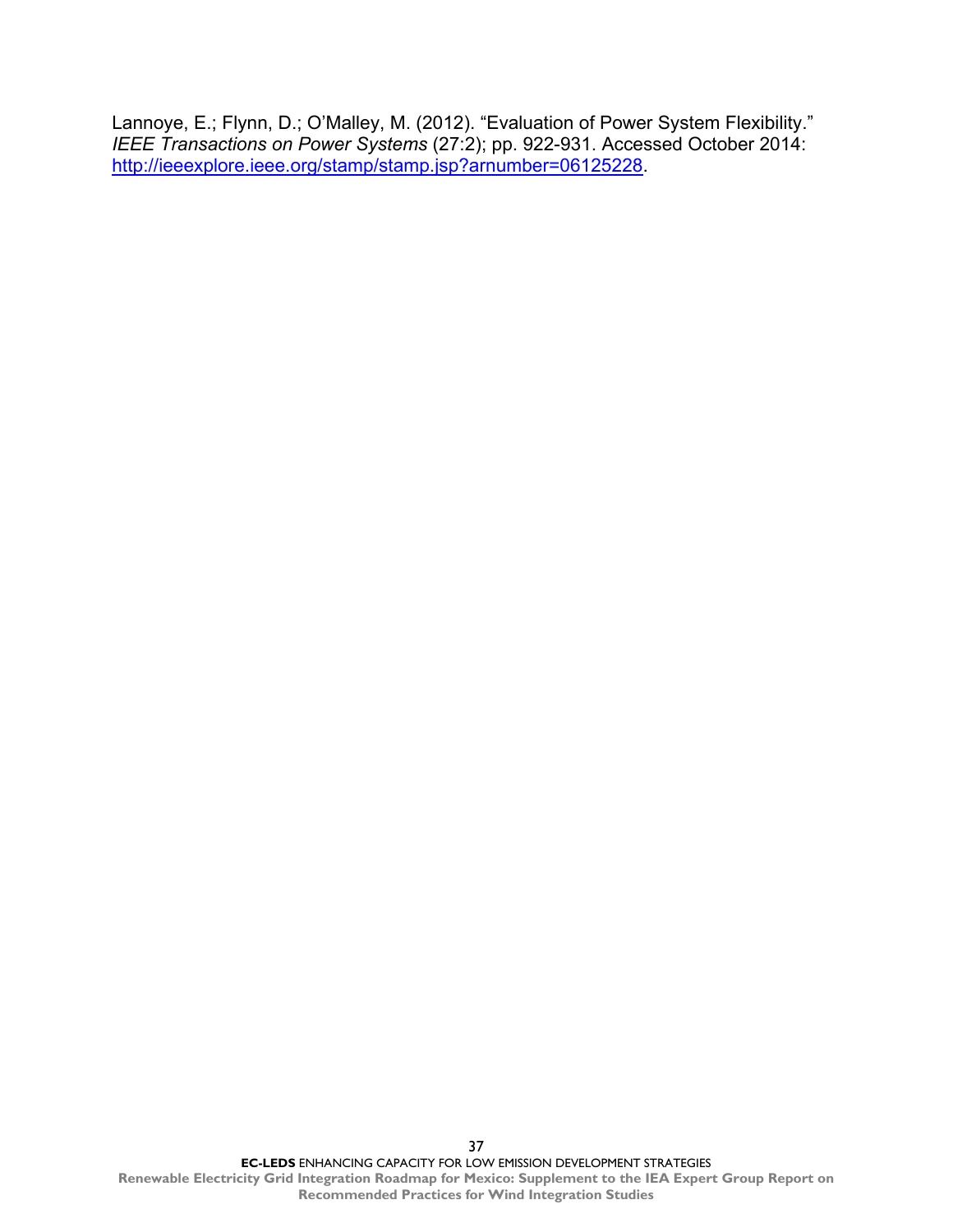# <span id="page-42-0"></span>**6 Transmission Grid Simulations: Load Flow and Dynamics**

### <span id="page-42-1"></span>**6.1 Load Flow Simulations**

As noted in the IEA expert group report and the discussion in this paper in Section 2.3, wind (and solar) integration studies require modeling of a range of load flow scenarios beyond what is normally included in a conventional interconnection study. Load flow cases should include not only the "worst-case" scenario (i.e., no wind/high load), but also high wind/low load, high wind/high load, and other cases that will help illuminate the range of new transmission system loading patterns that may occur under high penetrations of wind. An ideal approach is to base the load flow simulation on the actual temporal load profile for at least a full year.

Assessing congestion may be particularly important for Mexico due to the low-capacity, low-density nature of the country's transmission grid. Standard models currently in use for assessing steady-state security and network loading in Mexico can be adapted to ensure that the portfolio and transmission scenarios under consideration do not create bottlenecks.

### <span id="page-42-2"></span>**6.2 Dynamic Stability Analyses**

For Mexico, dynamic stability is not likely to be an immediate concern related to the integration of RE. Dynamic stability analyses may be necessary if inverter-based wind and solar installations grow rapidly to the point that CFE, CENACE, CFE, AND SENER consider shutting down existing conventional generators. Given Mexico's anticipated load growth, this issue may not arise in the near term, even as RE is added to the system. CFE and IIE engineers and consultants familiar with the Mexican system are already well-positioned to evaluate specific concerns regarding dynamic stability arising from particular system characteristics.

Grid stability and dynamic response to disturbances (faults) with high amounts of inverter-based generation is an emerging area of research. Specific generator modeling frameworks to analyze these issues are difficult to maintain due to rapid evolution of wind and solar generator topology and advanced controls. For example, it can be difficult to validate a generator model. Additionally, grid support capabilities for wind turbines are an emerging technology area and do come at an added cost (Ela et al. 2014). Grid stability and dynamic response is therefore a longer-term assessment priority for Mexico.

Revisions to grid codes could help to anticipate longer-term impacts on dynamic stability as higher penetrations of RE are reached in support of the RE targets and as conventional generators are gradually retired. Nearer-term grid code considerations for Mexico include the option of AGC as well as voltage excursion ride-through capabilities that contribute to power system restoration in the event of disturbances. Additionally, reactive power control will assist with voltage stability issues that may be important on longer, lower voltage transmission lines.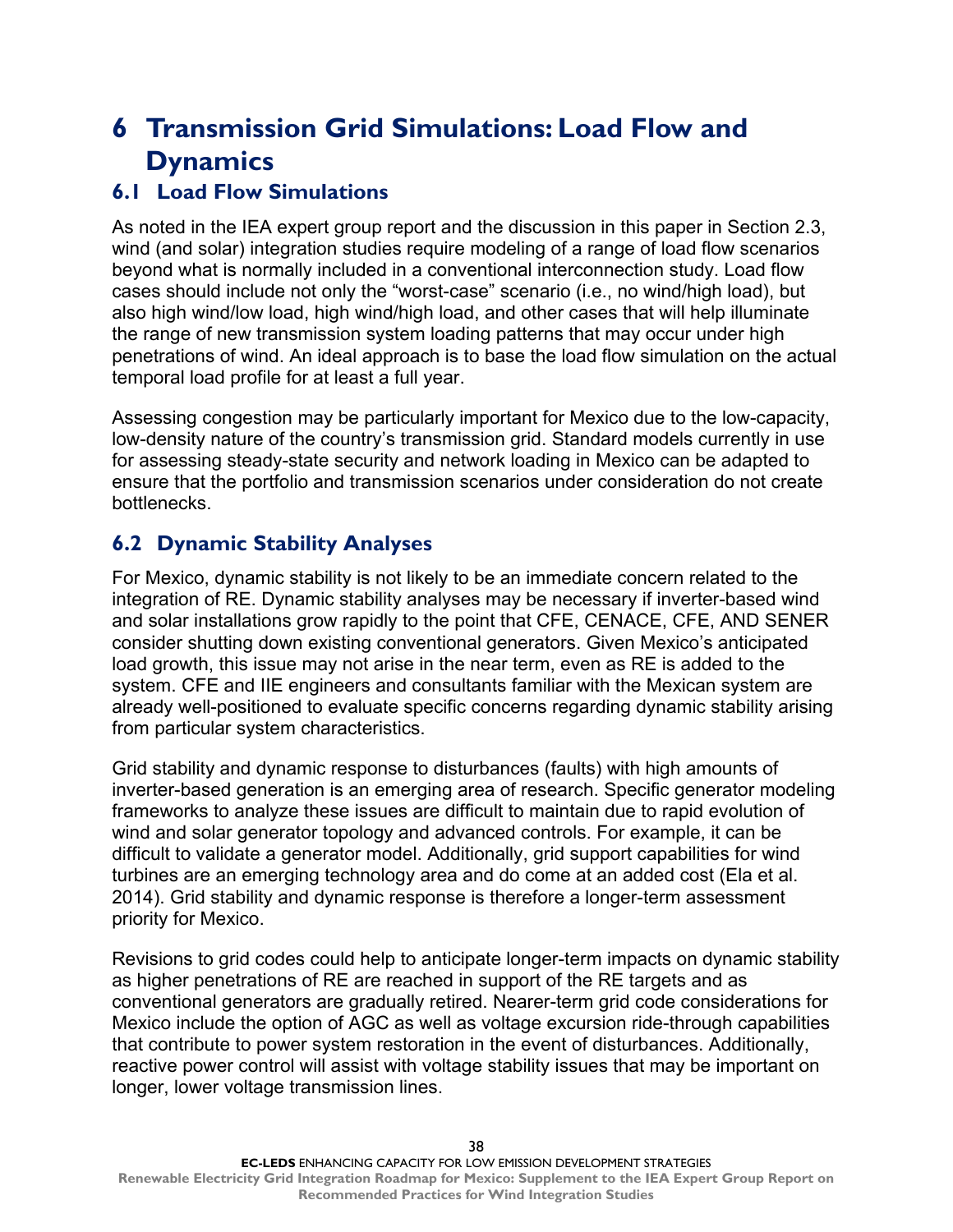Additional measures such as full inertial response are also likely to be longer-term considerations that would eventually necessitate dynamic stability analyses. These analyses should assess frequency response capability across the entire system. Generally, declining grid frequency response observed in some systems is due to lack of compensation for capabilities on conventional generators, not the impact of RE deployment. Recent studies have produced promising findings that wind power can actually strengthen overall system reliability and frequency response in an economical manner through active power control (Ela et al. 2014).

Beyond the IEA discussion of wind, PV panel and inverter technologies do not have a spinning rotor with inherent rotating mass, so Active Power Control features cannot be provided without some kind of additional energy storage. Research on systems with high amounts of PV has just recently begun, and understanding the impacts will likely advance quickly. Anticipated Mexican PV deployment rates are likely not high enough for immediate concern.

Note that CSP systems, which are not considered sources of variable renewable electricity, typically use conventional synchronous generators, so no particular dynamic stability issues are endemic to their deployment beyond concerns for any other conventional generator system.

The California ISO and North American Electric Reliability Corporation (NERC) have recently developed recommendations for the CAISO grid (and beyond) for meeting reliability objectives while incorporating large amounts of both wind and solar RE through considerations such as reactive and active power control; inertia and frequency response; and steady-state, short-circuit, and dynamic generic model development (NERC and CAISO 2013). Analysis of 33-55% renewable penetration scenarios in California has indicated the integration of large amounts of solar PV has the potential to decrease fault response.

The CAISO-NERC recommendations were informed by a detailed grid dynamic response study performed by GE Energy (Miller, Shao, and Venkataraman 2011). Additionally, NREL and GE are currently in the process of examining dynamic response and frequency control issues under high renewables penetration for the full North American Western Interconnect. Results should be available later this year. These cutting edge analyses are breaking new ground with models and simulation in this area.

#### <span id="page-43-0"></span>**6.3 Network Reinforcements**

This section of the IEA expert group report describes the fairly standard iterative process used to evaluate potential transmission system additions. Since there are usually several alternatives that could address most transmission issues, the analysisproblem definition-redefine system (with potential upgrade)-redo analysis cycle is likely used already by CFE, IIE, and CENACE engineers.

The IEA expert group report discusses a complication imposed by increasing renewable penetration—that of many more system states of interest. Different combinations of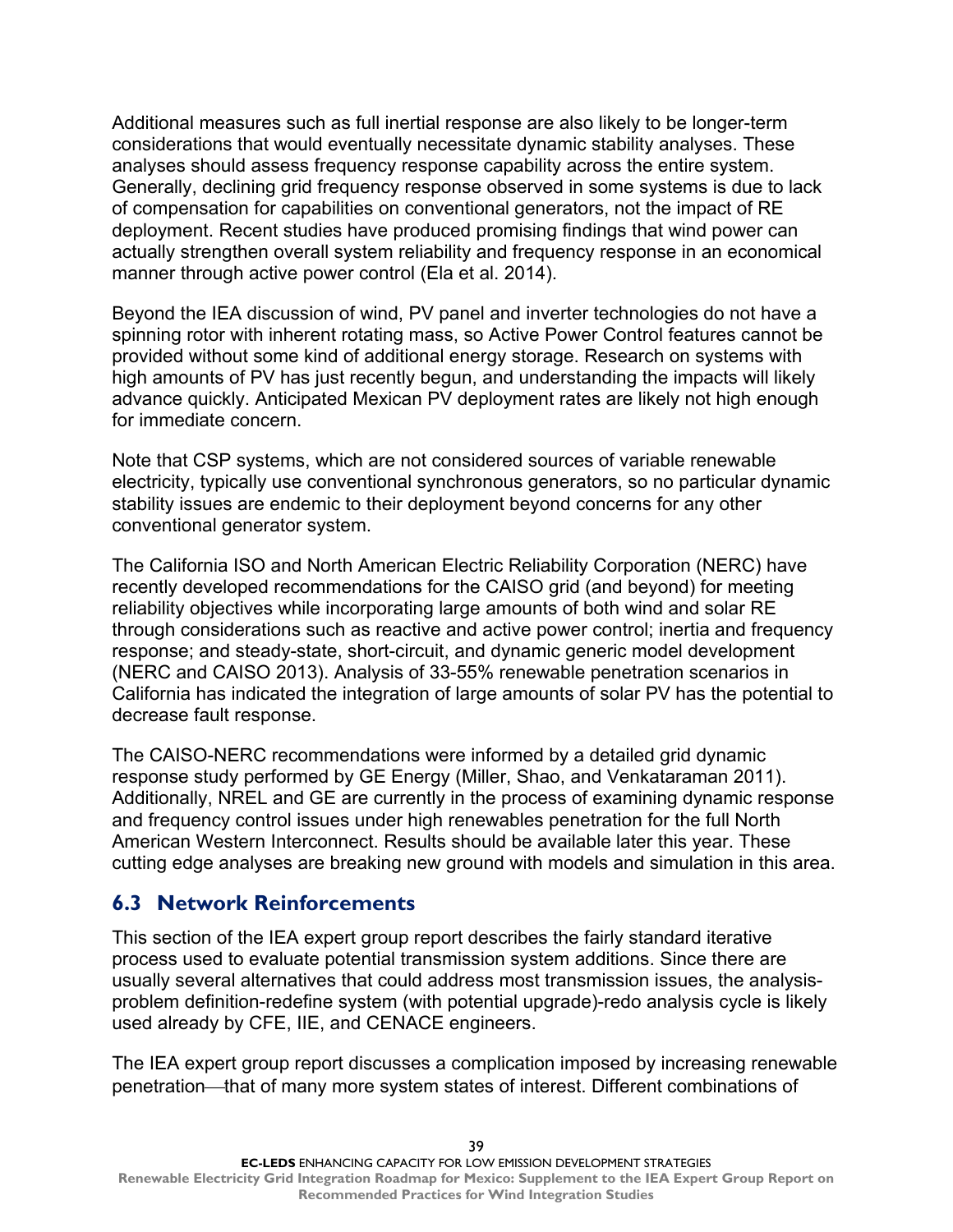high/low renewables, conventional generation levels, and load states result in different system challenges and issues. Probabilistic approaches are suggested.

In the current Mexican environment, sector restructuring does raise the issue of maintaining and enhancing the capacity for analysis. Network reinforcement is generally the responsibility of the ISO or transmission system operator in competitive electric generation systems. In Mexico, this expertise may reside within IIE and CFE. In the United States, many private consultants augment grid operator, grid planner, and regulatory capabilities. NREL has also used a wide variety of expert consultants to assist with renewable grid integration research.

### <span id="page-44-0"></span>**6.4 Mexico-specific Checklist of Recommendations: Transmission Grid Simulations**

NREL's technical support through this EC-LEDS work has not highlighted any particular concerns specific to transmission grid simulations. CFE, IIE, and CENACE engineers are in the best position to evaluate if existing system conditions would be strongly impacted by near-term anticipated wind and solar deployments, and additional assessment may be in order.

#### **References**

Ela, E.; Gevorgian, V.; Fleming, P.; Zhang, Y.C.; Singh, M.; Muljadi, E.; Scholbrook, A.; Aho, J.; Buckspan, A.; Pao, L.; Singhvi, V.; Tuohy, A.; Pourbeik, P.; Brooks, D.; Bhatt, N. (2014). *Active Power Controls from Wind Power: Bridging the Gaps.* NREL/TP-5D00- 60574. Golden, CO: National Renewable Energy Laboratory. Accessed Jan. 30, 2014: [www.nrel.gov/docs/fy14osti/60574.pdf.](http://www.nrel.gov/docs/fy14osti/60574.pdf)

Miller, N.; Shao, M.; Venkataraman, S. (2011). *California ISO (CAISO): Frequency Response Study.* Schenectady, NY: GE Energy.

North American Electric Reliability Corporation and California Independent System Operator Corporation. (2013). *2013 Special Reliability Assessment: Maintaining Bulk Power System Reliability While Integrating Variable Energy Resources—CAISO Approach*. Accessed Jan. 30, 2014:

[www.nerc.com/pa/RAPA/ra/Reliability%20Assessments%20DL/NERC-](http://www.nerc.com/pa/RAPA/ra/Reliability%20Assessments%20DL/NERC-CAISO_VG_Assessment_Final.pdf)CAISO\_VG\_Assessment\_Final.pdf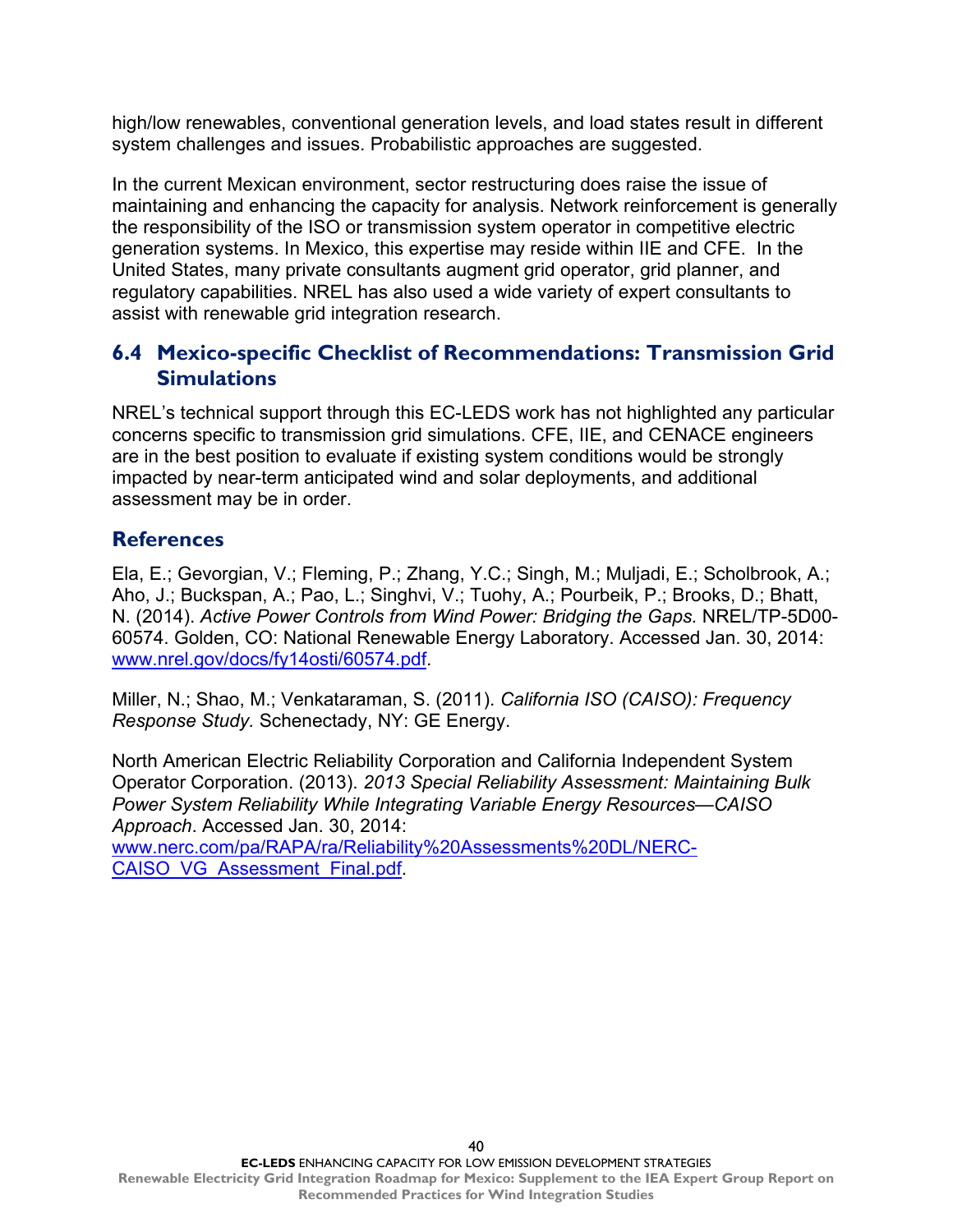# <span id="page-45-0"></span>**7 Analyzing and Presenting the Results**

## <span id="page-45-1"></span>**7.1 Assessing Costs and General Guidance**

The IEA expert group report section on results contains an abundance of cautions. The complexity of power systems and the interactions across the total system from *any* change are difficult to distill into simple metrics. First-round results should be examined critically, and perhaps initial assumptions or operational parameters embedded in models should be modified. Generation portfolio assumptions on inherent flexibility—and operational practices and market structures to access and deploy that flexibility—will greatly influence results.

Grid integration analyses are important as *part of a process of learning and adaptation*, as they are in coming up with particular numeric results. A key insight from the report:

"At higher penetration levels, the methods and tools used for planning and operation, like allocation of reserves, need to be adapted. Successful wind integration means changing the operation of the power system from how systems have been traditionally operated" (Holttinen 2013, p. 61).

Mexico stakeholders seem very interested in quantifying wind integration costs. The IEA expert group report highlights the difficulties of such a goal, but helps think through the key issues of 1) how broadly to encompass both costs and benefits, and 2) what the system baseline will be for comparison.

Narrow definitions of integration costs, such as increases in reserve levels or balancing market costs, oversimplify and mask many key assumptions. Total production cost amounts can be compared for different generation scenarios, provided care is taken to maintain a constant level of reliability. However, these numbers are greatly influenced by fuel cost assumptions and associated dispatch decisions.

The Mexican context of increased load growth makes assumptions about future generation mix particularly critical. A capacity credit assessment will help inform assumptions about the generation mix for new peak loads. Comparisons will be very sensitive to the alternative generation mix in the absence of wind and solar. Climateoriented policy goals beg the question: What are the emissions rates of the alternative system, and how should differences be valued?

Integration costs of wind should be put in perspective by comparison to other figures, such as the market value of the wind power. In summary, different alternative future scenarios should be compared from economic, reliability, security, and environmental points of view.

Limitations of the study's results arising from assumptions are best addressed by presenting results of sensitivity analysis and examinations of alternate scenarios. We also suggest iterative processes to evaluate potential transmission upgrades (i.e., if there is too much congestion or curtailment, try additional upgrades or sources of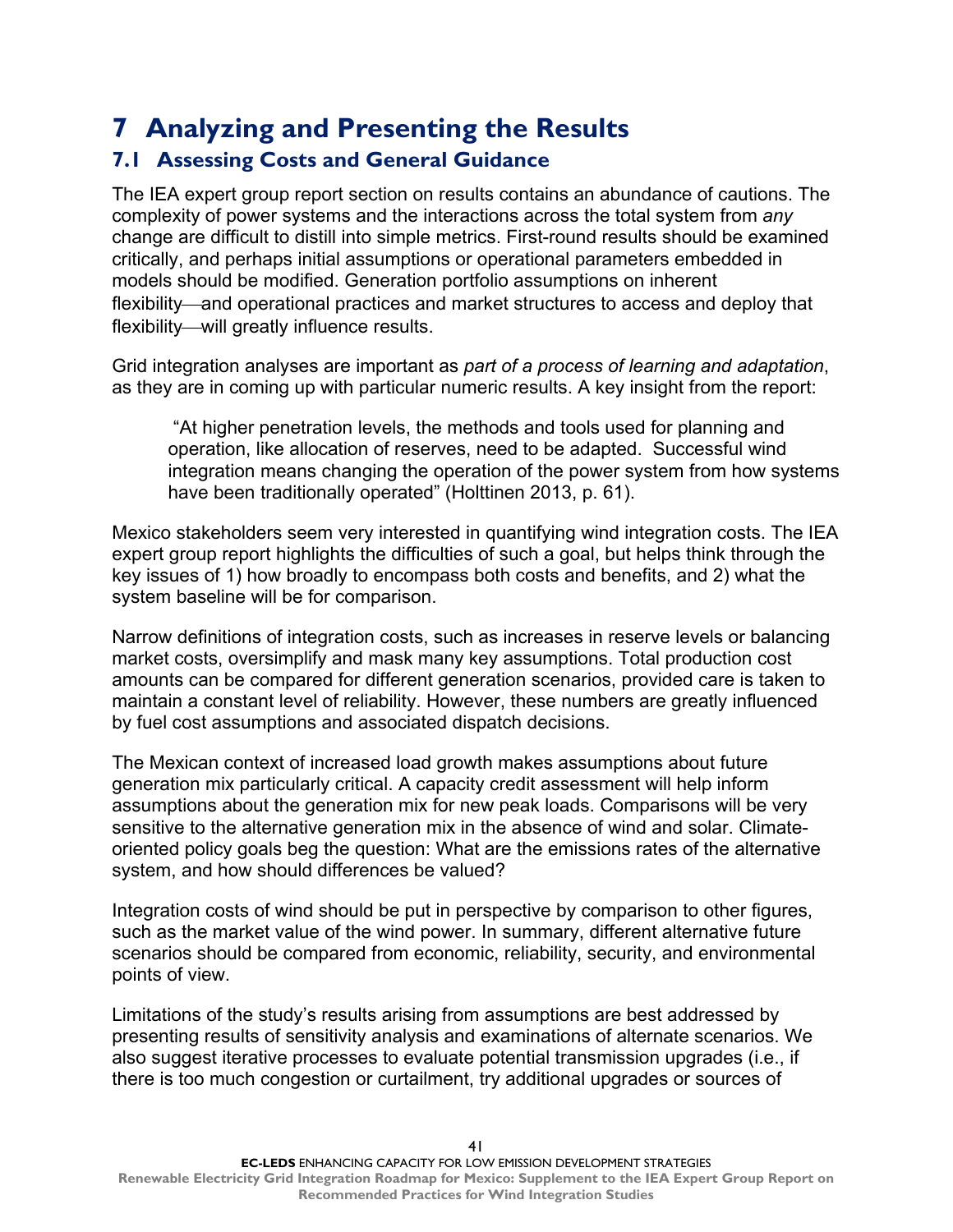flexibility). The IEA expert group report contains list of key assumptions that, if reported, will help in understanding the limitation of the integration study.

A final point not covered in the report is that stakeholder involvement from Mexican grid experts including CFE, IIE, CENACE, CRE, and SENER is critical to ensure validity of inputs, analyses, and results. NREL-run studies in the United States have greatly benefited from a formal Technical Review Committee (TRC) composed of the appropriate grid stakeholders, wind and solar industry, international experts, and study sponsors. The Utility Variable-generation Integration Group has developed "Principles for TRC Involvement," available at [http://variablegen.org/wp](http://variablegen.org/wp-content/uploads/2009/05/TRCPrinciplesJune2012.pdf)[content/uploads/2009/05/TRCPrinciplesJune2012.pdf.](http://variablegen.org/wp-content/uploads/2009/05/TRCPrinciplesJune2012.pdf) We strongly suggest these principles be reviewed and followed from the initial conceptual formulation and study framing, through development of assumptions and scenarios, review and critique of intermediate results, iterative adaptation of inputs, to finalization of results and presentation frameworks.

Experts for Mexico's TRC may seek guidance from the IEA, NREL, and UVIG staff, including those who participated as authors in developing the IEA Recommended Practices on Wind Integration Studies.

#### <span id="page-46-0"></span>**7.2 Mexico-specific Checklist of Recommendations: Analyzing and Presenting Results**

Recommendations for Mexico on analyzing and presenting results of grid integration studies include:

- Compare different alternative energy future scenarios from economic, reliability, security, and environmental perspectives and report key assumptions underlying metrics such as costs, generation mix, emission rates, operational practices, and market structures.
- Present the results of sensitivity analyses to address and communicate limitations of integration studies resulting from the definition of assumptions.
- Involve Mexican grid experts and stakeholders, including CFE, IIE, CENACE, CRE, and SENER, in developing and validating inputs, analyses, and results of integration studies. A technical review committee may be an appropriate mechanism for such engagement. Review and adapt as appropriate the UVIG's "Principles for TRC Involvement" to the entire process of grid integration assessment in Mexico.
- Seek guidance as needed from the international expert community (e.g., IEA, NREL, UVIG staff) to provide input and feedback on Mexico's ongoing grid integration analysis efforts.